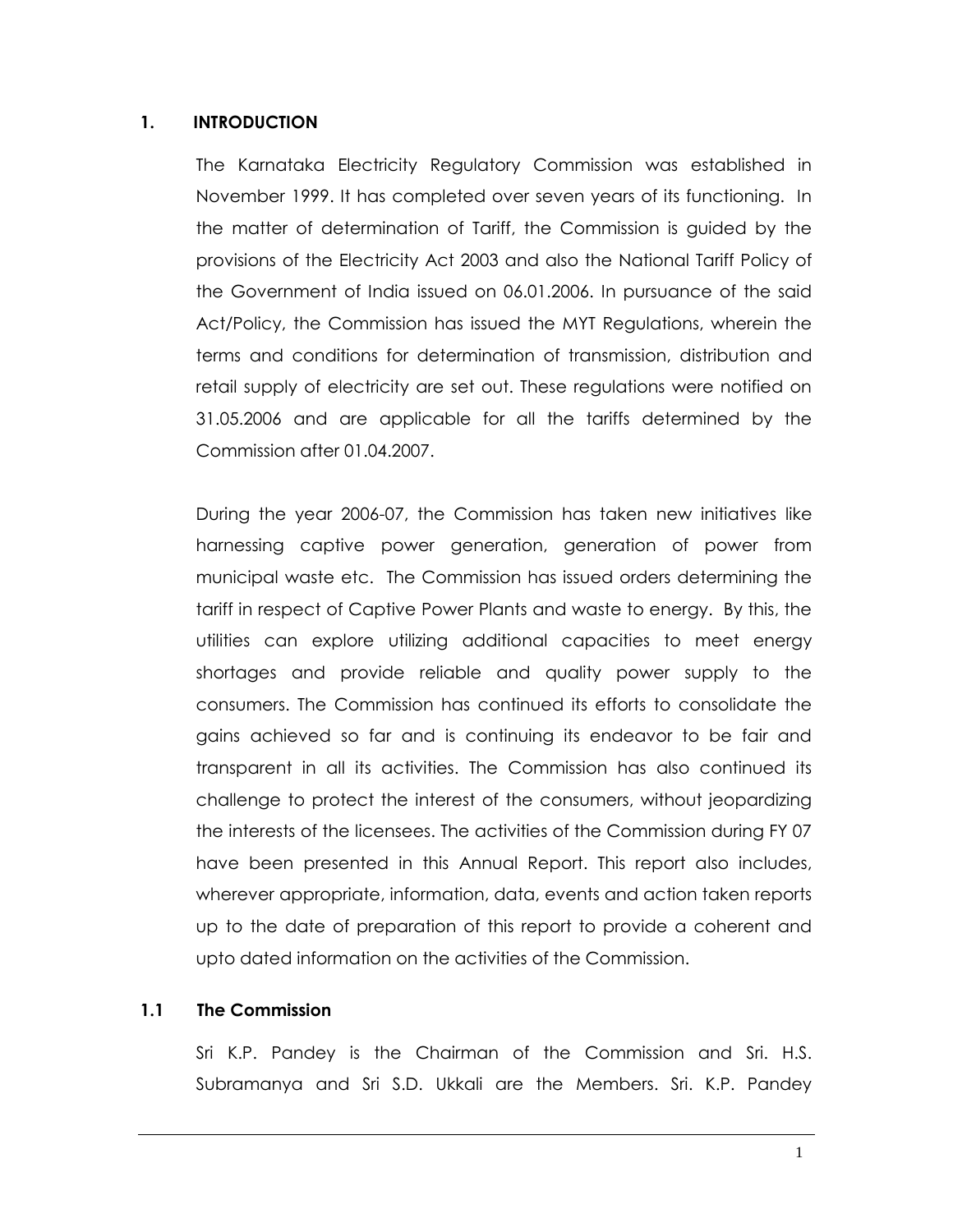assumed charge on 15.12.2004 with Sri. H.S. Subramanya and Sri S.D. Ukkali assuming charge on 14.07.2003.

### **1.2 The Commission's Office**

 The Commission's Office, which is headed by the Secretary Sri Shaik Ahmed, a retired KAS, Selection grade Officer appointed by the Commission on contract basis with effect from 03.05.2006.

The organizational chart of the Commission is given in **Annex- 1.1** 

## **1.3 Commission's Meetings**

 During FY07/FY08, the Commission held 7 meetings and a number of issues were discussed and decisions were taken. Some of the important issues on which decisions were taken are as listed below:

- a) Approval of Conditions of Supply of Electricity of Distribution Licensees in the State of Karnataka.
- b) Review and Monitoring of implementation of Intra-state ABT
- c) Review of Third Party Assessment of IP consumption
- d) Approval of use of Aerial Bunched Cables (ABC) for LT & HT lines in the distribution system on receipt of suitable proposals from the ESCOMs
- e) Review of Census of IP sets taken up by ESCOMs.
- f) Approval of the transmission and retail supply tariff of KPTCL and ESCOMs respectively in Tariff Orders issued during 2006.
- g) Approval of Transmission Tariff of KPTCL under MYT framework in July 2007.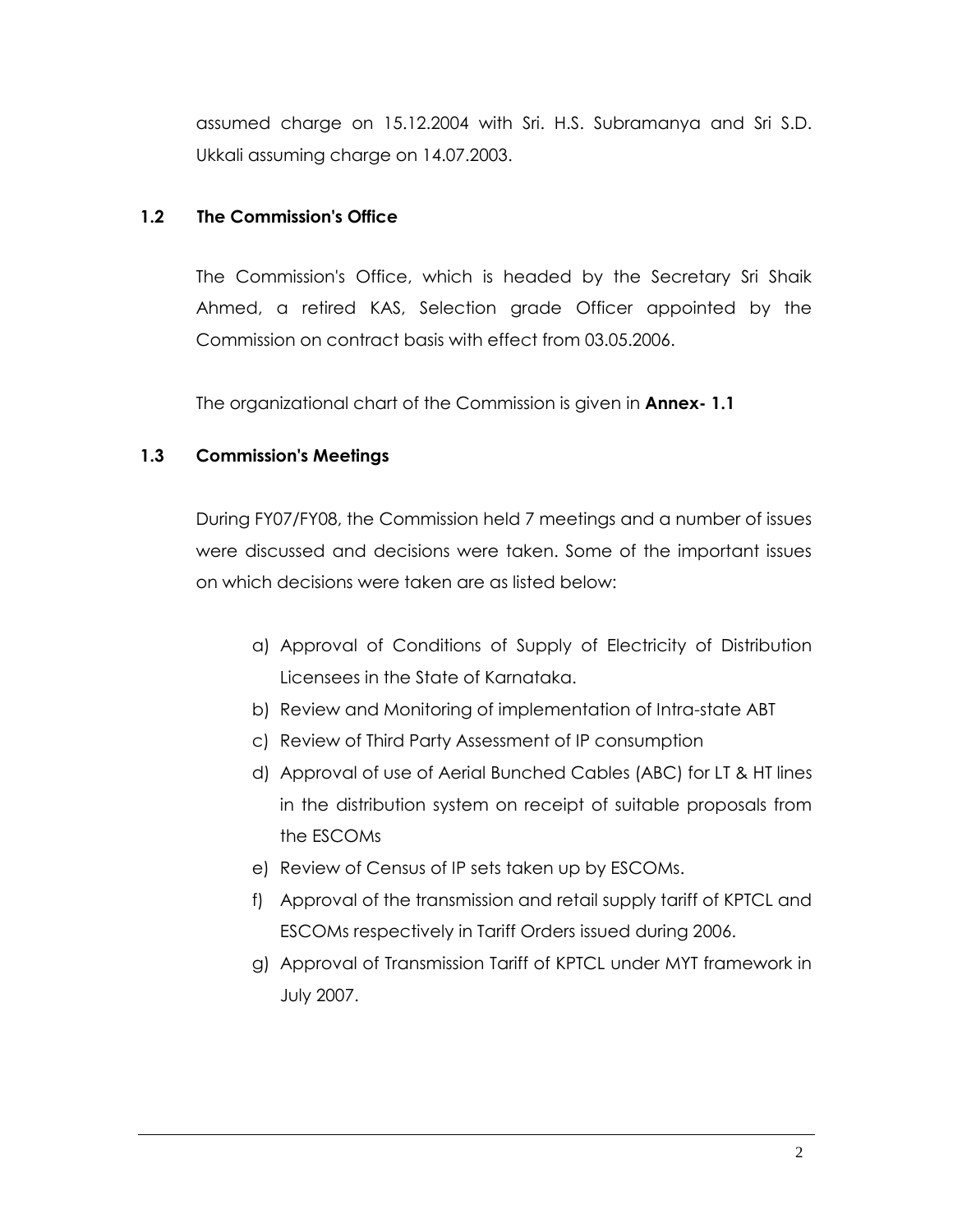### **2. PROGRESS ON WORK PROGRAMME FOR FY07**

### **2.1 KPTCL Tariff Order for FY 07**

KPTCL filed its ERC for FY07 on 30.11.2005 along with the Tariff Application. The Commission communicated its preliminary observations on 06.12.2005 and KPTCL provided replies to these observations on 15.12.2005. The application was cleared for publication on 16.12.2005 and public notifications were issued by KPTCL on 24<sup>th</sup> and 25<sup>th</sup> of December 2005.

The Commission conducted a public hearing on 21st March 2006 to elicit the views/suggestions/objections on ERC/Tariff filing of KPTCL. Participants across the various cross sections of the society aired their views on various aspects of the filing.

After due consideration of the views/suggestions/objections from various stake-holders and the analysis made by the Expert Committee and the Consultants, the Commission issued KPTCL's Tariff Order on 07.04.2006. The salient features of the Tariff Orders are listed below:

- a) Transmission losses benchmarked at 4.06% for FY07.
- b) Transmission expenses approved at Rs. 681.46 Crores for FY07 against proposed expenses of Rs. 991.74 Crores.
- c) Capex approved to a tune of Rs.1755 Crores for FY07 against the proposed capex of Rs. 2700 Crores.
- d) Transmission tariff fixed at 19.42 ps/unit as against the proposal of 26.06 ps/unit

However, KPTCL challenged the above Tariff Order before the Hon"ble ATE vide Appeal no. 84 of 2006. The highlights of the Hon"ble ATE Order dated 29th August 2006 are:

1. "It is the commercial decision of the utility and its source to raise funds which falls within the domain of the utility and not liable to be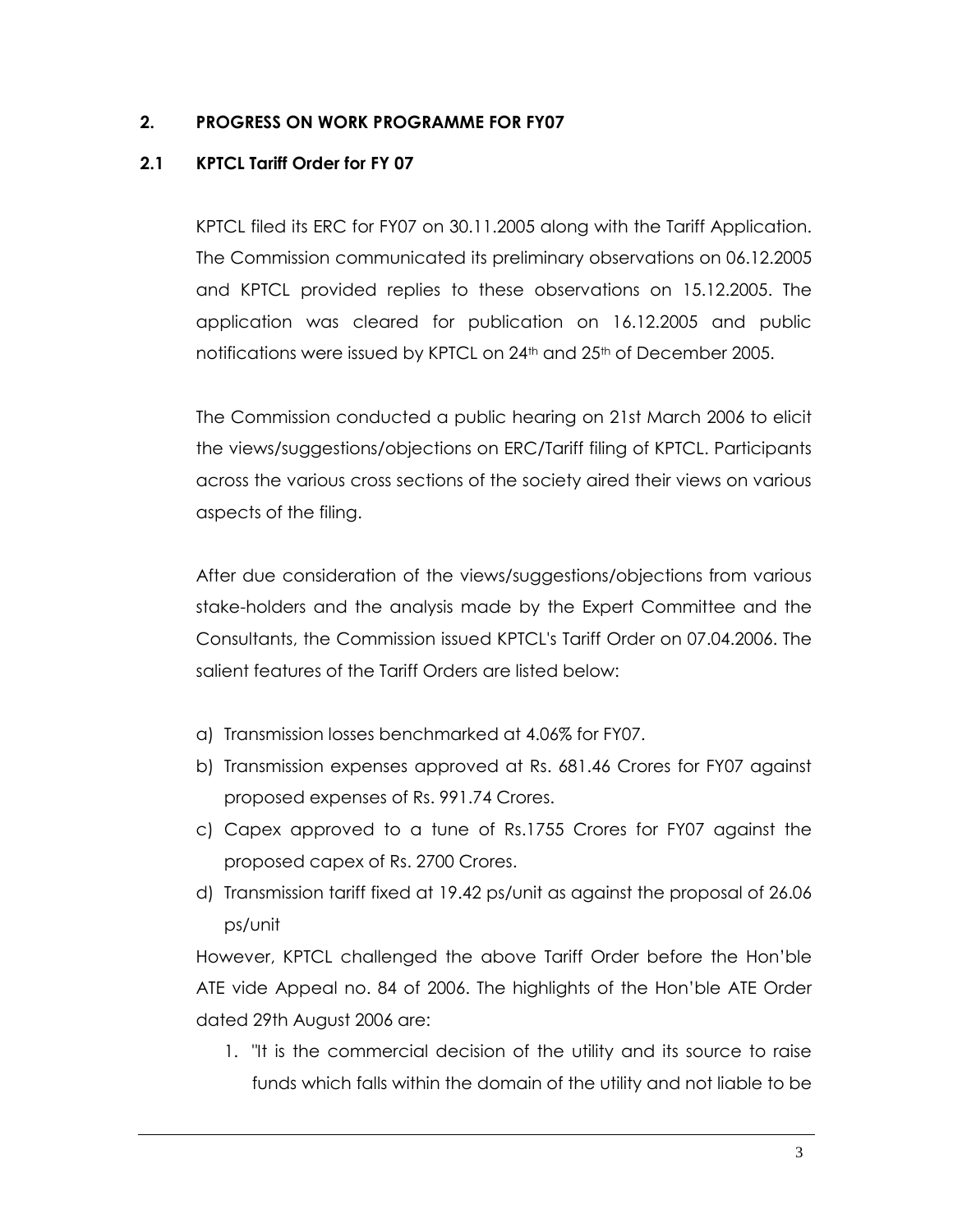interfered, except at the stage when the utility claims for returns on such investment, interest on capital expenditure and depreciation. It is at that stage the Commission shall undertake a prudent check and if deemed fit allows the claim. In appropriate cases, the Commission may disallow such claims of the utility and it is for the utility to bear the brunt of such investment and it cannot pass it on to the consumers."

- 2. "Till investment is complete, the utility is not entitled to claim either finance or interest or return on investment".
- 3. The transmission losses benchmarked by the Commission at 4.06% were upheld.
- 4. As regards allowing depreciation at old rates and allowing RoE at 14% on equity and reserves, the Hon"ble ATE ordered the same to be considered while undertaking truing up exercise.

### **2.2 ERC and Tariff Filing of ESCOMs for FY 07.**

Though the ESCOMs were due to file ERC/Tariff applications for FY07 on or before 30th November 2005, actual filings were made on 12th May 2006 by all the ESCOMs.

After communicating its observations and receipt of replies from ESCOMs, the Commission cleared the application for publications during June-July 2006, inviting views/objections/suggestions from all the stakeholders

The Commission conducted the public hearings during August/September/October 2006. Validation meetings were also held with each ESCOM separately.

The Commission engaged the consultancy services of M/s Administrative Staff College of India, Hyderabad (ASCI) to assist the Commission in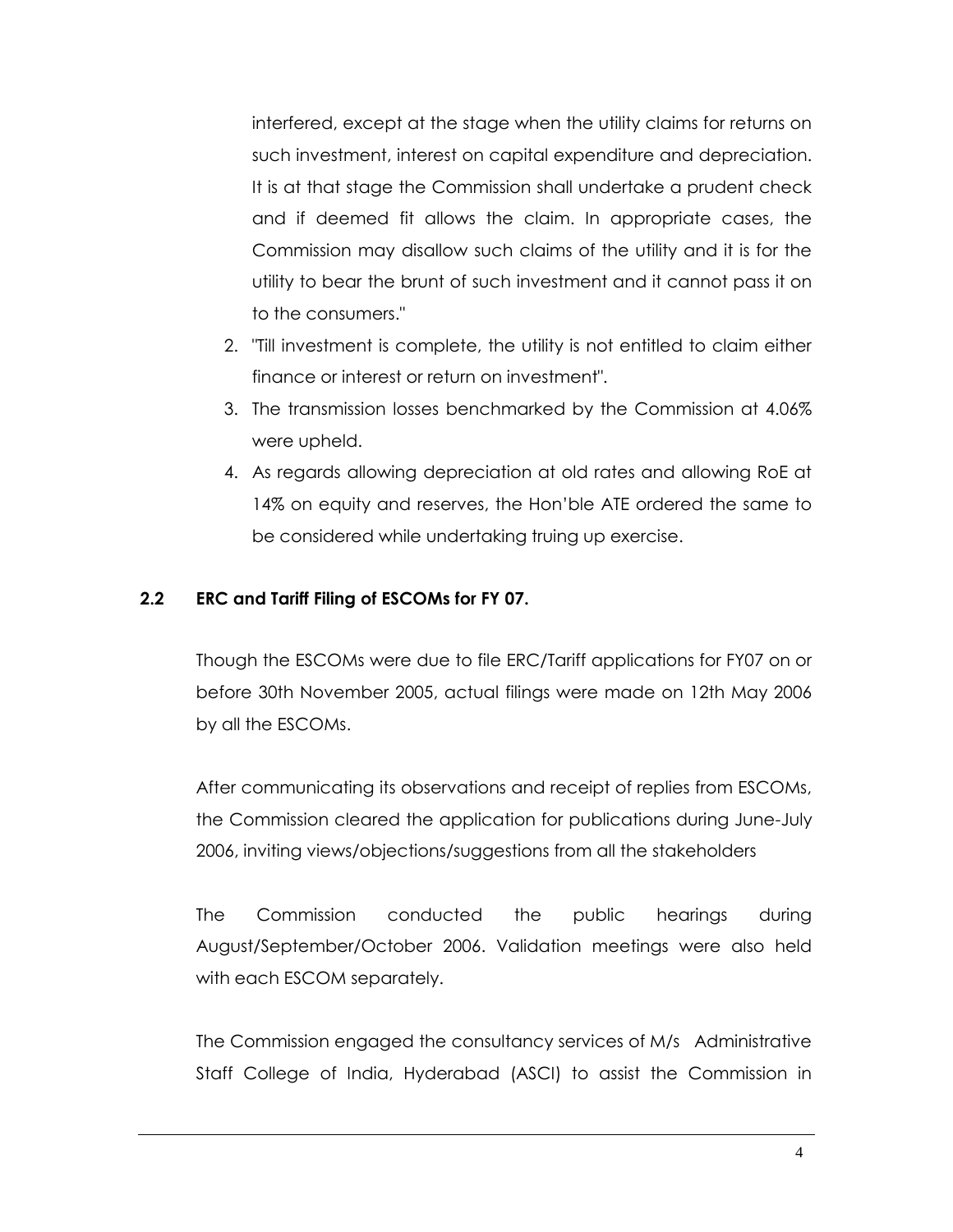evaluating the ERC/Tariff filing of ESCOMs. The Commission also constituted an Expert Committee to review the capex proposals of ESCOMs.

After due consideration of the views/suggestions/objections from various stake-holders and the analysis made by the Expert Committee and the Consultants, the Commission issued Tariff Order for ESCOMs on 16.10.2006.

The Commission arrived at an ARR of Rs. 8275 Crores and allowed power purchases based on sales and allowable losses as per the Tariff Policy of the Government of India. The T&D loss for the state allowed by the Commission for 2006-07 is 25% as against 26% allowed for 2005-06.

The major items of expenditure not allowed by the Commission are:

- 1. Power purchase cost of Rs. 1342 Crores by allowing power purchase based on approved sales plus normative allowable losses only and by applying merit order. The Commission did not allow power purchase for unauthorized consumption by IP sets/ excessive losses, as the same cannot be expected to be borne by the honest paying consumers.
- 2. As per Order dated 29.08.2006 of the Hon"ble Appellate Tribunal for Electricity, New Delhi, on the appeal filed by KPTCL against Tariff Order dated 07.04.2006 on the KPTCL"s ERC, the Commission did not allow interest of about Rs. 200 Crores (all ESCOMs put together) on new loans for capital works. According to the Tribunal, interest on loans for capital works and depreciation on new capital investment have to be allowed for pass through in tariff only after completion of works followed by prudent check by the Commission.

The salient features of this tariff order of ESCOMs for FY07 are as follows: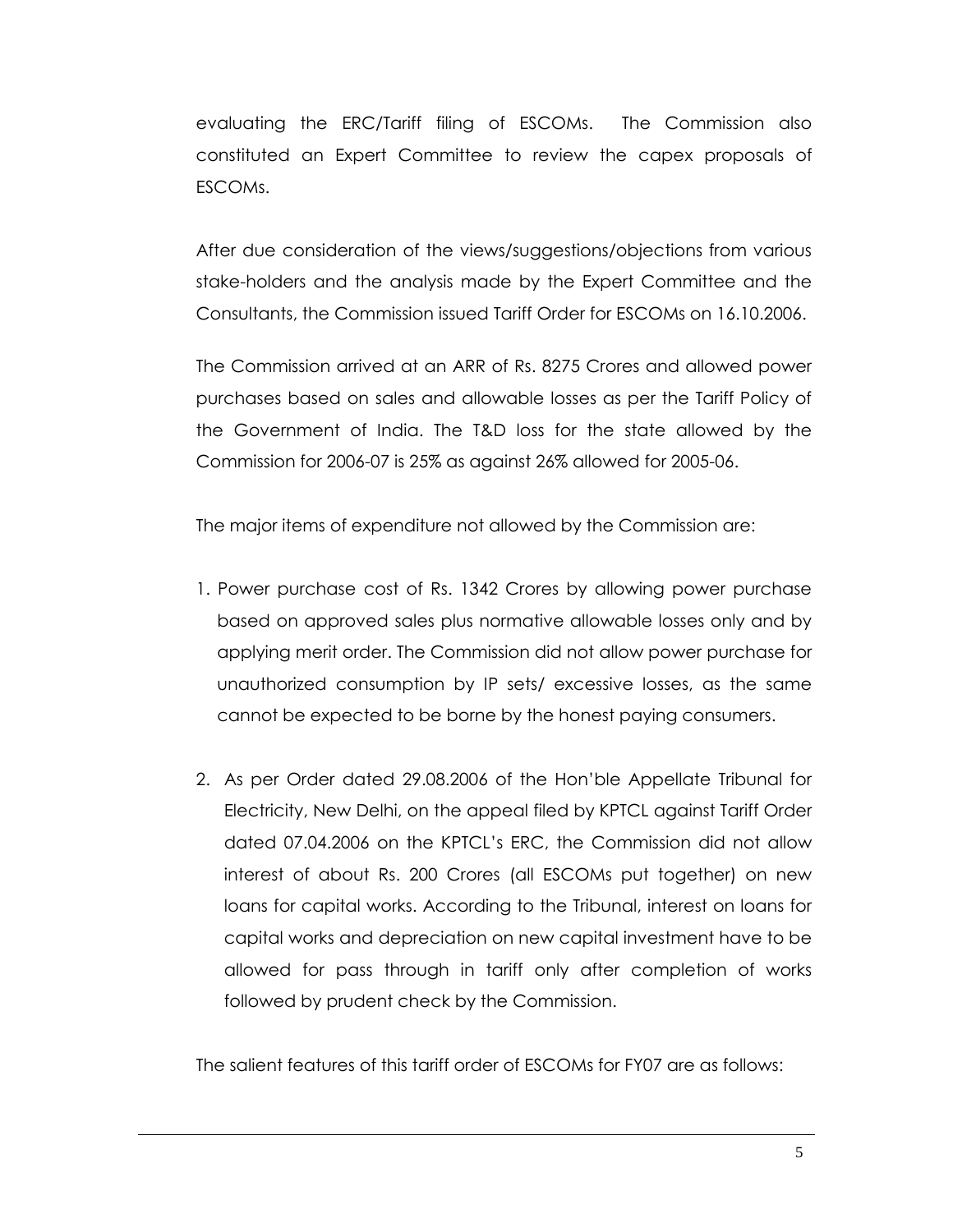- 1. The average cost of supply in 2006-07 as approved by the Commission was Rs. 3.20 per unit as against Rs.3.64 proposed by the ESCOMs. The approved average cost per unit in 2005-2006 was Rs.3.56.
- 2. The Commission had introduced different tariffs to urban & rural areas in September 2005 Tariff Order considering the fact that quality of power supply is not the same in urban and rural areas and the same was continued.

The Commission deliberated on introduction of Company-wise differential tariff in the present proceedings also and in view of mixed reactions, decided not to introduce the same in this order. There is a need to continue educating the consumers on the advantages and disadvantages of having a differential tariff among ESCOMs.

In the Tariff Order 2005, the Commission had introduced different fixed charges for urban and rural areas. In the present order, the Commission, while continuing with different fixed charges, further reduced the energy charges for urban and rural area consumers in order to provide greater relief to consumers linked to their consumption.

- 3. Keeping in view that the quality of power supply is not the same as in Bangalore Metropolitan area, the Commission reduced the tariff in other urban/semi urban and rural areas as follows in the present order:
- Bhagya Jyothi/ Kutir Jyothi tariff reduced by 35-paise/ units.
- **For domestic lighting & heating consumers in Village Panchayat areas** the energy charge reduced by 20 paise per unit.
- For Educational Institutions in Village Panchayat areas Energy charge reduced by 10 paise per unit.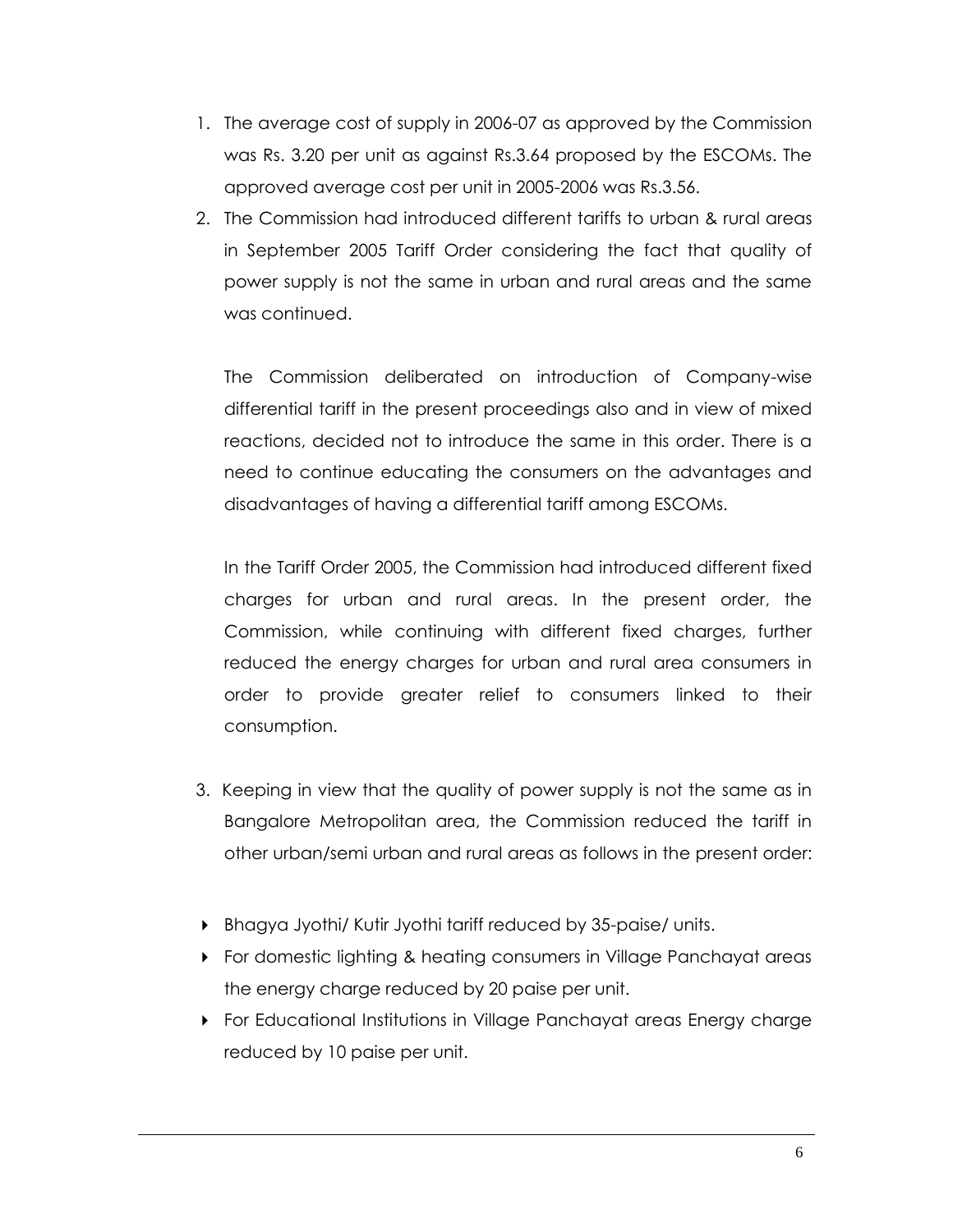- **For Consumers under LT commercial category (LT3) in urban areas** (other than Bangalore Metropolitan area), Energy charge reduced by 10 paise per unit and for those in Village Panchayat Areas, the same is reduced by 20 paise/unit.
- For IP set consumers having load upto and inclusive of 10 HP and having meters, Energy charge reduced by 10 paise per unit. It is expected that this will encourage metering to a large extent. This relief is in addition to difference in fixed charges already existing.
- For Horticulture Nurseries, Coffee & Tea Plantations upto and inclusive of 10 HP, fixed charge reduced by Rs.10/HP/month and energy charge by 20 paise/unit.
- For Consumers under LT 5 industrial category in urban areas (other than Bangalore Metropolitan area) and in rural areas, Energy charge reduced by 15 paise per unit.
- ▶ For Consumers under LT 5 industrial category, in urban areas (other than Bangalore Metropolitan area) and in rural areas, fixed charge reduced by Rs. 20/HP/month for sanctioned load of 67 HP and above.
- In order to encourage location of industries outside Bangalore, for Consumers under HT industrial category HT2 (a) (other than Bangalore Metropolitan area) including rural areas, Energy charge reduced by 15 paise/unit.
- For HT commercial consumers under HT2 (b), (other than Bangalore Metropolitan area)), Energy charge reduced by 15 paise/unit.
- For Lift Irrigation Schemes (other than those fed through urban feeders), Energy charge reduced by 10 paise/unit on par with IP consumers under LT.
- For HT residential apartments in Village Panchayats, Energy charge reduced by 20 paise/ unit on par with domestic consumers under LT.
- **4. Special Incentive Scheme:** Rs.3.80 Special Incentive Scheme for HT industries has been continued in Bangalore Metropolitan Area.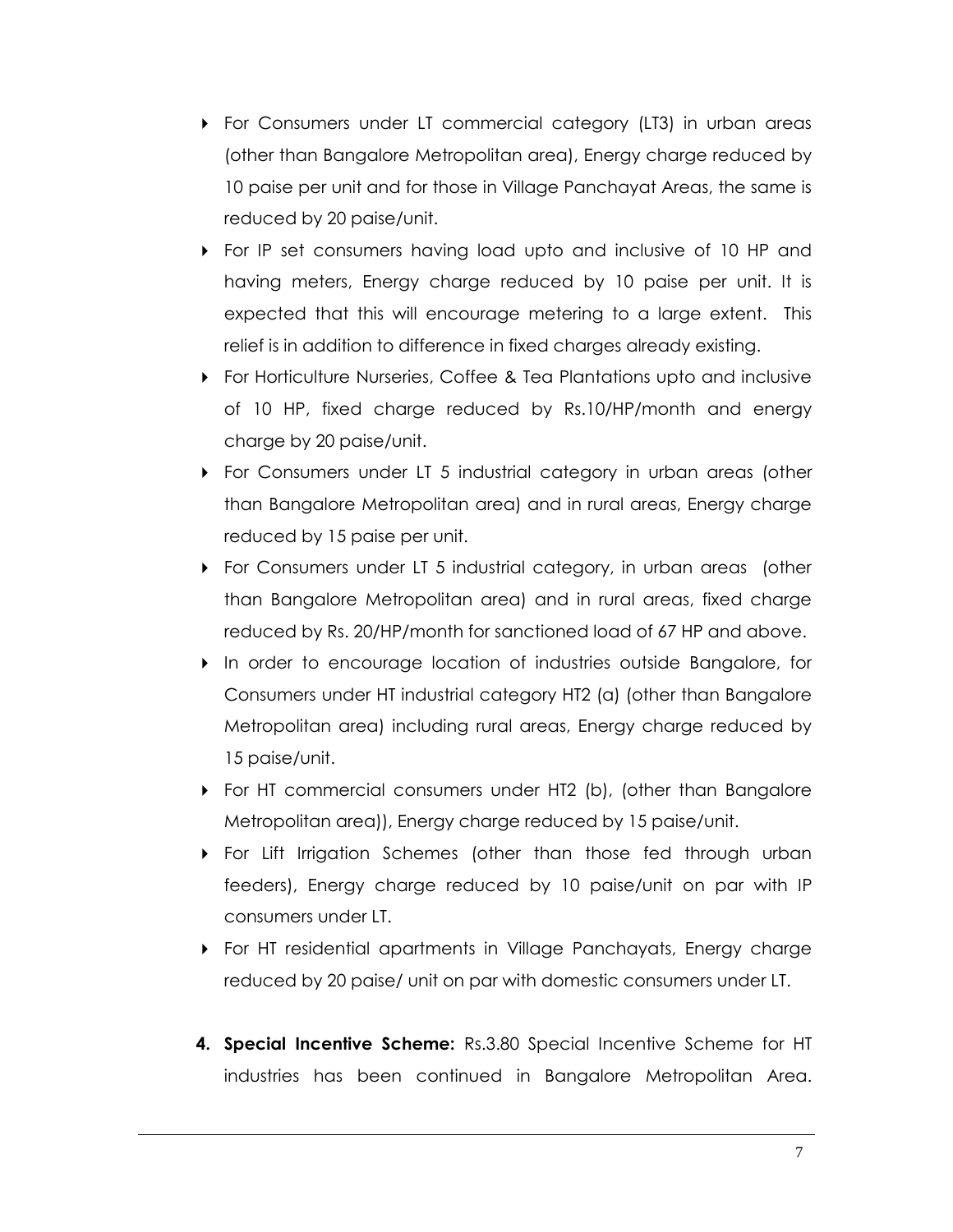Further, the Special Incentive Scheme in areas other than Bangalore Metropolitan area is continued with reduced rate of, Rs.3.65 per unit to encourage industries in other areas.

- **5. Open Access Charges:** The transmission charge, wheeling charges and cross subsidy surcharge retained at the existing level as determined in April 2006
- **6. TOD Tariff:** Penalty for usage of power by industry during morning peak (between 09 Hrs to 12Hrs) under TOD tariff removed.
- **7. Solar Rebate increased:** For use of Solar heaters the Commission increased the rebate from the existing 40 Paise to 50 paise per unit subject to a ceiling of Rs.50 per month.
- **8. High Voltage Rebate:** For high Voltage consumers high voltage rebate is enhanced.
- **9. Seasonal Industries:** To grant relief mainly to rice millers, off season facility has been enhanced from the existing 3 months to 6 months. This facility would be applicable to all seasonal industries.

**However, all the ESCOMs have challenged the Commission's Tariff Order 2007 before the Appellate Tribunal for Electricity vide appeal No. 250 of 2006 and the orders of the Commission have been stayed by the Hon'ble ATE. A final decision of the Hon'ble ATE is awaited.**

### **2.3 ERC of Hukkeri Co-Operative Society for FY07:**

ERC application for FY06 was filed by the Society on 16.01.2006. The Commission communicated its preliminary observations on 23.01.2006. The Society provided compliance to the observations on 29.03.2006. The Commission issued a separate order in respect of the ERC of the Society on 23rd Nov 2006, approving the same retail tariff as applicable to the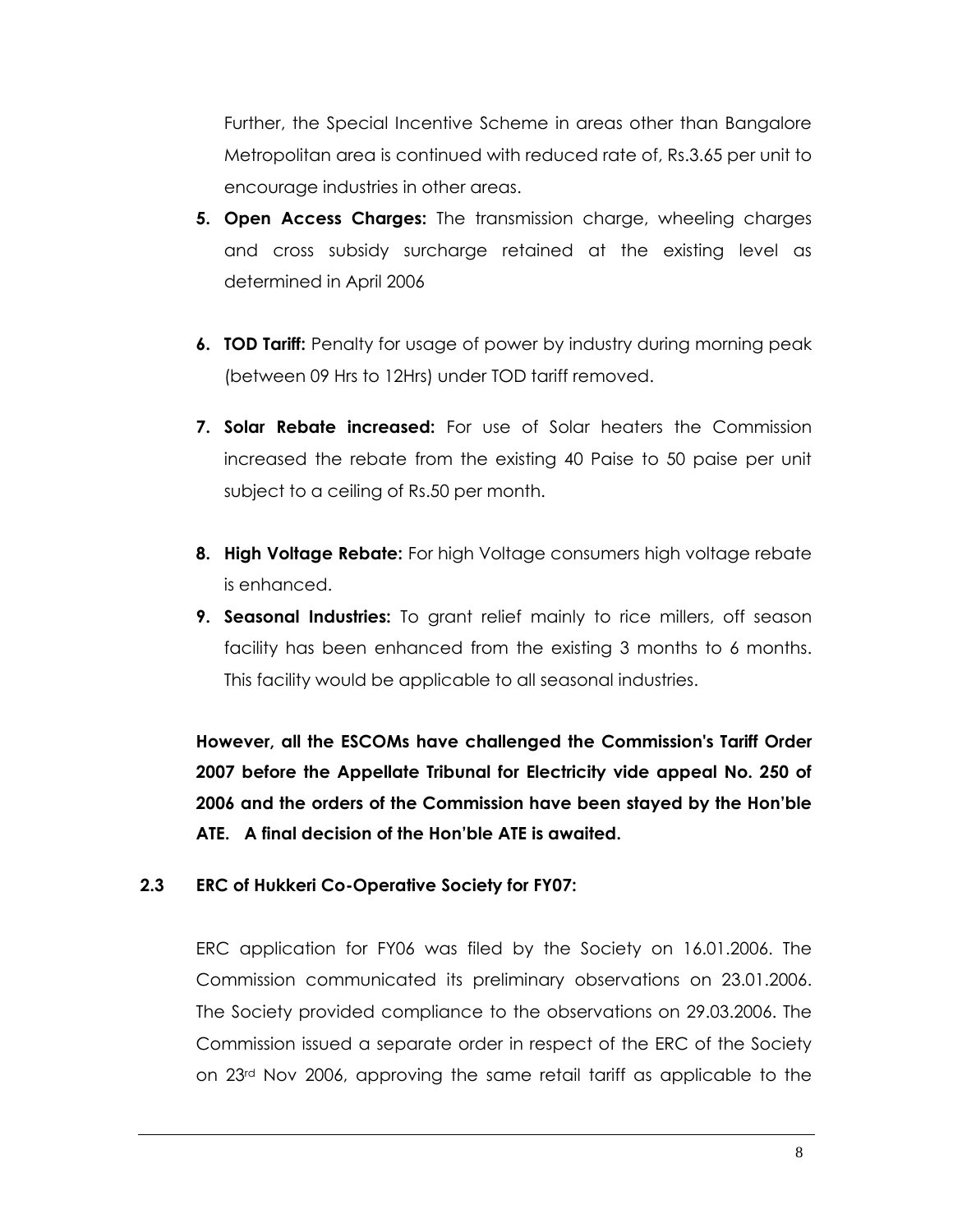consumers in the ESCOMs area. The distribution loss for the Society was approved at 14.75% for FY07 against a proposed loss of 15.26%.

### **2.4 Regulations/Orders issued by the Commission**

### **a. MYT Related Regulations**

- 1. KERC (Terms and Conditions for Determination of Tariff for Distribution and Retail Sale of Electricity) Regulations, 2006- Notified on 31.05.2006
- 2. KERC (Terms and Conditions for Determination of Transmission Tariff) Regulations, 2006- Notified on 31.05.2006

### **b. Other Regulations/Amendments to Regulations**

1. First Amendment to the KERC (Terms and Conditions to Open Access) Regulations was also issued and notified. - Notified on 31.05.2006

## **c. Other Orders**

- 1. Cross-subsidy Surcharge determined for Open Access customers-Order issued on 20.04.2006
- 2. Order on "Third Party Meter Testing Agency" issued on 11.05.2006
- 3. Approach to determination of tariff for 'Waste to Energy Projects' using Municipal Solid Waste supplied by Urban Local Bodies issued on 21.07.2006
- 4. Order on Harnessing Captive Power Generation in the State issued on 27.02.2007

All the Regulations/Orders were formulated in-house by the Commission.

## **2.5 Model conditions of supply**

As per clause 7.1 of KERC (Conditions of License for ESCOMs) Regulations 2004, the Distribution Licensees shall submit a draft "Model conditions of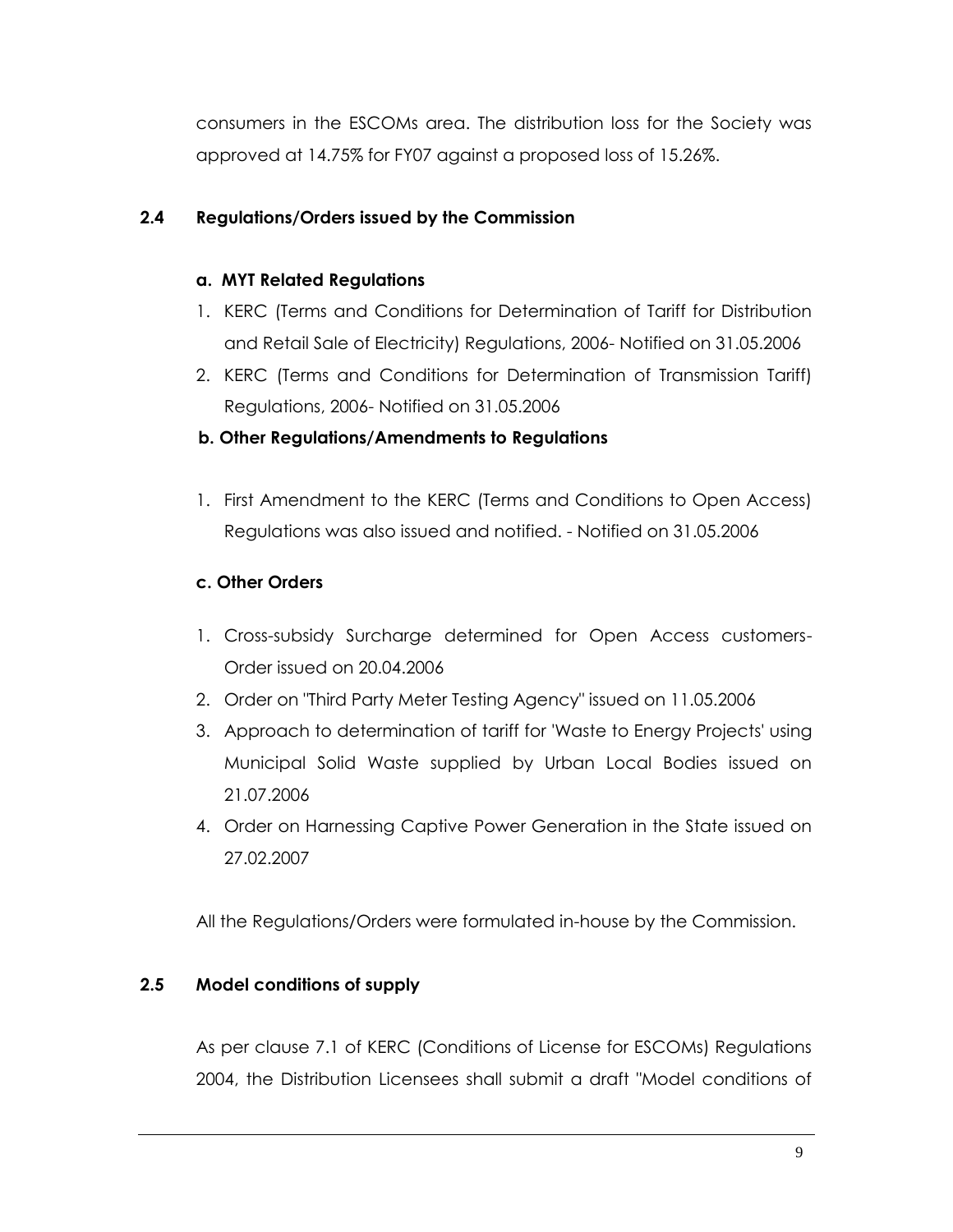supply" along with draft "Standard Agreement" to the Commission for approval within 3 months of the Conditions of License coming into force. To facilitate the Distribution Licensees in this regard, the Commission prepared the draft of "Model Conditions of supply" and circulated the same to the licensees and other stakeholders for obtaining their views/comments. A few stakeholders including ESCOMs sent their comments on the said draft. Some of the important issues covered under the "Conditions of Supply" are:

- a. System and Classification of supply
- **b.** General procedure for arranging supply
- **c.** General Wiring Conditions
- **d.** Power factor of installations
- **e.** Metering and power supply charges
- **f.** Rating of installations
- **g.** Appeals etc

After considering the comments and views from the Licensees and other stakeholders the Commission approved the "Conditions of Supply" on 31.05.2006.

### **2.6 KPTCL's Load Forecast**

The report on "Demand Forecast, Demand Supply Scenario and Perspective Plan for the state of Karnataka for the 10th and 11th Plan Period" filed by KPTCL had been returned by the Commission in January 2005 with directions to revise the load forecast such that the load forecast is linked to the business plan of the utilities with due firm commitment from the GoK. Since, KPTCL/ESCOMs did not respond in the matter, the Commission took up the matter with GoK vide its letter dated 14.07.2006 requesting GoK to prevail upon KPTCL/ESCOMs so that revised load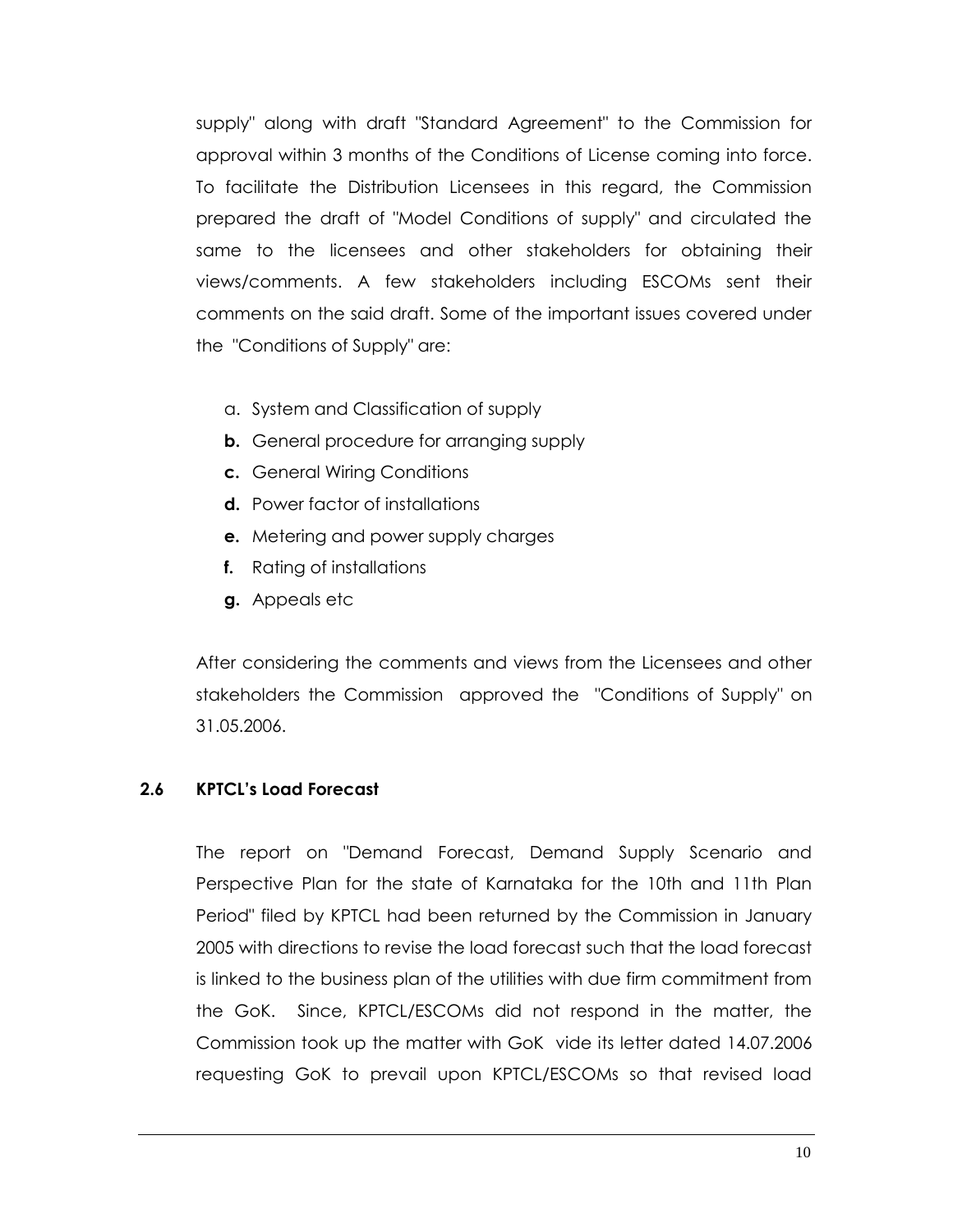forecast is prepared in complete manner and placed before the Commission. GoK vide its letter dated 14.08.2006 directed KPTCL/ESCOMs to prepare & submit load forecast in complete manner and place before the Commission at the earliest. Subsequently, KPTCL submitted the revised load forecast on 02.01.2007. Since, the load forecast was not accompanied by business plan, KERC vide its letter dated 08.01.2007, directed KPTCL to furnish business plan justifying the Long-Term Load forecast, in case Commission"s approval is sought. KPTCL submitted the business plan for its Transmission business along with the ERC, which is yet to be validated by the Commission. However, ESCOMs have not furnished the business plan so far. In absence of business plan of ESCOMs, the Commission is unable to accept the Long-Term Load forecast report submitted by KPTCL, as the forecast for the State is arrived at by summing up the individual forecasts of ESCOMs. Once the business plan of ESCOMs is placed before the Commission, the Commission would take further action in the matter.

Further, in view of the Order of Hon'ble ATE in Appeal No 84 of 2006 to the effect that "….. it is for the transmission utility or such other utility to estimate the future demand ………………. utilities have the freedom to plan with respect to their investment…………..", the Commission would only look into the reasonableness of the load forecast as and when the business plan of ESCOMs is submitted. The Commission would also consider modifying the relevant provisions in the MYT Regulations, Grid Code as well as load forecast guidelines, suitably in view of the Hon'ble ATE Order.

#### **2.7 Introduction of Multi Year Tariff (MYT) FY08-FY10:**

As mandated in the National Tariff Policy, the Commission issued regulations on MYT on 31.05.2006. Accordingly, KPTCL/ESCOMs were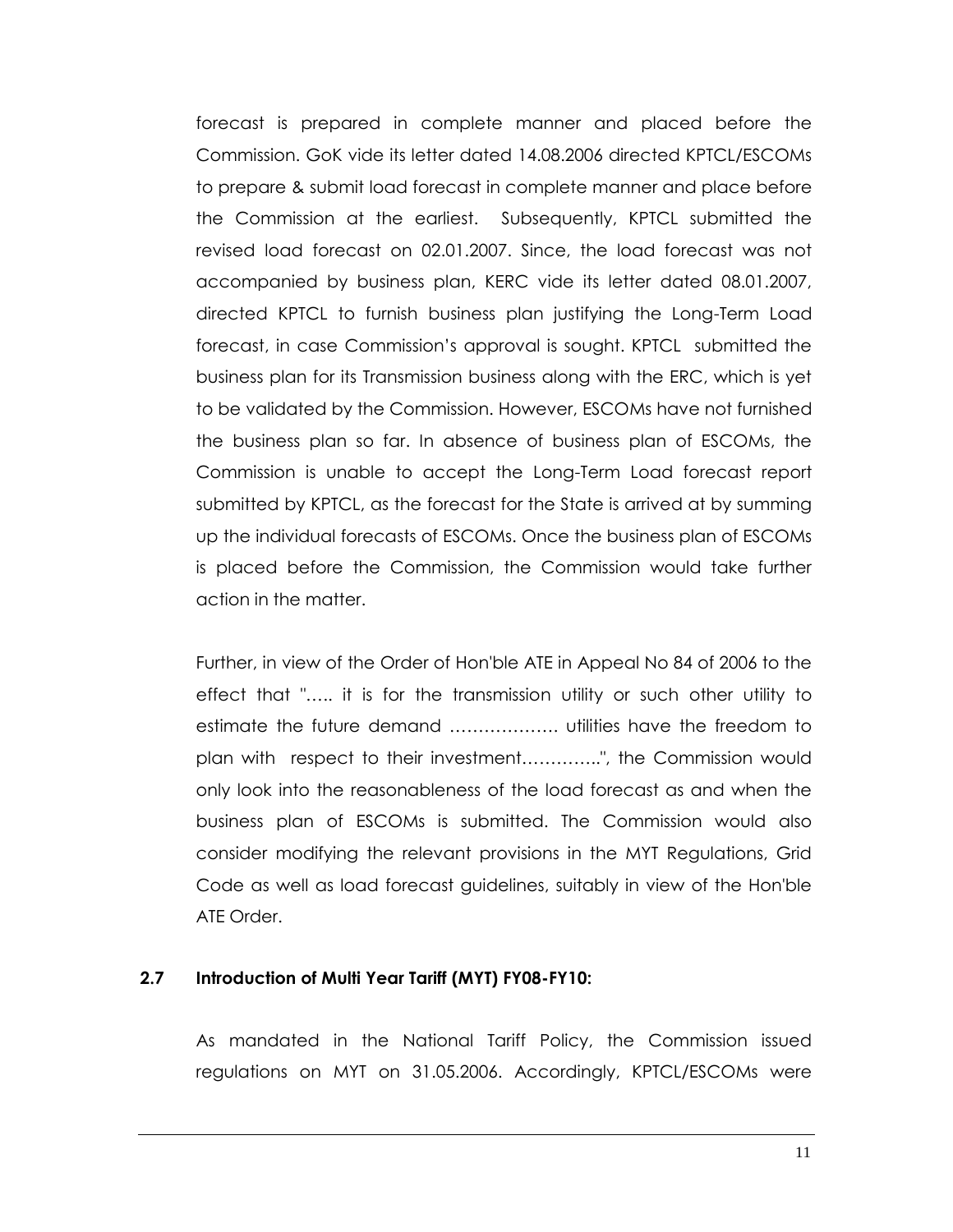required to file their ERC filing under MYT for the first control period of three years for the period FY08-FY10.

The Commission appointed M/s Price Waterhouse & Coopers (PWC) as consultants for assisting the Commission in evaluating the filings and for passing the tariff order under MYT regime.

KPTCL filed its ERC and Tariff application on 30.11.2006. ESCOMs filed their ERCs on the following dates:

> BESCOM: 30.11.2006 MESCOM: 19.12.2006 CESC: 06.12.2006 HESCOM: 19.12.2006 GESCOM: 19.12.2006

The Commission communicated its preliminary observations on the following dates, duly retuning the ERCs filed by them:

| KPTCL: | 11.12.2006         |
|--------|--------------------|
|        | BESCOM: 19.12.2006 |
|        | MESCOM: 05.01.2007 |
| CESC:  | 20.12.2006         |
|        | HESCOM: 05.01.2007 |
|        | GESCOM: 05.01.2007 |

## **KPTCL**

KPTCL was informed to publish the notification in the newspapers, calling for objections from the stakeholders within seven days from 20.03.2007. The said notice was arranged for publication by KPTCL on 26th and 27th March 2007. In response to the notices, the Commission received 7 objections in proper format (with affidavit) within the stipulated time. KPTCL provided replies to all the 7 objections. The Commission held a Public Hearing on KPTCL's ERC & Tariff petitions on 28th and 29th May 2007 at the office of KERC Bangalore.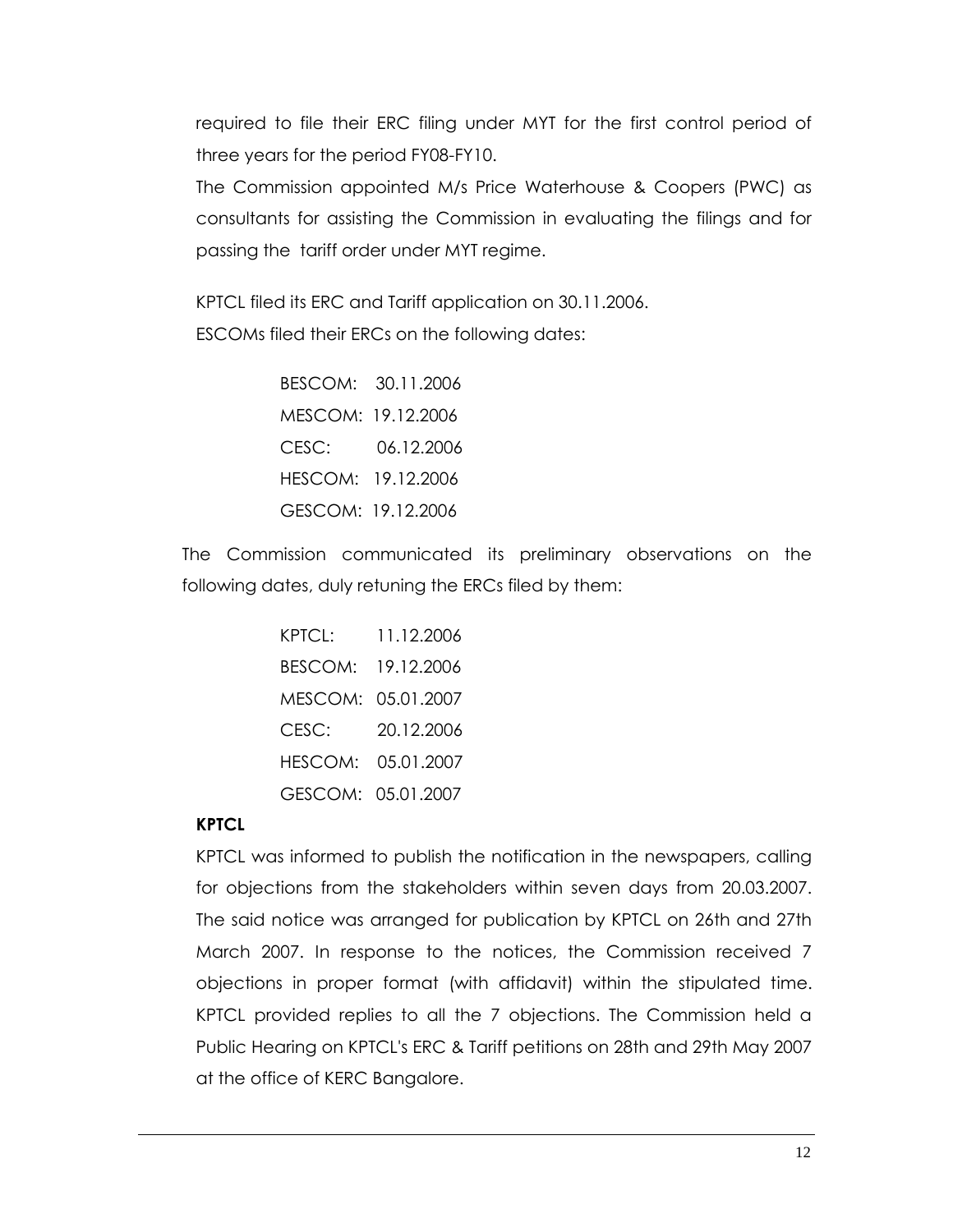The Commission, after validating the filing of KPTCL, their replies to the preliminary observations as well as to the rejoinders made by the Commission, objections received from the stakeholders and replies made by KPTCL, issued the Tariff Order in respect of KPTCL's ERC and Tariff Application on 6th July 2007. The highlights of the Order are listed below:

- The Commission finalized the ARR and determined the tariff taking into account the Orders of the Hon'ble Appellate Tribunal for Electricity (ATE), New Delhi in its Appeal Petition No. 84 of 2006 filed by KPTCL on Tariff Order 2006 and Appeal Petition No. 107 of 206 filed by KPTCL & ESCOMs against orders of the Commission on Tanir Bavi Power Company Ltd (TBPCL)
- As regards allowing the TBPCL claims towards 4 cents Fixed Cost per unit, the Commission has decided to allow the full Fixed Cost from FY08 onwards in accordance with the directions of the Hon"ble ATE. As regards allowing the differential amount between 4 cents and 2 cents per unit for FY07, the Commission would implement the orders of the Hon"ble ATE in Appeal No. 250 of 2006 which is pending before the Hon"ble ATE. Regarding allowing the arrears of the differential amount for the period from 2002 to 2006, as per the directions of the Hon"ble ATE, KPTCL was required to create a regulatory asset for the differential amount and propose recovery of the same through tariff by amortizing it over a period of 5 years or any other lesser period. KPTCL had allocated the arrears of the amounts already paid to TBPCL and proposed recovery of the same through retail tariff of ESCOMs over a period of next three years. However KPTCL did not create any regulatory asset but only created a recoverable head of account to recover the said amount from ESCOMs (in the name of Regulatory asset) and adjust the same to the head "subsidy receivable from the GoK. The Commission has analysed the whole issue in the Tariff Order of KPTCL date 06.07.2007and found that since the amounts are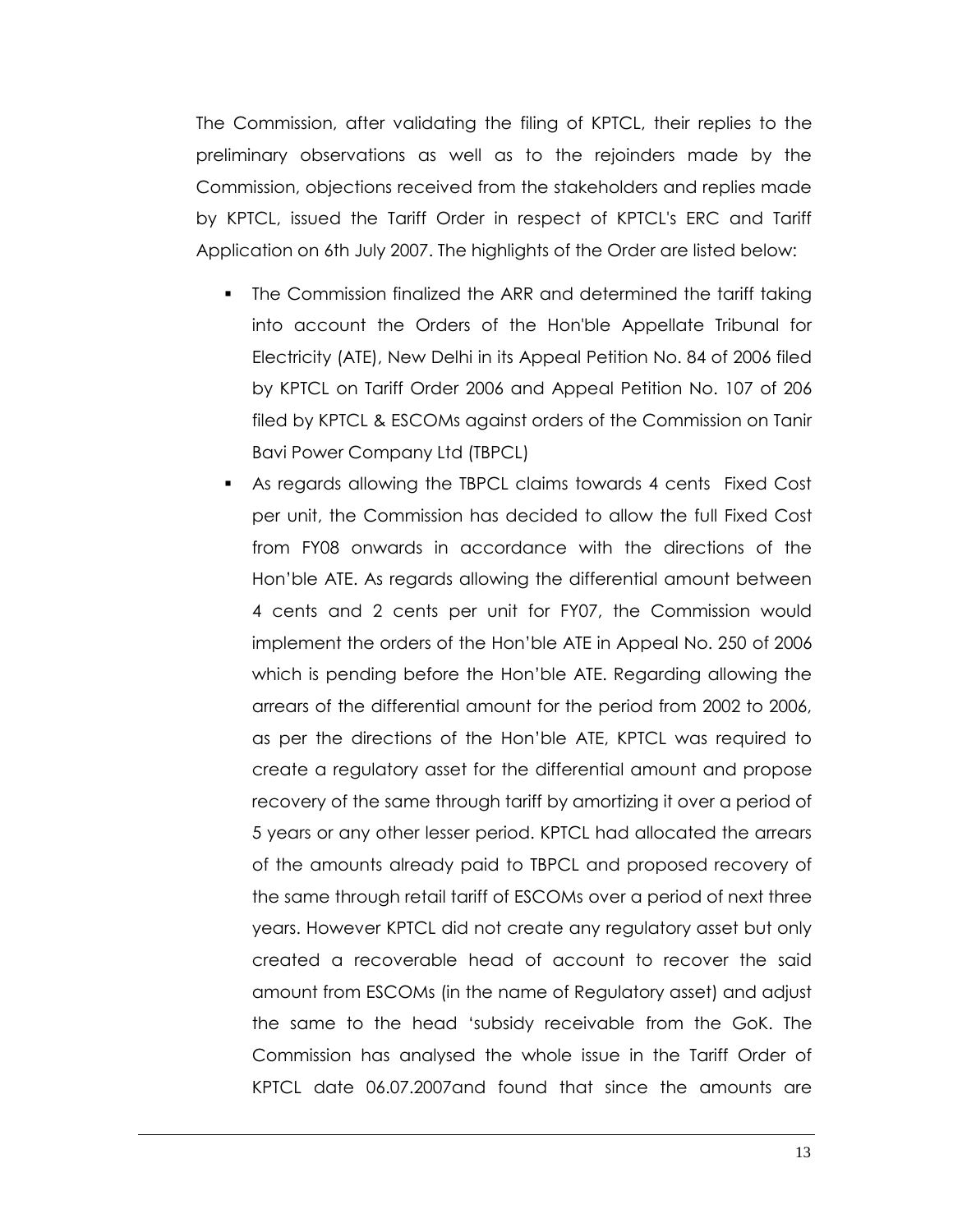already paid and since there is no resultant loss in the accounts of KPTCL, it could not create any regulatory asset. The contentions of KPTCL that the amount was indirectly met by GoK subsidy are not correct in view of the fact that the GoK has confirmed that it did not release any subsidy to meet the fixed cost of TBPCL not allowed by the Commission. The Commission has done a detailed truing up exercise for the period from 2001 to 2006 and found that the actual power purchase costs allowed which was Rs. 28622 Crores and that actually incurred by KPTCL/ESCOMs with 4 cents of fixed cost paid to TBPCL at Rs. 28300 Crores is more than the actuals and thereby the entire power purchase cost which includes TBPCL claims are already passed on to the consumers. Hence the Commission has not accepted the claims of KPTCL to pass on the arrears of TBPCL claims from 2002 to 2006 to the consumers.

- Truing up of past revenues & expenses for the previous years from 2001 to 2006, based on the audited accounts was carried out. This had not been done earlier though the Commission has been analyzing the approved and actual figures of the previous years, in the subsequent tariff orders. Truing up of the expenses revealed that full fixed charges in respect of TBPCL at 4 cents had already been collected from the consumers.
- The Transmission Tariff was determined on per MW basis instead of per unit basis, which was followed so far. This was also done as per the provisions of the MYT Regulations.

The approved Transmission Tariff for the three years of the first control period are indicated in the following Table:

| <b>Particulars</b>     | <b>FY08</b> | <b>FY09</b> | <b>FY10</b> |
|------------------------|-------------|-------------|-------------|
| ARR for the period in  | 723.73      | 666.96      | 695.52      |
| Rs. Crs                |             |             |             |
| Total peak             | 7249        | 7726        | 8234        |
| Capacity (MW) of       |             |             |             |
| <b>ESCOMS</b>          |             |             |             |
| Transmission Tariff in | 83199       | 71939       | 70391       |
| Rs./MW/Month           |             |             |             |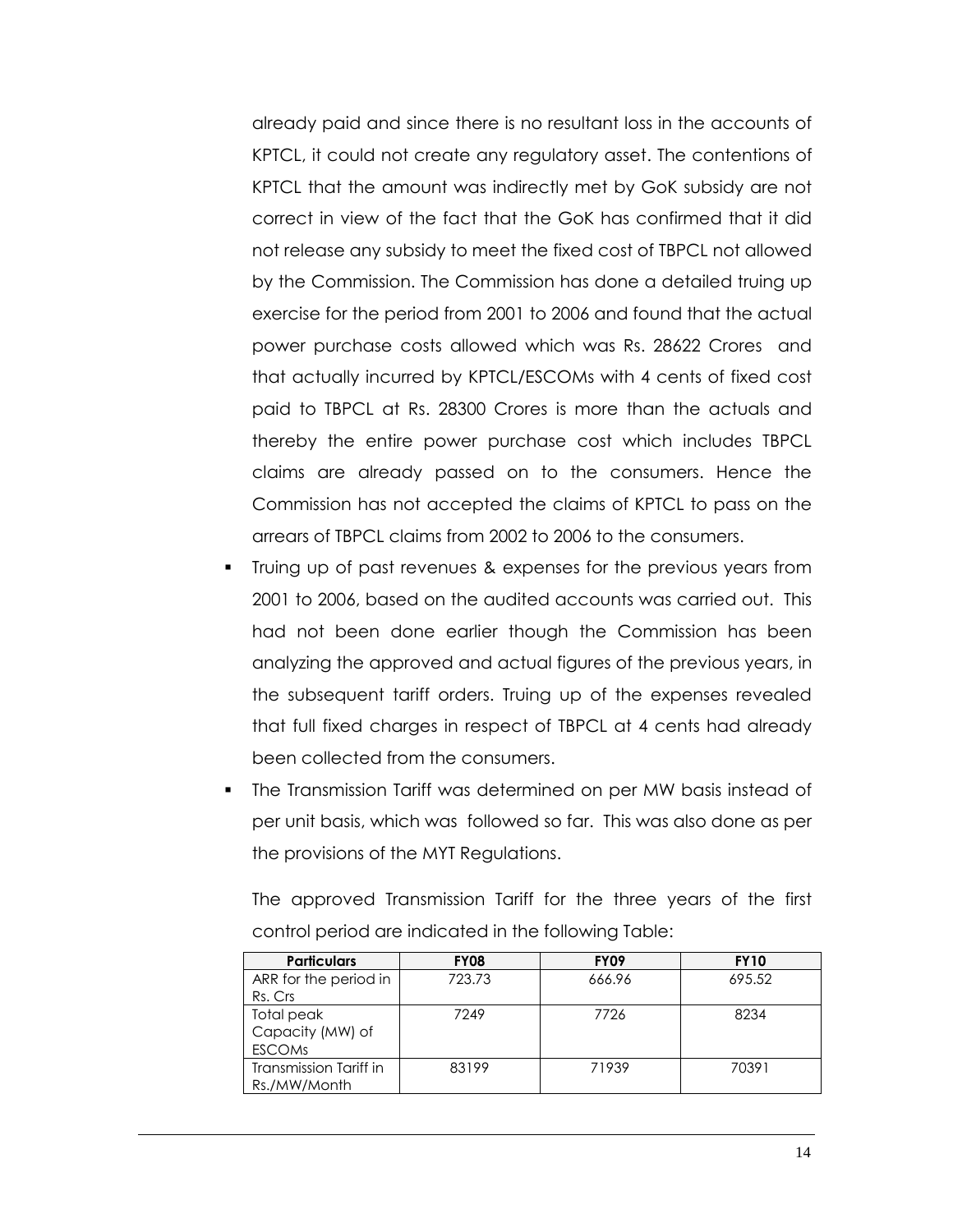#### **ESCOMs**

All the ESCOMs furnished replies to the preliminary observations of the Commission on the ERC filing. The Commission observed that all the ESCOMs (except CESC) had filed the same ERCs without making any changes. The replies furnished were also not in compliance with the MYT Regulations. Rejoinders were issued by the Commission to the ESCOMs during March 2007 directing them to furnish replies within 10 days. ESCOMs sought extension of time by 15 days. The Commission granted time up to 15th April 2007 with the condition that any extra cost arising out of delay in furnishing replies in a complete manner shall be borne by the ESCOMs themselves and that the same will not be passed on to the consumers through tariff.

ESCOMs furnished replies to the rejoinder during third week of April 2007. However, they did not file any tariff application for bridging the gap in revenue. The Commission cleared the ERC of ESCOMs during April 2007 for publication of summary of ERC in the newspapers calling for objections by all stakeholders. The draft notices were cleared by the Commission before publication in the newspapers. ESCOMs arranged to publish the notification in the newspapers during 3rd week of May 2007.

Meanwhile, Commission addressed letters to the ESCOMs informing them that they have not filed tariff applications despite indicating a net gap even after considering the subsidy from GoK. It was also pointed out to them that the Regulations stipulate them to indicate measures for meeting the deficit and if tariff revision is contemplated, they have to file applications for revision of tariff along with ERC filing. Since the ESCOMs had failed to file tariff application despite indicating deficit in the ERCs, they were informed that if the validated ERCs indicates a revenue gap even after considering the GoK subsidy, the deficit will have to be met by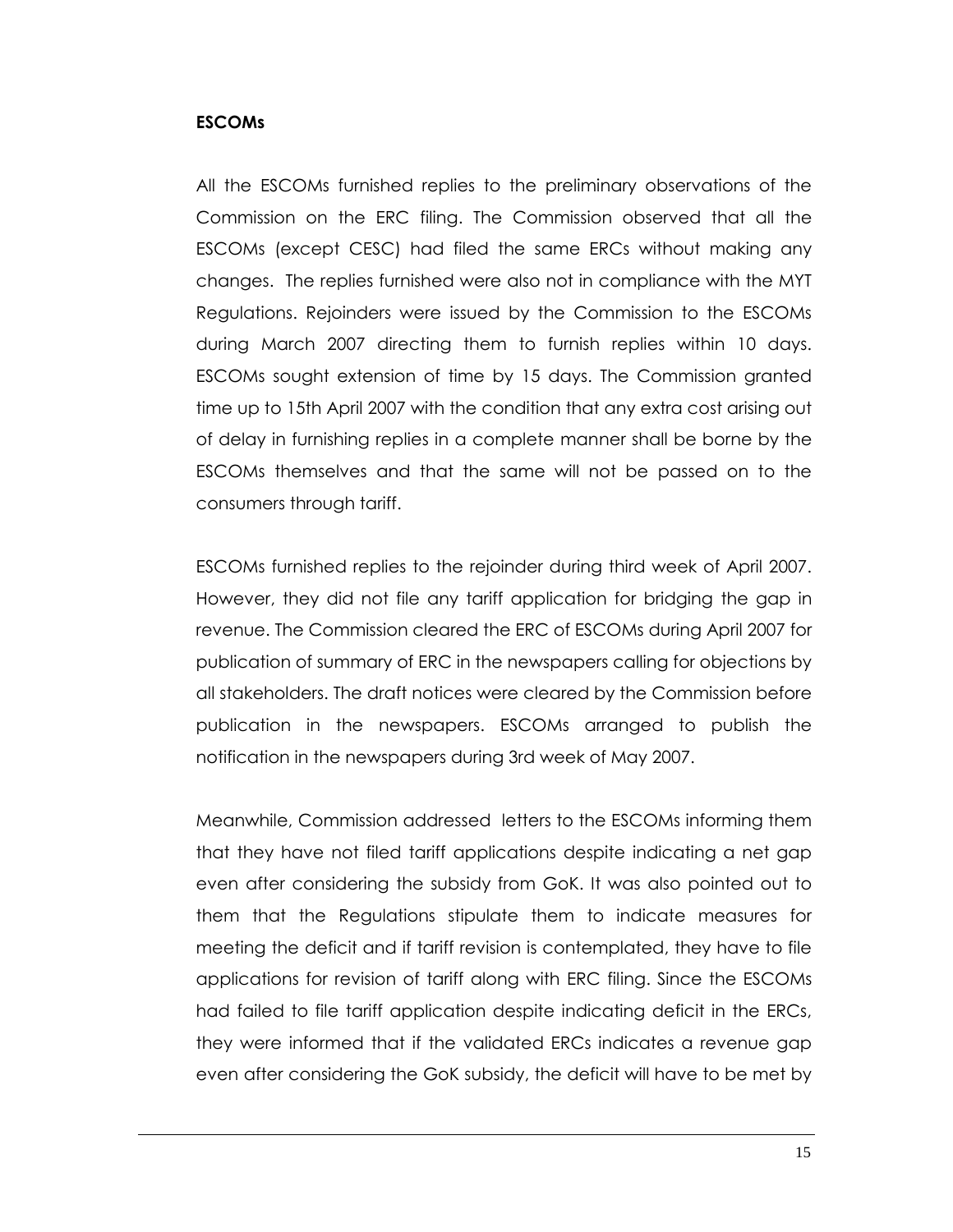the ESCOMs themselves. However, if ESCOMs desired to file the tariff application before finalization of ERCs, they may do so within 15 days from the date of letter (7th May 2007). They were also informed that if there was a surplus in the validated ERC, the Commission would be constrained to take suo motu action to pass on the surplus to the consumers by reducing the tariff suitably. In response to the above letter, ESCOMs filed their tariff applications on  $7<sup>th</sup>$  June 2007 proposing an increase of 90 paise per unit for all categories except IP sets and BJ/KJ installations. The same was cleared for publication on  $8<sup>th</sup>$  June 2007. ESCOMs have published the notification on revision of tariff during the 2nd and 3rd week of June 2007.

### **2.8 Order on "Harnessing Captive power generation" in the State**

As envisaged in the National Electricity Policy and the Tariff Policy, surplus capacity available in captive generation should be harnessed to meet the shortages. Therefore, there is a need to propose an appropriate commercial arrangement between the licensee and the captive generator for harnessing the spare capacity of CPPs. In this direction, KERC had brought out a discussion paper in April 2006 titled **"**Harnessing Captive power generation" duly inviting comments /suggestions from all stake holders by 31.05.2006. After receiving the comments/views, the Commission finalized the order on 27.02.2007.

The salient features of this order are as follows:

- 1. This order is applicable to Captive Power Plants with a capacity of above 1 MW.
- 2. Supply of power for durations of more than THREE years or more would be termed as long-term supplies for the purpose of this Order.
- 3. Supply of 700 units or more per hour per MW is defined as "Firm Power". This is based on the normative load factor of 70%.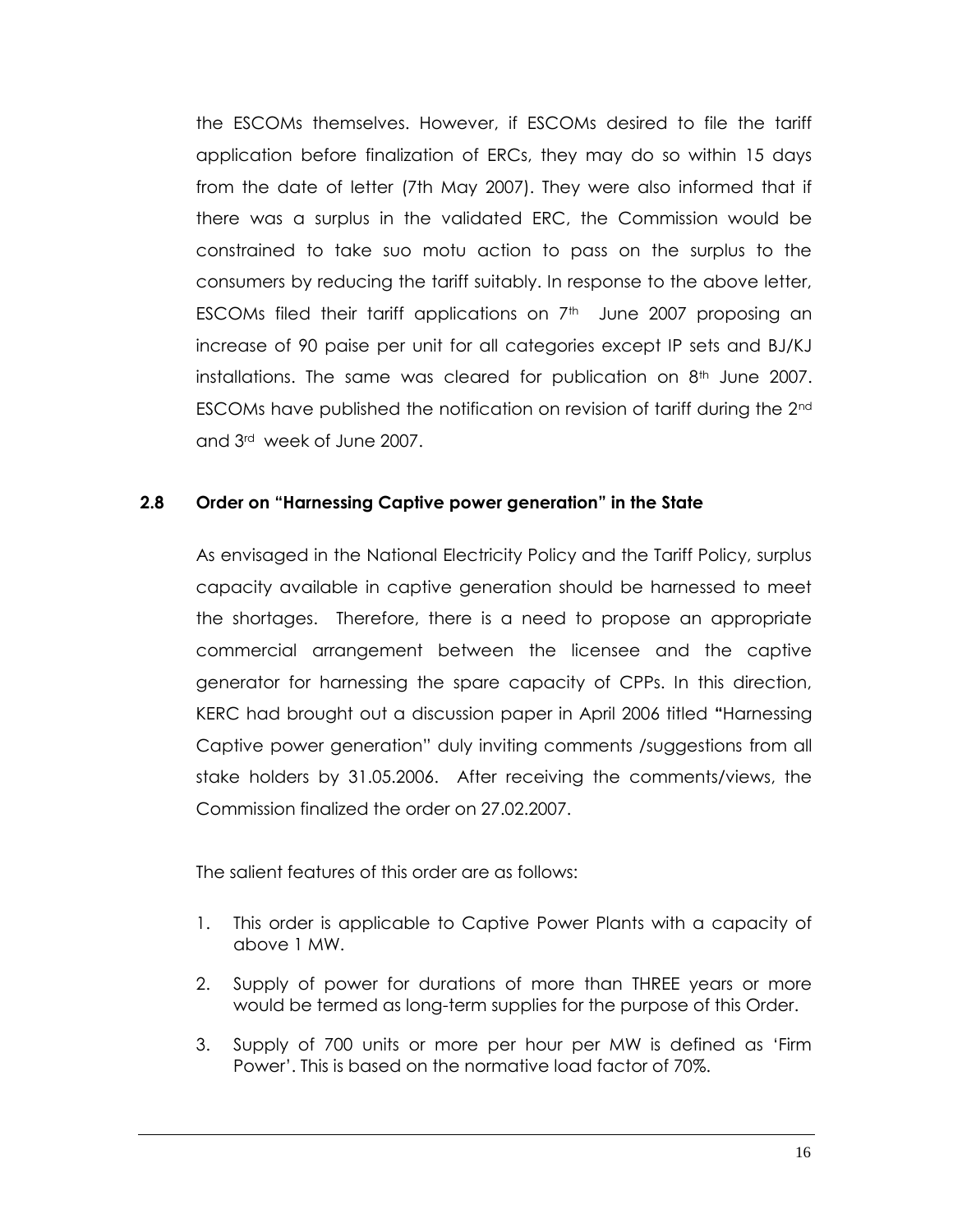- 4. Any supply, which is less than 700 units per hour per MW capacity, is defined as "Infirm Power".
- 5. For Firm Power, the Commission fixes a floor rate of Rs. 2.28 per unit and a ceiling rate of Rs. 3.45 per unit. These rates are applicable for firm purchase for a period of less than 3-years.--
- 6. Firm Power purchase for long periods of THREE years or more shall be through competitive bids at a ceiling rate of Rs. 2.87 per unit. As such UI rate will not be applicable for long-term firm supplies.
- 7. For Infirm Power, the Commission fixes a floor rate of Rs. 2.05 per unit and a ceiling rate of Rs. 3.10 (90% of UI rates at intersecting frequency of 49.76 Hz and 49.50Hz respectively).
- 8. The UI Rates are as prescribed by CERC and are subject to revision by CERC. In case of revision, the revised rates shall be applicable.

CERC vide its order dated 6th June 2007 has revised the UI rates. However in the above order the rates for the bandwidth of frequency considered by the Commission for determining floor and ceiling prices of CPPs remain unaltered.

### **2.9. Action plan for implementation of Intra-State ABT**

In view of the substantial improvement in the grid discipline noticed after the implementation of the Inter state ABT and as envisaged in the National Electricity Policy, the Commission proposed implementation of intra-state ABT in the State. In this regard, the Commission issued a paper titled "Action plan for implementation of Intra-State ABT" during December 2005 inviting comments and suggestions from the stakeholders and experts. After considering the suggestions and responses from various stakeholders /experts the Commission issued the Order on 20th June 2006. As per the data available, Karnataka is the first state to implement the Intra-state ABT.

The Commission approved implementation of the intra-state ABT in a phased manner as follows: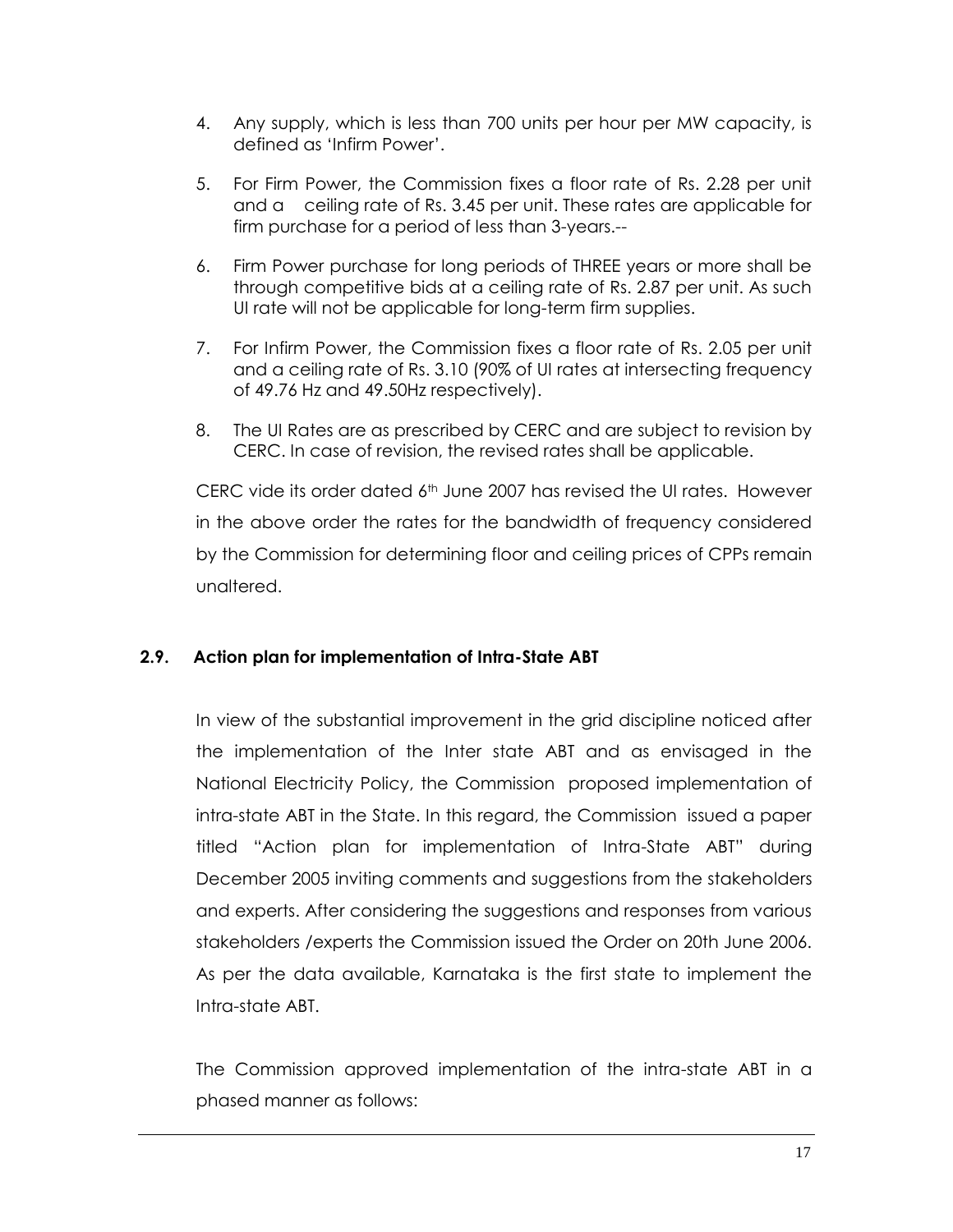## **Phase 1:**

# **By the end of June 2006**

- $\triangleright$  Providing ABT compliant meters at all interface points including generating stations.
- $\triangleright$  Impart necessary training.

# **By the end of September 2006**

Stablishing suitable communication network for recording data on real time basis with Corporate Office of ESCOMs/SLDC.

# **By the end of December 2006**

Setting up of ALDC in each ESCOM/Hukeri Society and up gradation of SLDC

# **October 2006 to March 2007**

- $\triangleright$  Proxy Implementation. Generators and Licensees to comply with ABT based availability and drawal schedules for half an hour.
- ▶ RLDC / SLDC/ALDC to co-ordinate on real time data management.
- Generators and Licensees need not pay as per ABT billing.
- > ABT based daily accounting and billing for half an hour.

## **Phase 2:**

# **April 2007 to September 2007**

Generators / Licensees to pay ABT charges on half an hourly basis.

## **Phase 3:**

# **October 2007 onwards**

 $\triangleright$  Final Implementation of Intra-State ABT.

The Commission has been conducting review meetings with KPCTL/ESCOMs to review the progress achieved against the Schedule. KPTCL has taken up implementation of SCADA and has started the mock exercise on implementation of Intra-state ABT. KPTCL has also agreed to take up the activity on routine basis at 220 KV level from April 2007.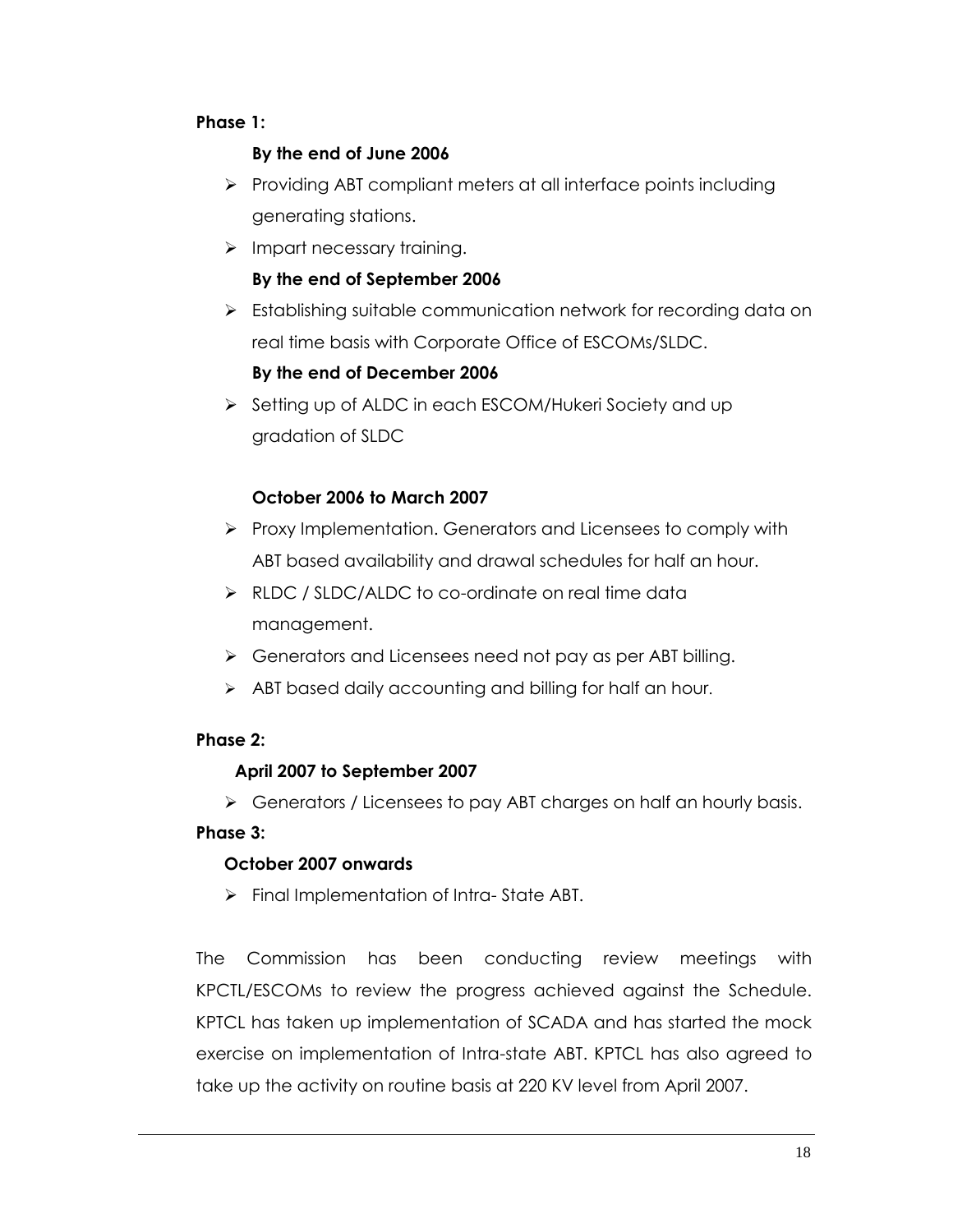#### **2.10 Promotion of waste-to-Energy Projects in the State:**

Section 86(1)(e) of the Electricity Act, 2003 mandates the Commission to promote cogeneration and generation of electricity from renewable sources of energy by providing suitable measures for connectivity with the grid and sale of electricity to any person, and also specify, for purchase of electricity from such sources, a percentage of the total consumption of electricity in the area of a distribution licensee. Section 5.10.5 of the National Electricity Policy envisages setting up of Solid Waste to Energy Projects in urban areas and recovery of energy from Industrial effluents with a view to reduce environmental pollution apart from generating additional energy.

The Commission has issued KERC (Power Procurement from Renewable Sources by Distribution Licensee) Regulations, 2004 on 27.09.2004 specifying the quantum of purchase from renewable sources and laying down the procedure for determination of tariff from such sources. In the said regulations, the renewable sources include power generation from urban/municipal waste. Subsequently, the Commission has determined the tariff in respect of mini-hydel, wind, biomass and co-generation projects vide order dated 18th January 2005. However, Waste-to-Energy (WtE) projects were not considered while fixing tariff for biomass projects. In order to promote WtE projects, approach to tariff of such projects needed to be specified by the Commission.

In pursuance of the above requirement, the Commission issued & widely circulated a discussion paper in May 2006 titled "Promotion of Waste-to-Energy Projects" inviting suggestions and comments from stakeholders and experts. After considering the views of the stakeholders, the Commission issued an Order on " Approach to Determination of Tariff for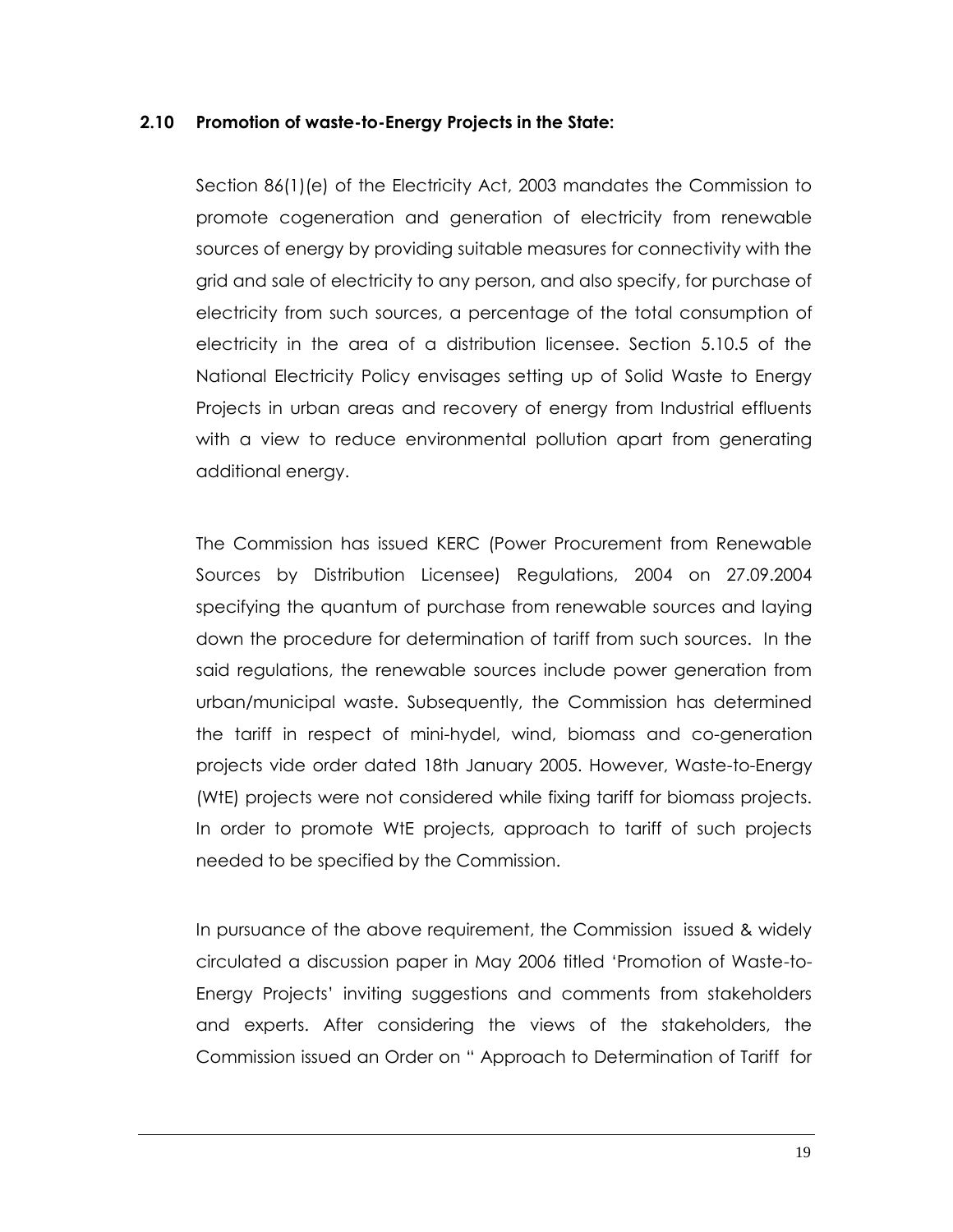Waste to Energy Projects using Municipal Solid Wastes supplied by Urban Local Bodies" on 21st July 2006.

# **2.11 Approval of Power Purchase Agreements**

### **2.11.1 PPAs of Non-conventional power projects**:

During FY07, the Commission approved 101 PPAs pertaining to different non-conventional energy projects as detailed below:

| <b>ESCOM</b>  | <b>Number</b><br><b>PPAs</b><br>оf<br>approved | Capacity<br>in MW | <b>Number</b><br><b>PPAs</b><br>οf<br>approved | Capacity<br>in MW | <b>Number</b><br><b>PPAs</b><br>οf<br>approved | Capacity<br>in MW | <b>Number</b><br>оf<br><b>PPAs</b><br>approved | Capacity<br>in MW    | <b>Number</b><br><b>PPAs</b><br>of<br>approved | Capacit<br>y in MW |
|---------------|------------------------------------------------|-------------------|------------------------------------------------|-------------------|------------------------------------------------|-------------------|------------------------------------------------|----------------------|------------------------------------------------|--------------------|
|               |                                                | Windmill          |                                                | <b>Biomass</b>    |                                                | Mini-Hydel        |                                                | <b>Co-Generation</b> | Total                                          |                    |
| <b>BESCOM</b> | 50                                             | 146.40            | $\blacksquare$                                 | $\blacksquare$    |                                                | 24.75             | $\blacksquare$                                 | $\blacksquare$       | 51                                             | 171.15             |
| <b>MESCOM</b> | 19                                             | 71.40             | $\blacksquare$                                 | $\blacksquare$    | 7                                              | 73.00             | $\blacksquare$                                 |                      | 26                                             | 144.40             |
| <b>CESC</b>   | $\blacksquare$                                 | $\blacksquare$    | $\blacksquare$                                 | $\blacksquare$    | 3                                              | 16.75             | $\blacksquare$                                 |                      | 3                                              | 16.75              |
| <b>HESCOM</b> | 12                                             | 43.75             | $\blacksquare$                                 | $\blacksquare$    |                                                | 10.00             | 5                                              | 125.00               | 18                                             | 178.75             |
| <b>GESCOM</b> | $\blacksquare$                                 |                   |                                                | ۰                 |                                                | $\blacksquare$    | 3                                              | 51.50                | 3                                              | 51.50              |
| Total         | 81                                             | 261.55            | $\blacksquare$                                 | $\blacksquare$    | 12                                             | 124.50            | 8                                              | 176.50               | 101                                            | 562.55             |

Details of PPAs received and approved by the Commission during the year are furnished in **Annex 2.1.**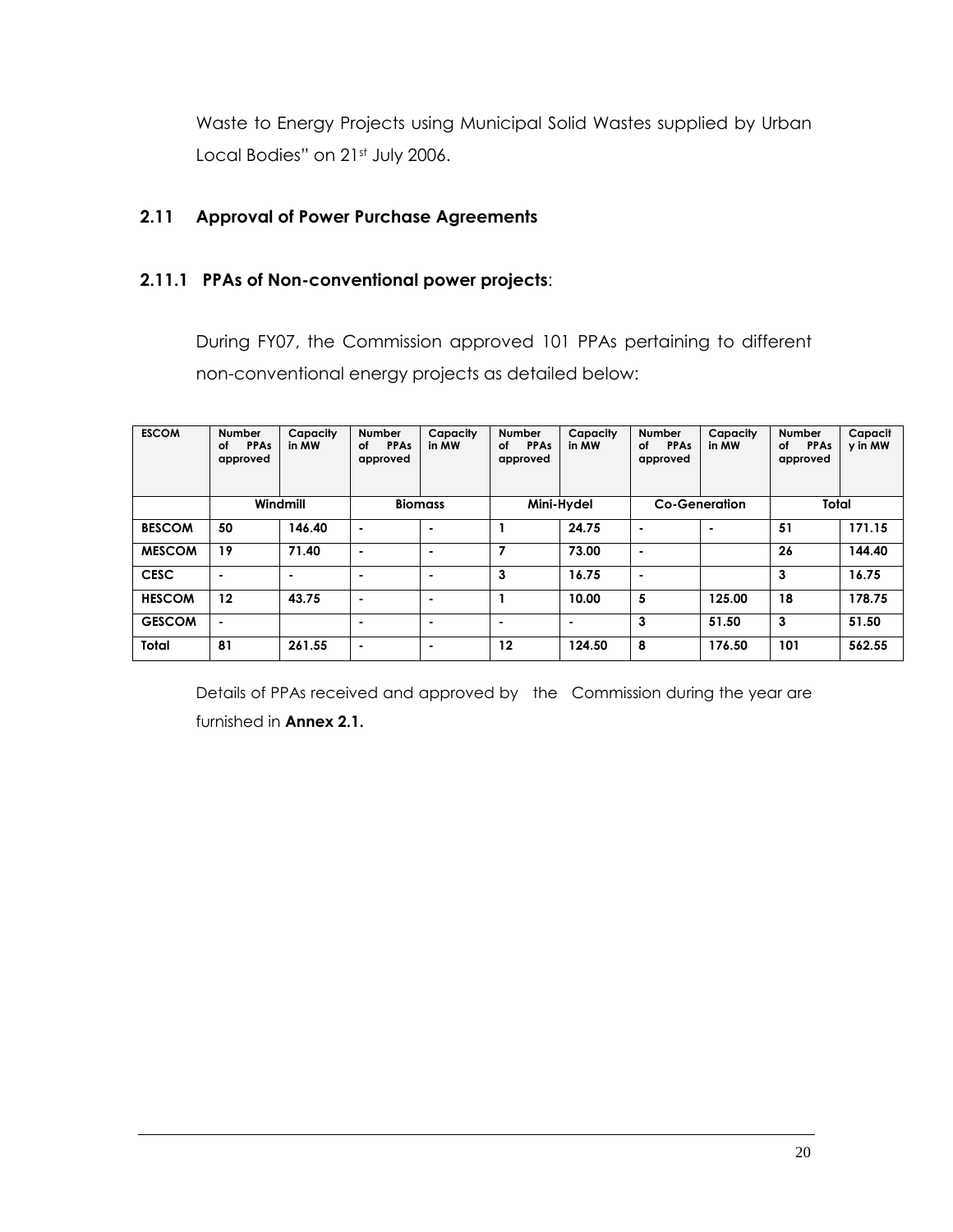## **3.0 REVIEW OF LICENSEE'S OPERATIONS**

The Commission has conducted review meetings with ESCOMs as follows during FY07:

| <b>Name of ESCOM</b> | <b>Date of Review Meeting</b>               |  |  |  |  |
|----------------------|---------------------------------------------|--|--|--|--|
| BESCOM               | 2 <sup>nd</sup> February 2007               |  |  |  |  |
| MESCOM               | 26 <sup>th</sup> February 2007 at Mangalore |  |  |  |  |

The Agenda discussed in the review meetings with the ESCOMs generally were as follows:

- 1. Power supply position
- 2. Energy Auditing & Loss reduction
- 3. Automatic Meter Reading (AMR) of HT installations
- 4. Commercial Loss reduction and Vigilance activities
- 5. Revenue collection and Arrears position
- 6. MIS
- 7. Accidents and Remedial measures
- 8. Assessment of IP set consumption
- 9. Distribution transformer failures
- 10. Intra-state ABT

Minutes of the meetings were drawn and followed up by the Commission with the ESCOMs for compliance.

## **3.1 Reporting Formats for Performance Evaluation and Benchmarking**

In order to establish baseline values in respect of some important parameters to assess and evaluate the performance of the ESCOMs, the Commission had finalized Monthly and Quarterly Reporting Formats in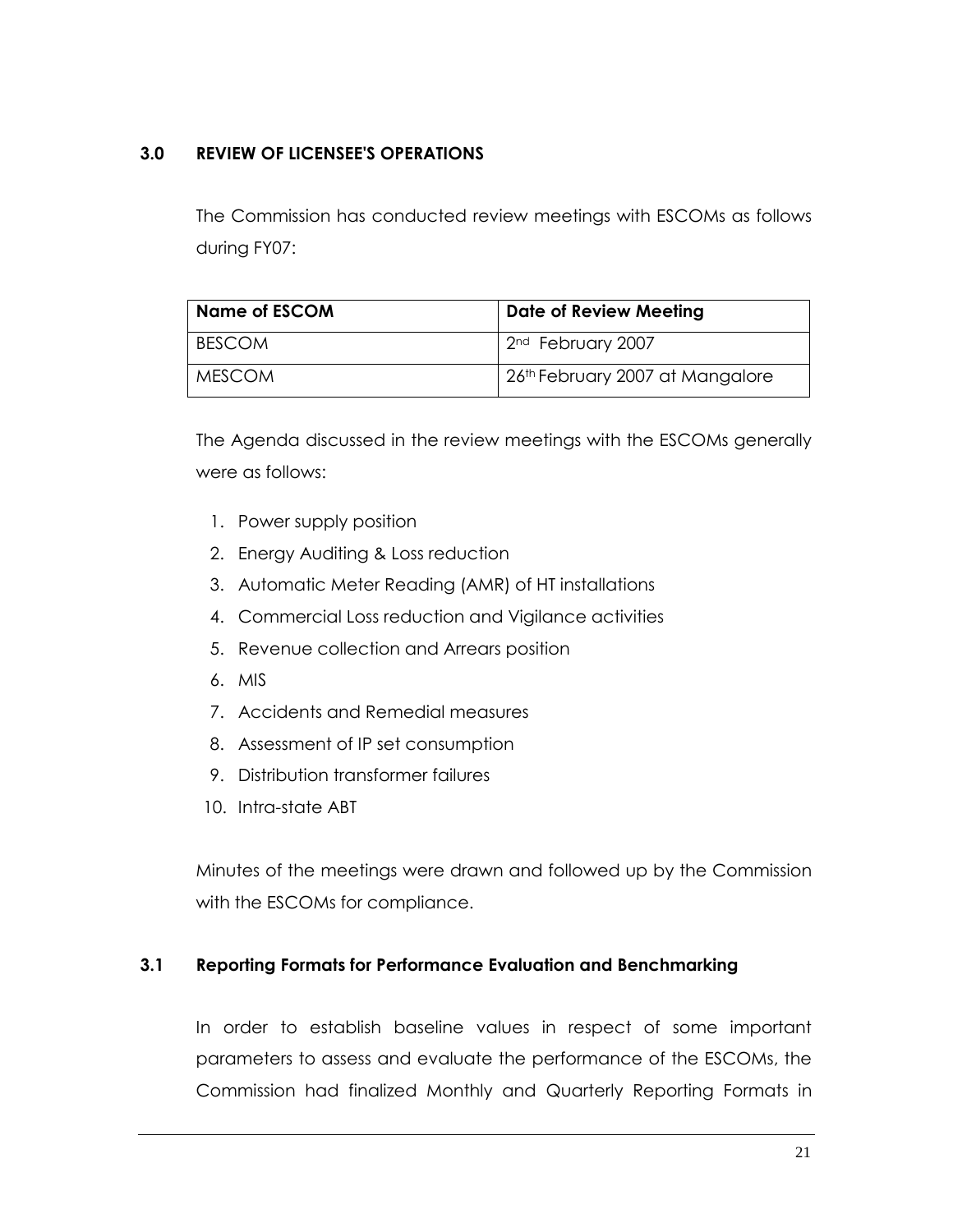consultation with the ESCOMs. The data as per the format is being furnished by the ESCOMs monthly/quarterly.

Status of data received from the ESCOMs is furnished in the following Table:

|  | As on 15.07.2007 |  |
|--|------------------|--|
|--|------------------|--|

| <b>Name of ESCOM</b> | <b>Monthly Format</b>  | <b>Quarterly Format</b>                 |  |  |  |  |
|----------------------|------------------------|-----------------------------------------|--|--|--|--|
| <b>BESCOM</b>        | Furnished up to Feb 07 | Furnished up to IV<br>Quarter of FY 07  |  |  |  |  |
| <b>MESCOM</b>        | Furnished up to Feb 07 | Furnished up to IV<br>Quarter of FY 07  |  |  |  |  |
| <b>HESCOM</b>        | Furnished up to Mar 07 | Furnished up to IV<br>Quarter of FY 07  |  |  |  |  |
| <b>GESCOM</b>        | Furnished up to Jan 07 | Furnished up to III<br>Quarter of FY 07 |  |  |  |  |
| <b>CESC</b>          | Furnished up to Mar 07 | Furnished up to III<br>Quarter of FY 07 |  |  |  |  |

The reports are reviewed and comments are being sent to ESCOMs regularly by the Commission. These reports are also discussed in the periodical review meetings with the ESCOMs.

## **3.2 Computerization and MIS in KPTCL/ESCOMs**

The Commission is closely following up the Computerization and MIS programme of KPTCL and ESCOMs. The status of computerization and MIS in KPTCL & various ESCOMs, as furnished by ESCOMs in their MYT ERCs, is as follows:

### **a) KPTCL:**

KPTCL has installed MS Exchange Project as the software for project management. KPTCL has initiated action to develop necessary software for consolidation of various reports received from all divisions under MS Exchange project.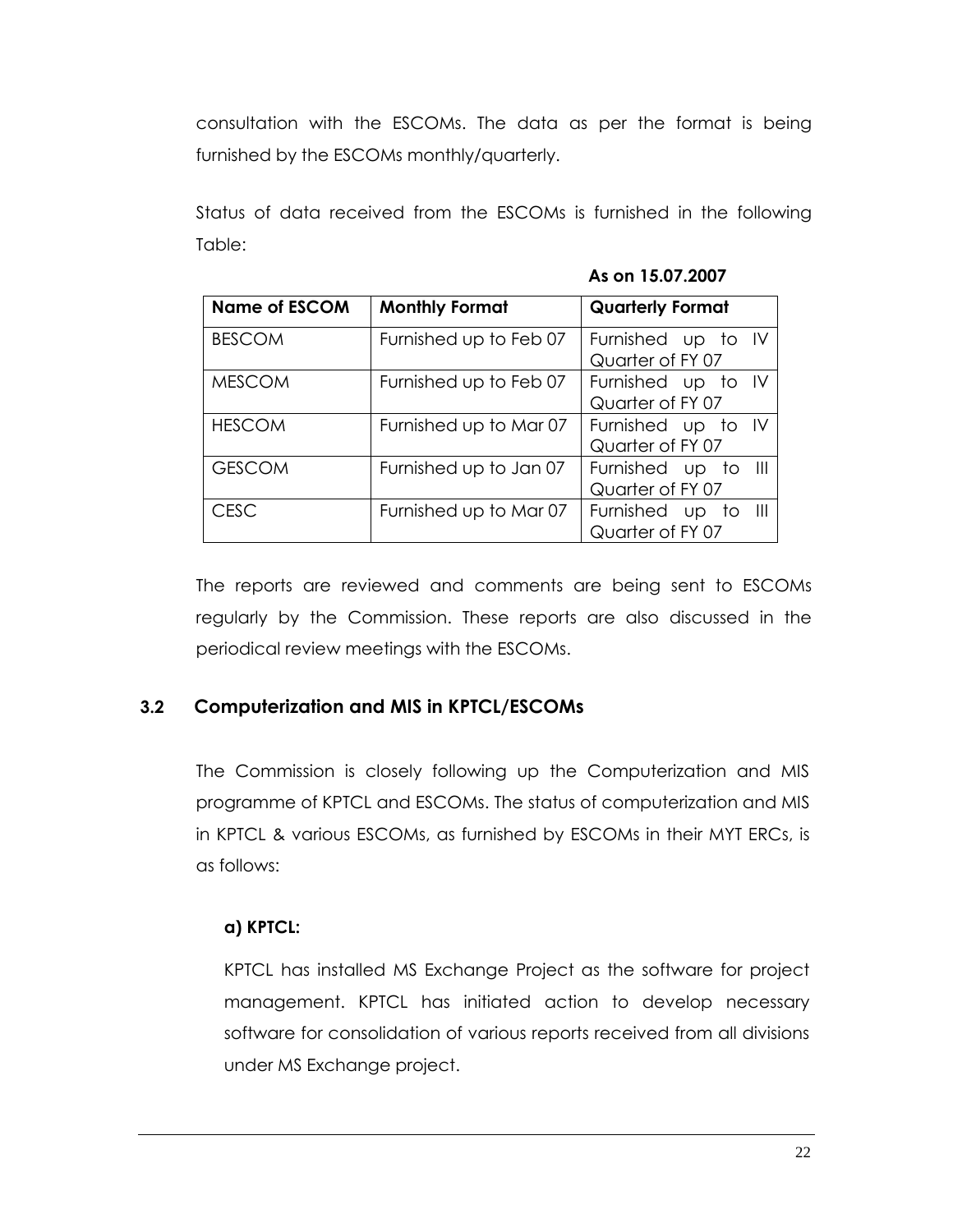### **b) BESCOM**

- Billing activity has been computerized and spot bills are being issued by BESCOM.
- The Facility of Any Time Payment (ATP) kiosk, which was introduced in BMAZ area last year, has been extended to Davanagere, Tumkur, Kolar & Chikkaballapur area.
- As a consumer friendly measure, BESCOM has participated in Bangalore One, Easy Bill, Bill Junction, Bill desk etc. This would facilitate hassle free payment of power bills by the consumers. Further, Consumers can register their complaints through BESCOM website www.bescom.org or through IVRS or through MMS.
- Energy audit system put has been in place to monitor losses at feeder and transformer level.
- BESCOM has also initiated action to introduce GIS in BMAZ area.

# **c) MESCOM**

- Out of 35 sub-divisions, B & C has been completed in 15 subdivisions. Rest of the sub-divisions will have computerized billing in FY08.
- MESCOM has centralized HT billing and bills are being prepared & issued by Corporate Office.
- MESCOM has initiated action to develop packages for Project management and Finance and accounting software.

MESCOM has launched its website **[www.mesco.in](http://www.mesco.in/)** in January 2006. Further, e-tendering has been introduced from February 2006.

# **d) CESC**

CESC has outsourced the work on bill generation for all divisions except in Chamarajnagar and Kollegala. CESC has taken up Computerization in 11 divisions out of 14 divisions.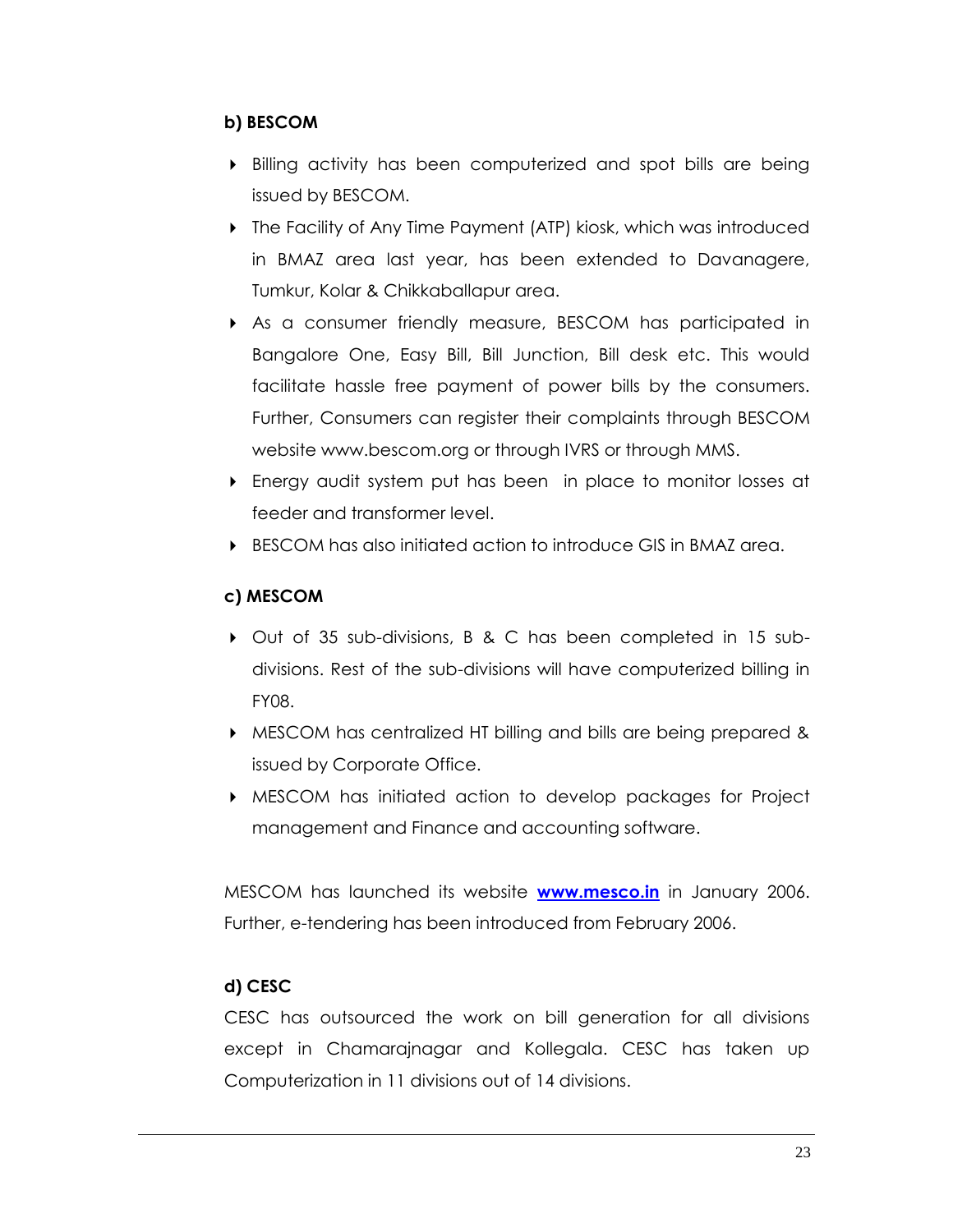### **e) HESCOM**

- HESCOM has completed computerization of its billing activity in all its sub divisions and has introduced spot billing. ATP kiosk has been installed at Tabibland in Hubli for bill payment on trial basis. 12 more ATPs are planned in other divisions. Further, Consumer indexing work has been taken up in Dharwad.
- HESCOM has its website **[www.hescom.co.in](http://www.hescom.co.in/)** since June 2004 and has put in place E tendering from September 05.
- Project Management system is being utilized for monitoring 33 kV works.
- HESCOM proposes to have an on-line cash management system.

## **f) GESCOM**

- Billing activity has been computerized in all the sub-divisions of GESCOM with centralized HT billing.
- Certain modifications to Transformer management system installed earlier on trial basis is being carried out by GESCOM.
- Inventory management system, Audit software, Legal case monitoring system, Document Management system & Inspection software have been introduced at division level and working satisfactorily.
- GESCOM has introduced IVRS in Gulbarga city with telephone no. 1912.
- ATP has been working effectively in 5 places at Gulbarga, Bidar, Raichur & Bellary.
- Video-conferencing facility is in operation at corporate office, Zonal office, Circle office and in 3-divisions.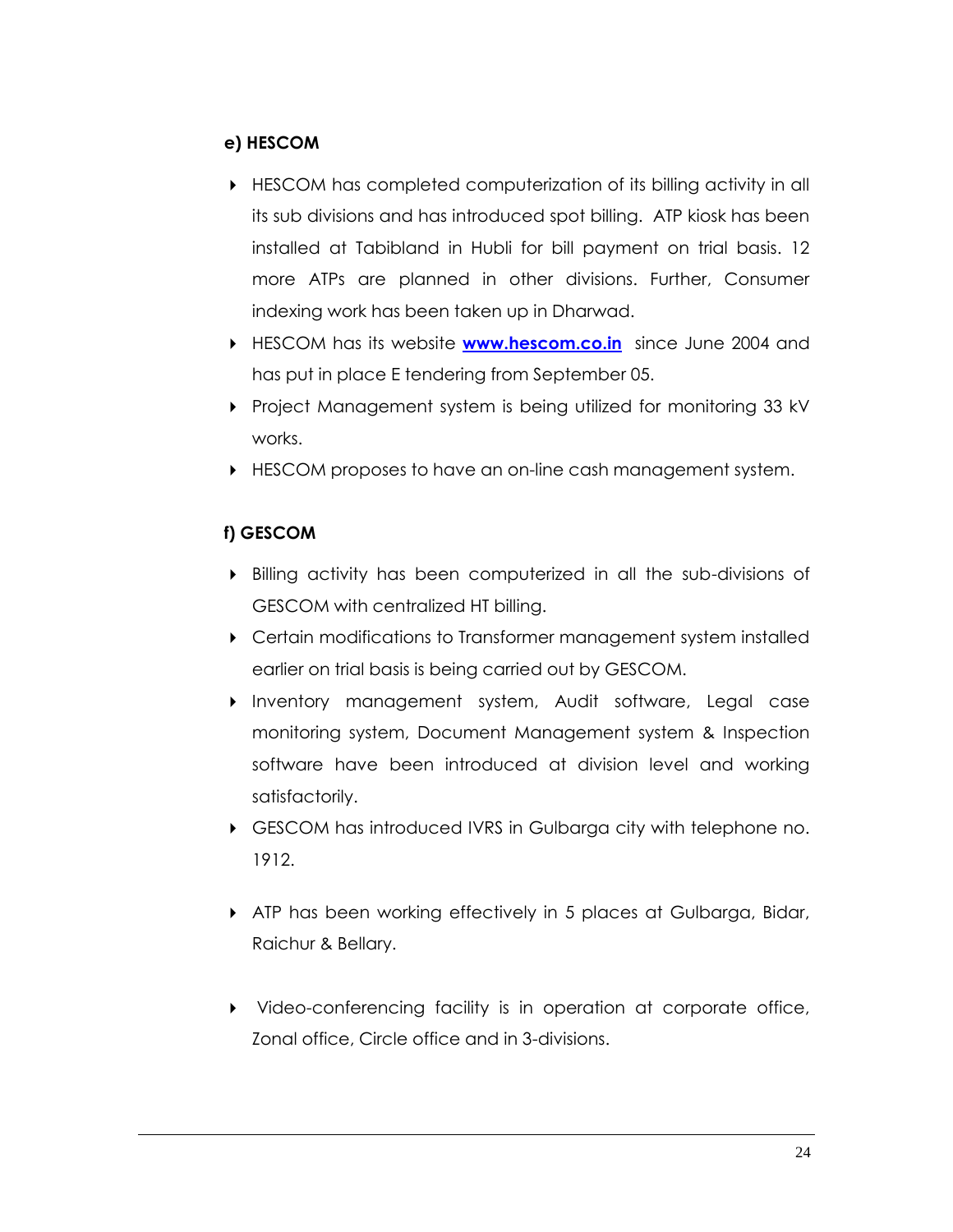GESCOM has hosted its website **[www.gescom.org](http://www.gescom.org/)** and E tendering has been introduced in GESCOM.

The Commission notes the initiatives taken by the ESCOMs in computerization and MIS. The ESCOMs should complete introduction of Billing & Collection packages in all its sub-divisions at the earliest. In order to realize the benefits of computerization and MIS, all the other packages have to be completed within a specified time schedule. The Commission would monitor the progress in this regard continuously.

### **3.3 Interface Metering:**

KPTCL has reported that all interface points are provided with ABT compliant meters to enable implementation of Intra-State ABT. The Commission reviewed the status of these interface metering during the review meetings on implementation of the proposed Intra-State ABT.

As per the data furnished by KPTCL, the number of interface points has increased by 129 Nos. during the year 2006-07. Out of these additional interface points, 105 Nos are at 11 KV level. The following table provides the details of number of interface points between KPTCL and ESCOMs as at the end of March 07:

| Metering<br>Point |      | <b>Bank IF</b> |    | <b>EHT</b>     |          | <b>IPP</b>     |                   | <b>Total</b> |
|-------------------|------|----------------|----|----------------|----------|----------------|-------------------|--------------|
| <b>ESCOM</b>      | 11   | 33             | 66 | 110            | 220      | 11             | 33                |              |
|                   | KV   | KV             | KV | KV             | KV       | KV             | KV                |              |
| <b>BESCOM</b>     | 519  | 5              | 36 | $\overline{0}$ | 6        | 5              | $\overline{0}$    | 571          |
| <b>MESCOM</b>     | 91   | 24             | 0  | 6              |          | $\overline{2}$ | 2                 | 126          |
| <b>HESCOM</b>     | 174  | 105            |    | $\overline{2}$ | 3        |                | 11                | 297          |
| <b>GESCOM</b>     | 125  | 50             | 3  | 10             | 4        | 4              | $12 \overline{ }$ | 208          |
| <b>CESC</b>       | 93   | 9              | 17 | $\Omega$       | $\Omega$ | 10             | $\Omega$          | 229          |
| Hukkeri           | 6    | 3              | 0  | 0              | 0        | $\Omega$       |                   | 10           |
| Total             | 1108 | 196            | 57 | 18             | 14       | 22             | 26                | 1441         |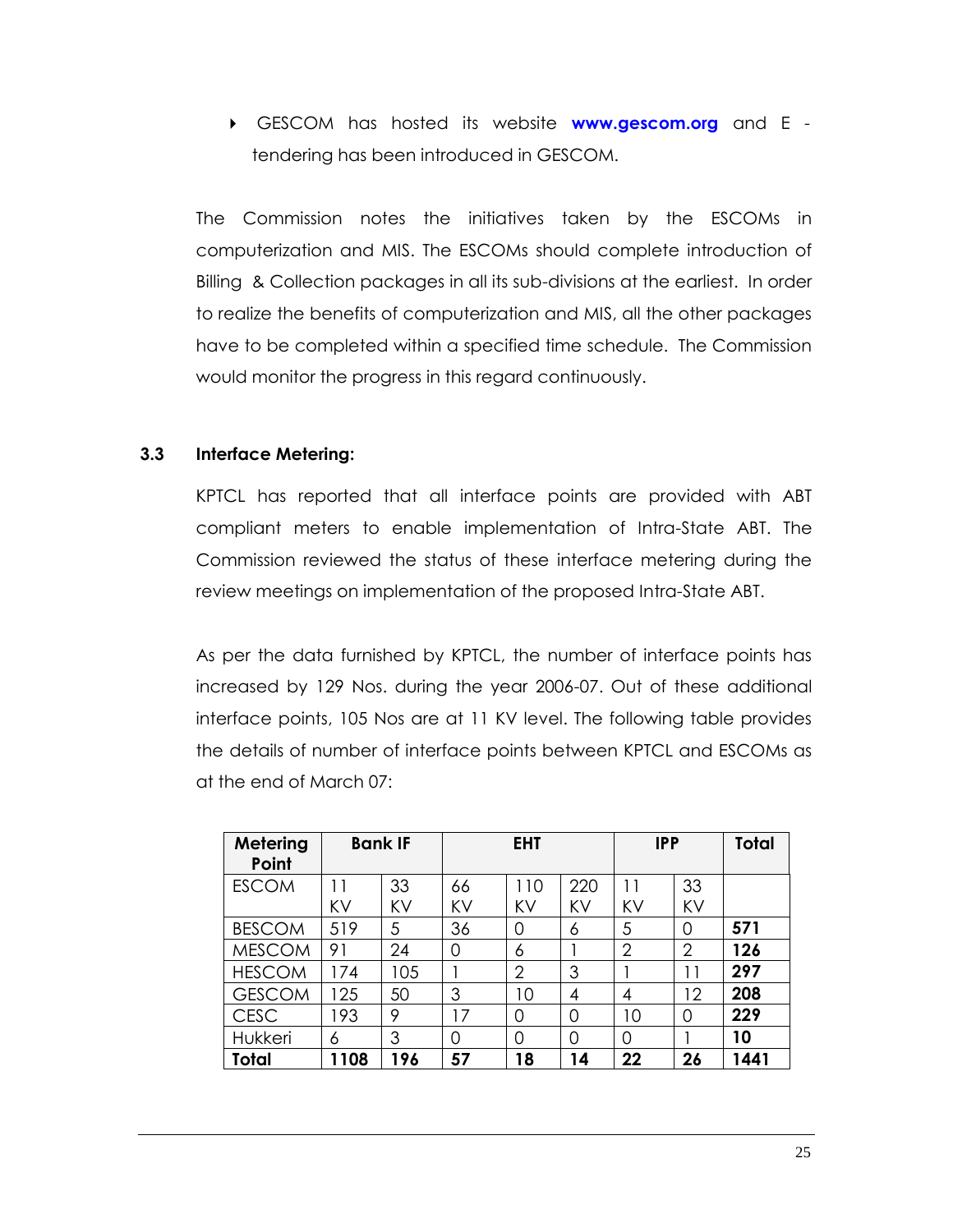| Metering<br>Point |                 | <b>Bank IF</b> | <b>EHT</b>      |                  |                  | <b>IPP</b>      | Total           |                |
|-------------------|-----------------|----------------|-----------------|------------------|------------------|-----------------|-----------------|----------------|
| <b>ESCOM</b>      | 11<br><b>KV</b> | 33<br>KV       | 66<br><b>KV</b> | 110<br><b>KV</b> | 220<br><b>KV</b> | 11<br><b>KV</b> | 33<br><b>KV</b> |                |
| <b>BESCOM</b>     | 8               | 0              | 0               | 0                | $\overline{0}$   | 0               | Ω               | 8              |
| <b>MESCOM</b>     |                 | 0              | 0               | 0                | $\overline{0}$   | 0               | 0               |                |
| <b>HESCOM</b>     |                 |                | 0               | 0                | 0                | 0               | ი               | $\mathbf{2}$   |
| <b>GESCOM</b>     |                 | 0              | 0               |                  | 0                |                 | 0               | 3              |
| <b>CESC</b>       | $\overline{2}$  | 0              | 0               | 0                | $\overline{0}$   | 0               | 0               | $\overline{2}$ |
| Hukkeri           | 0               | 0              | 0               | 0                | 0                | 0               | 0               | 0              |
| Total             | 13              |                | 0               |                  | 0                |                 | 0               | 16             |

Details of faulty Interface points are as follows (At the end of March 2007)

### **3.4 Review of Energy Audit and Losses**

In Tariff Order 2006 the Commission had allowed T&D losses at 25% for FY07 as against 26% allowed in the previous year. Commission has been constantly emphasizing on reduction of losses in the system by KPTCL/ ESCOMs.

The actual T&D loss for FY06 is reported to be 29.40%. The transmission loss reported for FY 06 is 4.33% as against an approved transmission loss of 4.18%. Further, as per the ERC filed by KPTCL for FY08-10 under MYT framework, the transmission loss is estimated to remain at the same level of 4.18% in FY08. The Commission, in its Tariff Order–2006 of KPTCL, has determined transmission losses at 4.06% for FY07. KPTCL has reported a transmission loss of 4.59% for FY07, which means that the transmission loss during FY07 has increased by 0.26% as compared to the loss levels in FY06.

The status of approved and actual Transmission losses of KPTCL for FY06 and FY07 and the transmission losses as estimated for FY08-10 is as follows:

| <b>Particulars</b>              | <b>FY 06</b> | <b>FY 07</b> | <b>FY 08</b> | <b>FY09</b> | <b>FY 10</b> |
|---------------------------------|--------------|--------------|--------------|-------------|--------------|
| As per ERC filling of KPTCL     | 4.87         | 4.18         | 4.18         | 4.06        | 4.00         |
| As approved by KERC             | 4.18         | 4.06         | 4.06         | 4.03        | 4.00         |
| <b>Actual Transmission Loss</b> | 4.33         | 4.59         |              |             |              |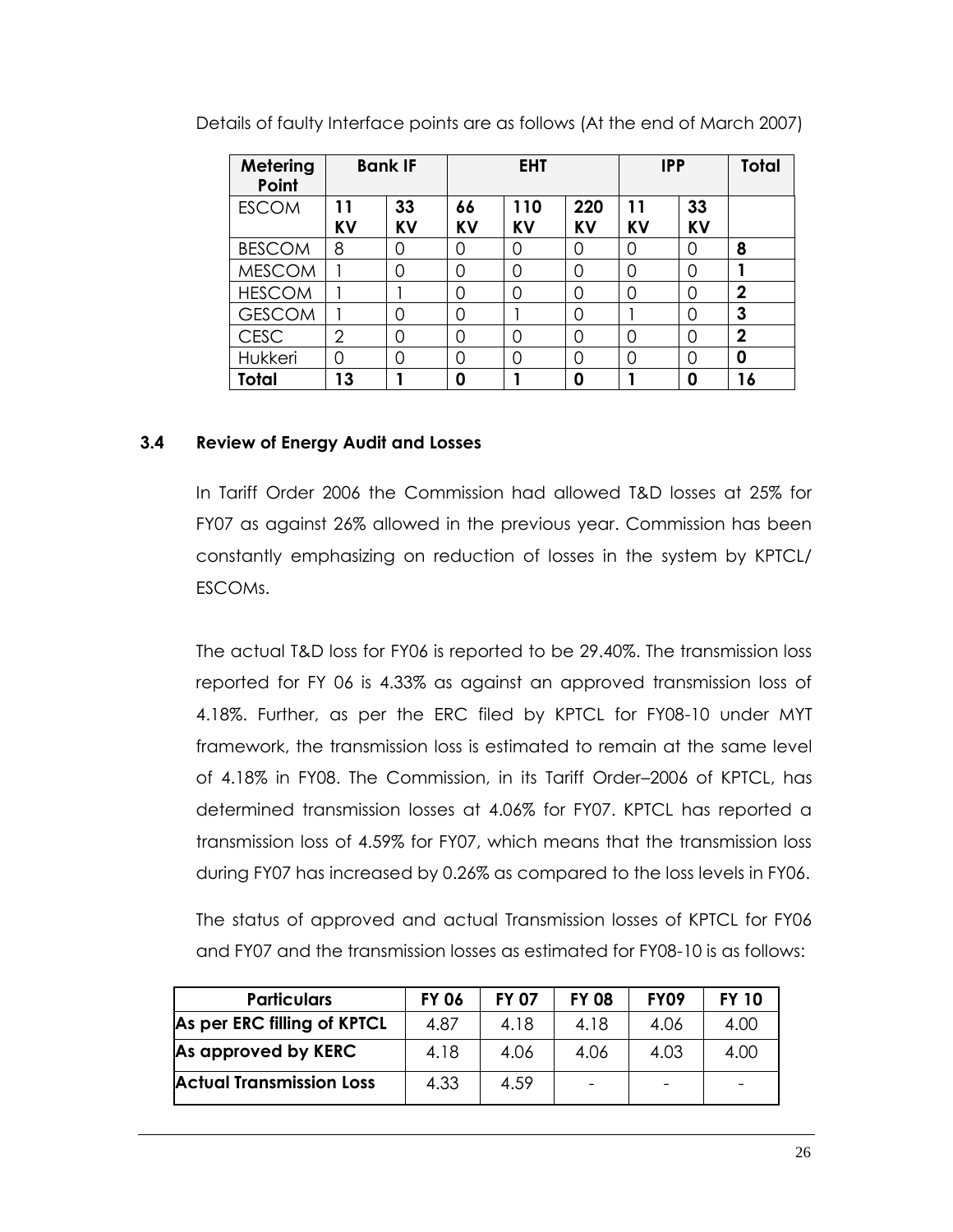| <b>Distribution Loss Level-FY07</b>       |                    |                    |                                                           |  |  |  |  |  |  |
|-------------------------------------------|--------------------|--------------------|-----------------------------------------------------------|--|--|--|--|--|--|
| <b>FY 05 as</b><br>per annual<br>accounts | annual<br>accounts | Monthly<br>Reports | <b>FY 07 as</b><br>per<br><b>KERC*</b>                    |  |  |  |  |  |  |
| 24.63                                     | 24.20              | 23.86              | 20.50                                                     |  |  |  |  |  |  |
| 16.67                                     | 15.51              | 15.15              | 15.00                                                     |  |  |  |  |  |  |
| 25.92                                     | 27.03              | 25.88 <sup>@</sup> | 22.00                                                     |  |  |  |  |  |  |
| 27.50                                     | 28.18              | 27.80              | 25.00                                                     |  |  |  |  |  |  |
| 37.03                                     | 39.10              | 29.70              | 27.05                                                     |  |  |  |  |  |  |
|                                           |                    |                    | FY 06 as per FY 07 as per<br>* Losses including FHT sales |  |  |  |  |  |  |

The status of ESCOM wise Distribution losses is as follows,

 **\* Losses including EHT sales.**

 **@ Excluding EHT sales**

The Commission is monitoring regularly on monthly basis the distribution losses in 53 towns and cities having population of more than 50,000, which has comparatively higher energy intensity, since the last five years. The losses reported in these Towns & Cities of all ESCOMs are indicated as under:

| <b>ESCOM</b>            |                 | <b>FY06</b>                                         | <b>FY07</b>     |                                                    |  |
|-------------------------|-----------------|-----------------------------------------------------|-----------------|----------------------------------------------------|--|
| Name of<br><b>ESCOM</b> | No. of<br>towns | No of towns<br>where losses<br>are less than<br>15% | No. of<br>towns | No of towns where<br>losses are less<br>than $15%$ |  |
| <b>BESCOM</b>           | 15              | 9                                                   | 15              |                                                    |  |
| <b>MESCOM</b>           | 6               | 5                                                   | 6               | 6                                                  |  |
| <b>CESC</b>             | 5               |                                                     | 5               | 5                                                  |  |
| <b>HESCOM</b>           | 16              | 10                                                  | 16              | 8                                                  |  |
| <b>GESCOM</b>           |                 | Nil                                                 |                 | Nil                                                |  |

The range of losses in these towns and cities are indicated as below:

| Range of Percentage Loss recorded in Towns and Cities during FY07 |         |                        |              |              |                |      |                                                            |  |  |
|-------------------------------------------------------------------|---------|------------------------|--------------|--------------|----------------|------|------------------------------------------------------------|--|--|
| <b>ESCOM</b>                                                      | $< 5\%$ | 5 <sub>to</sub><br>10% | 10 to<br>15% | 15 to<br>20% | $20$ to<br>25% | >25% | <b>Total No of</b><br><b>Town/Cities</b><br><b>Audited</b> |  |  |
| <b>BESCOM</b>                                                     |         |                        |              |              |                |      | 15                                                         |  |  |
| <b>MESCOM</b>                                                     |         | 3                      |              |              |                |      |                                                            |  |  |
| <b>CESC</b>                                                       |         |                        |              |              |                |      |                                                            |  |  |
| <b>HESCOM</b>                                                     |         |                        |              |              | 3              |      | 16                                                         |  |  |
| <b>GESCOM</b>                                                     |         |                        |              |              |                |      |                                                            |  |  |
| <b>TOTAL</b>                                                      |         |                        | 23           | 13           |                |      | 53                                                         |  |  |

Losses in respect of all towns/cities in GESCOM are more than 15% and this trend is continuing. In BESCOM, 6 out of the 15 towns/cities monitored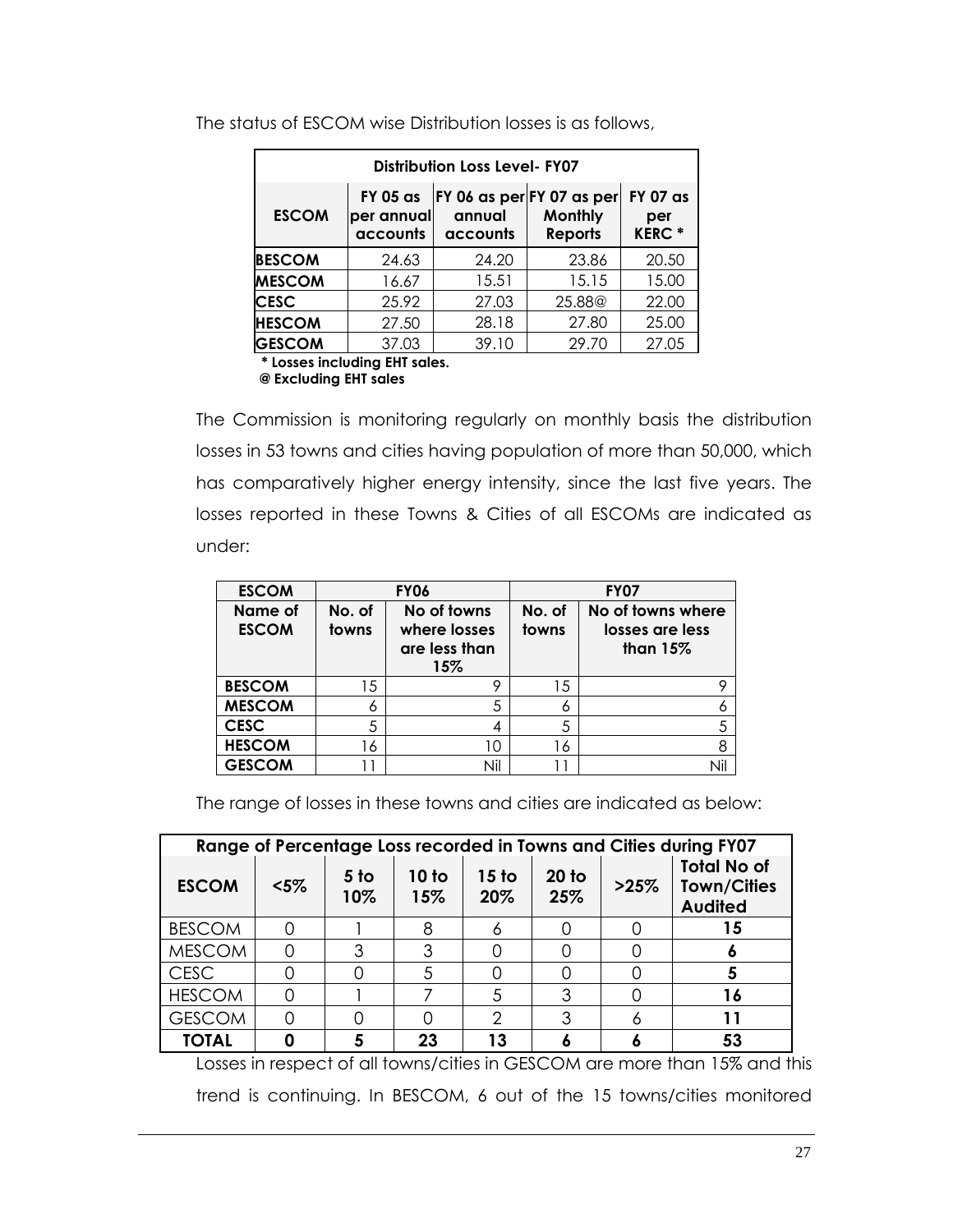have more than 15% loss. In HESCOM, 8 out of 16 towns/cities were having more than 15% loss. In respect of MESCOM & CESC all the towns show a loss of less than 15%.

From the monthly reports received from the ESCOMs, the Commission has observed that the reported losses shown are very inconsistent. The Commission has pointed out such inconsistencies time and again during the review meetings with ESCOMs. The Commission is very much concerned about bringing down the loss levels in order to improve metered sales and consequently to increase the revenues of ESCOMs. In view of this, the ESCOMs have to take up this task of reduction of distribution losses more seriously and bring down distribution losses of ESCOMs to the desired levels. The Commission"s directive to reduce the distribution losses to a maximum of 15% in each of these towns is yet to be complied with by the BESCOM/HESCOM & GESCOM.

### **3.5 Review of Electrical Accidents**

1. The Commission while reviewing the electrical accidents occurred during FY07 in KPTCL, BESCOM, CESC, MESCOM, HESCOM and GESCOM has observed that the total number of accidents in the state **has decreased by 14.40 %** as compared to FY06.

**Maximum** number of accidents (256 nos.) have occurred in GESCOM and **minimum** number of accidents (152 nos.) have occurred in CESC. The Commission has repeatedly directed ESCOMs to prepare time bound "action plans" to carry out remedial measures to bring down the accidents to a minimum. Though GESCOM is carrying out the works as per "action plan," the number of accidents is highest in GESCOM.

**2.** The comparison of ESCOM wise details of accidents which have occurred during FY06 and FY07 is as follows: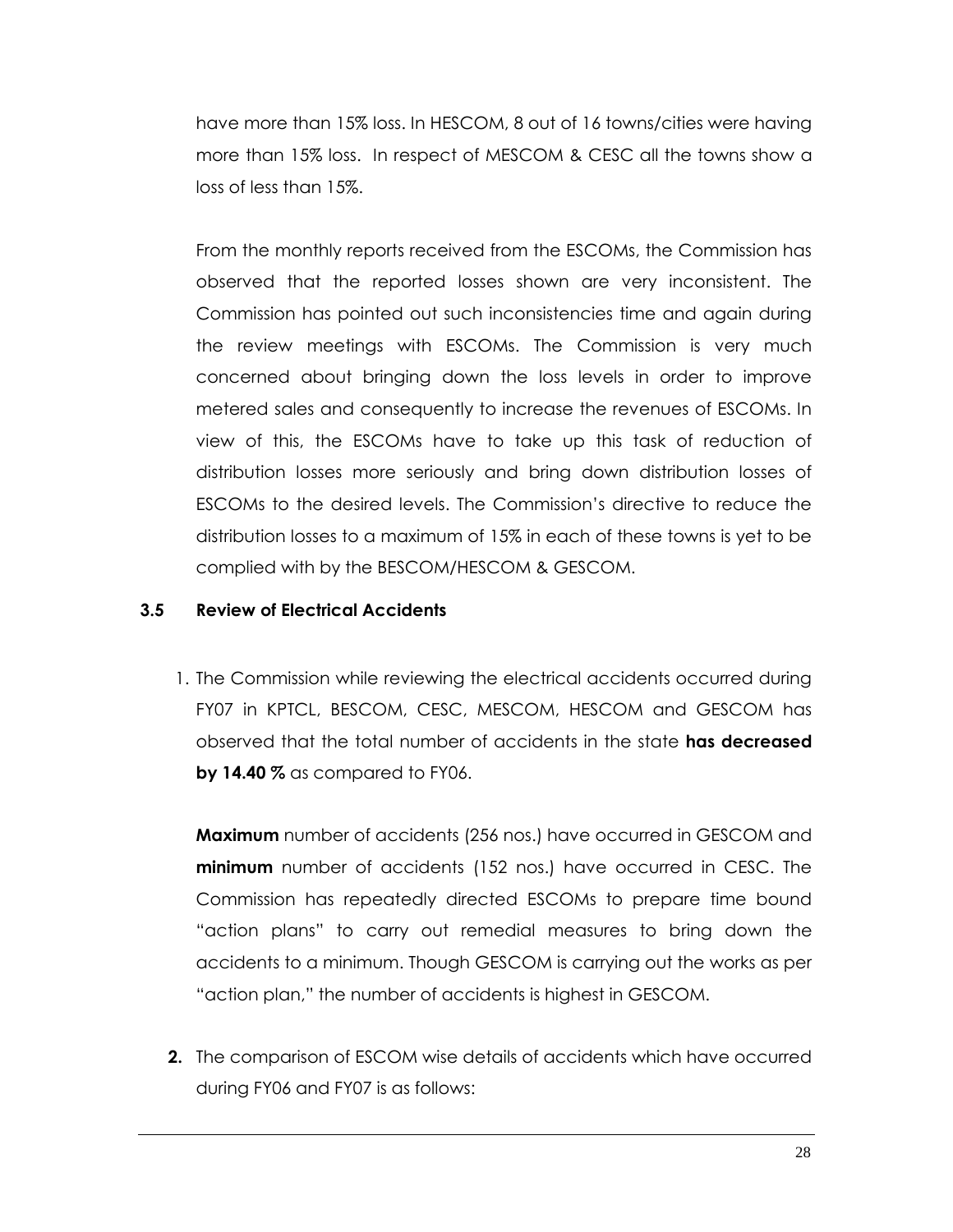| <b>COMPANY</b> | Year         | Fatal | Non-fatal      | Fatal<br>Animal | Total | Solatium<br>paid<br>in Rs. Lakhs |
|----------------|--------------|-------|----------------|-----------------|-------|----------------------------------|
| <b>KPTCL</b>   | FY 06        | 6     | 24             |                 | 31    | $\left( \right)$                 |
|                | <b>FY 07</b> | 6     | 32             | 1               | 39    | 3.74                             |
| <b>BESCOM</b>  | FY 06        | 130   | 64             | 79              | 273   | 82.49                            |
|                | <b>FY 07</b> | 110   | 84             | 49              | 243   | 52.07                            |
| <b>MESCOM</b>  | FY 06        | 53    | 71             | 80              | 204   | 46.42                            |
|                | <b>FY 07</b> | 42    | 75             | 53              | 170   | 11.90                            |
| <b>HESCOM</b>  | FY 06        | 88    | 82             | 110             | 280   | 46.67                            |
|                | <b>FY 07</b> | 83    | 64             | 98              | 245   | 21.30                            |
| <b>GESCOM</b>  | FY 06        | 80    | 61             | 210             | 351   | 34.79                            |
|                | <b>FY 07</b> | 68    | 57             | 131             | 256   | 52.84                            |
| <b>CESC</b>    | FY 06        | 59    | 41             | 53              | 153   | 23.32                            |
|                | <b>FY 07</b> | 55    | 31             | 66              | 152   | 31.15                            |
| <b>HUKKERI</b> | FY 06        | 0     | 5              |                 | 6     | 0.04                             |
| <b>RECS</b>    | <b>FY 07</b> | 1     | $\overline{2}$ | 3               | 6     | 3.67                             |
| <b>TOTAL</b>   | FY 06        | 416   | 348            | 534             | 1298  | 233.83                           |
|                | <b>FY 07</b> | 365   | 345            | 401             | 1111  | 176.67                           |

#### **3.6 IP sets' consumption:**

- 1. The Commission has estimated the IP consumption for FY07 as 10497 MU (without losses) based on the monthly reports furnished by ESCOMs and considering LT line loss as 10% for BESCOM, 7.5% for CESC & MESCOM and 8% for HESCOM & GESCOM.
- 2. The specific consumption and the total IP sets" consumption as per monthly reports of the five ESCOMs for FY06 and FY07 are shown in the tables below: -

| SI.No | <b>ESCOMS</b> | <b>Specific</b><br><b>Consumption in</b><br>kwh/ip/year as per<br>monthly reports | <b>Total consumption of IP sets</b><br>in M.U. as per monthly<br>reports (excluding LT line<br>loss) |
|-------|---------------|-----------------------------------------------------------------------------------|------------------------------------------------------------------------------------------------------|
|       | <b>BESCOM</b> | 5823                                                                              | 2885                                                                                                 |
| 2     | <b>MESCOM</b> | 3616                                                                              | 599                                                                                                  |
| 3     | <b>HESCOM</b> | 6668                                                                              | 2643                                                                                                 |
|       | <b>GESCOM</b> | 7398                                                                              | 1521                                                                                                 |
| 5     | <b>CESC</b>   | 5109                                                                              | 888                                                                                                  |
|       | Total         |                                                                                   | 8536                                                                                                 |

**FY06**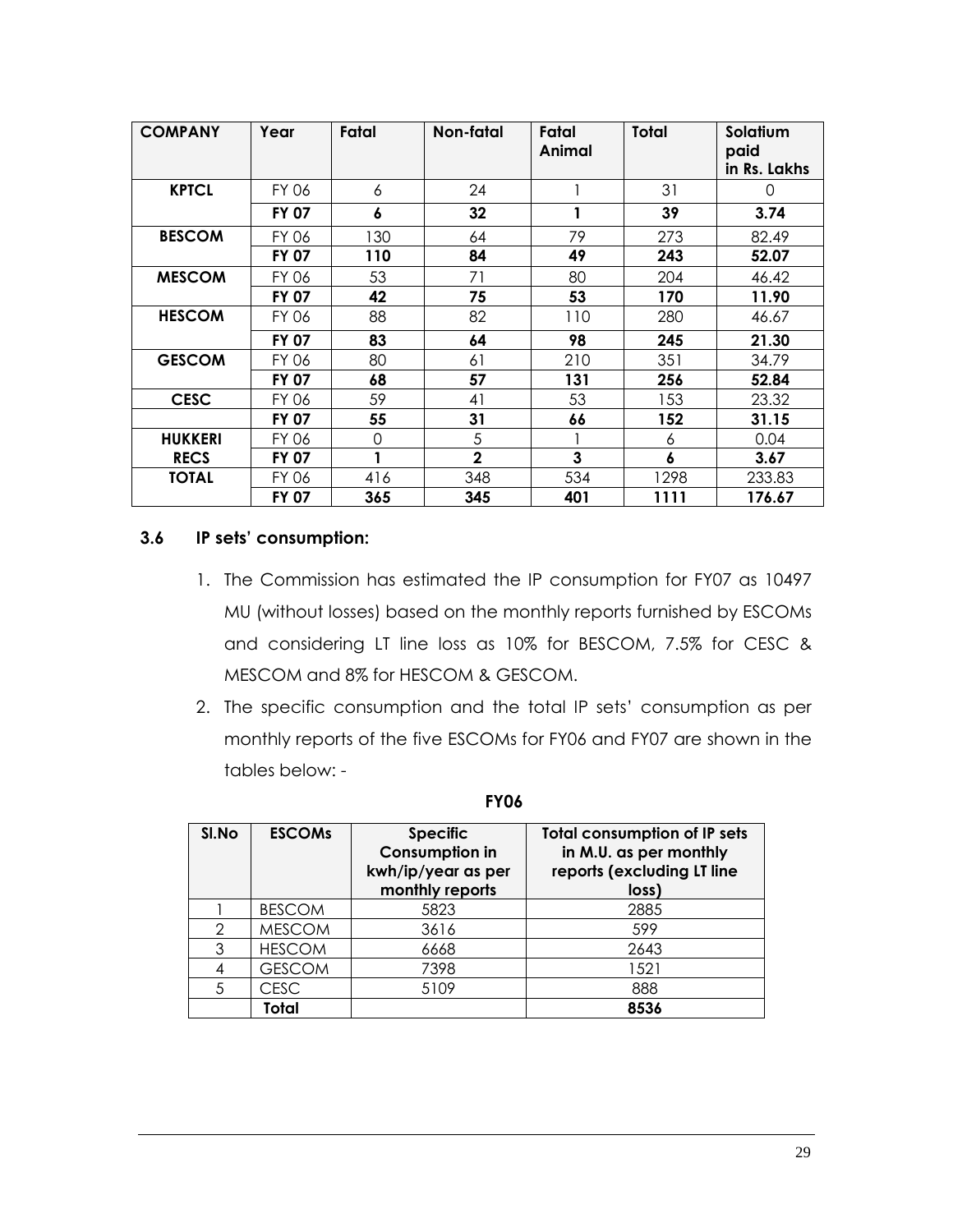#### **FY07**

| SI.<br>No. | <b>ESCOMs</b> | <b>Specific</b><br><b>Consumption in</b><br>kwh/IP/Year as<br>per monthly<br>reports | <b>Total consumption of IP sets</b><br>in M.U. as per monthly<br>reports (excluding LT line<br>loss) |
|------------|---------------|--------------------------------------------------------------------------------------|------------------------------------------------------------------------------------------------------|
|            | <b>BESCOM</b> | 7839                                                                                 | 3977                                                                                                 |
| റ          | <b>MESCOM</b> | 4336                                                                                 | 753                                                                                                  |
| 3          | <b>HESCOM</b> | 7281                                                                                 | 2996                                                                                                 |
|            | <b>GESCOM</b> | 7927                                                                                 | 1664                                                                                                 |
| 5          | CESC          | 6271                                                                                 | 1107                                                                                                 |
|            | Total         |                                                                                      | 10497                                                                                                |

#### **3. Observations by the Commission:**

There is an **increase of 23%** in the total consumption of IP sets in the State during FY07 compared to FY06 as per monthly reports.

#### **3.7 Study on IP sets' consumption:**

The Commission had instituted a study by M/s TERI on IP sets" consumption based on 176 DTC metered sampling points in the State of Karnataka, on contract basis and the study has since been completed. M/S TERI has carried out the study for 12 months commencing from March 06 to February 07. At the end of the study, M/S TERI has furnished report containing the ESCOM wise Specific Consumption and Distribution Loss of LT lines and the Commission is reviewing the same.

#### **3.8 Universal metering programme of GOK**

 Section 55 of the Electricity Act 2003 specifies that no licensee shall supply electricity after the expiry of two years from the appointed date (10.06.2003) except through installation of a correct meter. Therefore, universal metering has become a mandate under the Act. ESCOMs have already undertaken universal metering programme from 2002 itself as per the policy directive of the Government. The progress of ESCOMs under universal metering programme as on 31.03.2007 is shown below: -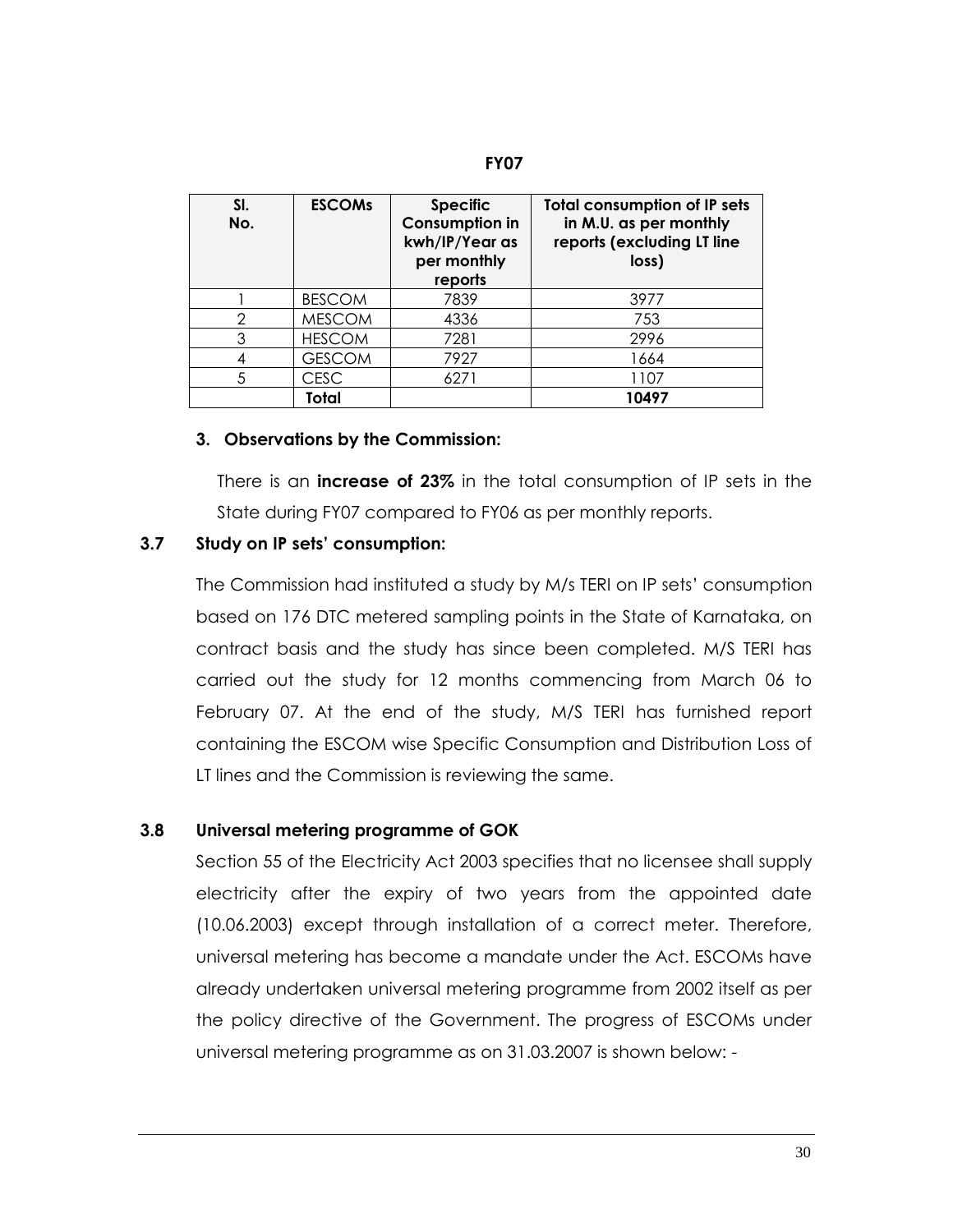#### **METERING OF IP SETS, BJ/KJ AND STREET LIGHT INSTALLATIONS AS ON 31-3-2007 IN ESCOMs**

| SI.<br>No.       | <b>ESCOM</b>                  | Total no.<br>of IP<br>installati<br>ons<br>existing<br>as on 31-<br>3-2007 | <b>Total</b><br>no.of IP<br>installatio<br>ns for<br>which<br>meters<br>are fixed<br>as on 31-<br>3-2007 | Total no. of<br>BJ/KJ<br><i>installations</i><br>existing as<br>on 31-3-<br>2007 | Total no.of<br>BJ/KJ<br><i>installations</i><br>for which<br>meters are<br>fixed as on<br>$31 - 3 - 2007$ | Total no.<br>of Street<br>Light<br>installatio<br>ns<br>existing<br>as on 31-<br>3-2007 | <b>Total</b><br>no.of<br><b>Street</b><br>Light<br>installatio<br>ns for<br>which<br>meters<br>are fixed<br>as on 31-<br>3-2007 |
|------------------|-------------------------------|----------------------------------------------------------------------------|----------------------------------------------------------------------------------------------------------|----------------------------------------------------------------------------------|-----------------------------------------------------------------------------------------------------------|-----------------------------------------------------------------------------------------|---------------------------------------------------------------------------------------------------------------------------------|
| 1                | <b>BESCOM</b>                 | 514141                                                                     | 45613<br>(8.87%)                                                                                         | 447553                                                                           | 260209<br>(58.14%)                                                                                        | 32313                                                                                   | 25013<br>$(77.40\%)$                                                                                                            |
| $\overline{2}$   | <b>GESCOM</b>                 | 207694                                                                     | 21105<br>(10.16%)                                                                                        | 428555                                                                           | 256868<br>(159.93%)                                                                                       | 7601                                                                                    | 7497<br>(98.63%)                                                                                                                |
| $\overline{3}$   | <b>HESCOM</b>                 | 419436                                                                     | 168327<br>(40.13%)                                                                                       | 528943                                                                           | 457485<br>(86.49%)                                                                                        | 13361                                                                                   | 13361<br>$(100\%)$                                                                                                              |
| 4                | <b>MESCOM</b>                 | 178155                                                                     | 160445<br>(90.05%)                                                                                       | 121406                                                                           | 66248<br>(54.56%)                                                                                         | 13073                                                                                   | 11483<br>(87.83%)                                                                                                               |
| 5                | <b>CESC</b>                   | 190446                                                                     | 31737<br>(16.66%)                                                                                        | 225860                                                                           | 159886<br>(70.78%)                                                                                        | 13659                                                                                   | 11723<br>(85.82%)                                                                                                               |
| $\boldsymbol{6}$ | <b>HUKKERI</b><br><b>RECS</b> | 17010                                                                      | 5138<br>$(30.20\%)$                                                                                      | 1106                                                                             | 1106<br>$(100\%)$                                                                                         | 220                                                                                     | 220<br>$(100\%)$                                                                                                                |
|                  | <b>TOTAL</b>                  | 1526882                                                                    | 432365<br>$(28.31\%)$                                                                                    | 1753423                                                                          | 1201802<br>$(68.54\%)$                                                                                    | 80227                                                                                   | 69297<br>(86.37%)                                                                                                               |

The Commission has requested the ESCOMs to come with concrete proposals to complete the universal metering programme in a definite timeframe as mandated in the Act.

## **3.9 Transformer failures:**

As per the details furnished by the ESCOMs the transformer failures rate from FY03 to FY07 in ESCOMs is as follows: -

| SI.<br>No. | <b>ESCOM</b>  | <b>FY03</b> | <b>FY04</b> | <b>FY05</b> | <b>FY06</b> | <b>FY07</b>        |
|------------|---------------|-------------|-------------|-------------|-------------|--------------------|
|            |               |             |             |             |             |                    |
|            | <b>BESCOM</b> | 14.79%      | 12.98%      | 13.27%      | 12.76%      | 9.39%              |
| 2          |               | 18.32%      | 17.81%      | 15.82%      | 15.42%      | 11.51%             |
|            | <b>MESCOM</b> |             |             |             |             |                    |
| 3          | <b>HESCOM</b> | 16.99%      | 14.94%      | 15.12%      | 14.38%      | 13.30%             |
| 4          |               | <b>NA</b>   | 16.37%      | 21.07%      | 18.86%      | 14.29%             |
|            | <b>GESCOM</b> |             |             |             |             | End of III Quarter |
| .5         | <b>CESC</b>   |             |             | 22.45%      | 23.94%      | 16.62%             |
|            |               |             |             |             |             | End of III Quarter |

It is observed that ESCOMs have been able to reduce transformer failure rates over the years and there is consistent decrease in the percentage failure rate of distribution transformers in case of MESCOM. The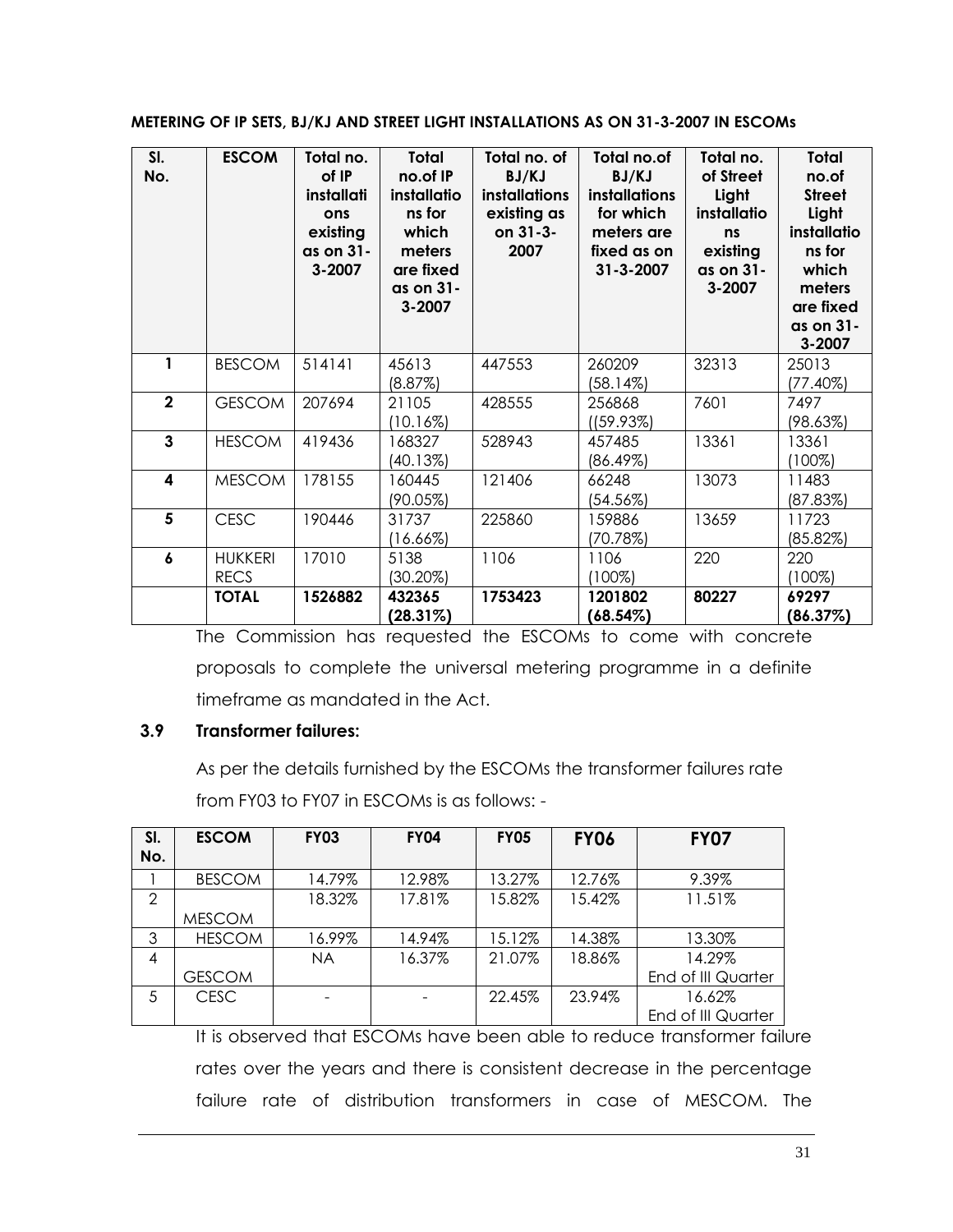Commission appreciates the efforts of the ESCOMs and hopes that the failure rates would be further reduced in order to improve the quality and reliability of power to consumers.

### **3.10 Review of DCB of the Licensees**

ESCOMs are furnishing monthly DCB statements to the Commission. The DCBs are being taken up for discussion in the review meetings with the ESCOMs. An abstract of DCB of KEB/KPTCL for the period from FY97 to FY02 and that of the ESCOMs for the period from FY03 to FY07 is furnished below:

| Year                | Revenue<br>Demand<br>(Rs. crs) | Collection<br>(Rs. crs) | Collection as % of<br>current year's<br>demand |
|---------------------|--------------------------------|-------------------------|------------------------------------------------|
| <b>FY97</b>         | 2314.06                        | 1960.06                 | 84.70                                          |
| <b>FY98</b>         | 2788.87                        | 2383.88                 | 85.48                                          |
| <b>FY99</b>         | 3201.02                        | 2876.16                 | 89.85                                          |
| <b>FY00</b>         | 3480.83                        | 3638.17                 | 104.52                                         |
| <b>FY01</b>         | 3790.64                        | 4244.48                 | 111.97                                         |
| <b>FY02</b>         | 4529.31                        | 4145.64                 | 91.53                                          |
| <b>FY03</b>         | 5257.15                        | 5078.72                 | 96.60                                          |
| <b>FY04</b>         | 6031.90                        | 5950.90                 | 98.66                                          |
| <b>FY05</b>         | 6751.67                        | 6317.71                 | 93.57                                          |
| <b>FY06</b>         | 7576.83                        | 6539.93                 | 86.31                                          |
| <b>FY07*</b><br>÷ a | 8325.59                        | 7760.29<br>ta tanahata  | 93.21<br>والطائر والمطار المرا<br>$P^{\sim}$   |

**\* As per provisional DCB statements furnished by the ESCOMs**

The Commission notes that the collection efficiency during FY07 has improved over the FY06 figures.

The ESCOM wise collection efficiency in FY07 including adjustments is as follows:

|               |                   |                   | Rs. In Crs.                                       |
|---------------|-------------------|-------------------|---------------------------------------------------|
| <b>ESCOM</b>  | Revenue<br>Demand | <b>Collection</b> | Collection as % of<br>year's<br>current<br>demand |
| <b>BESCOM</b> | 4853.71           | 4654.96           | 95.91                                             |
| <b>MESCOM</b> | 742.16            | 752.74            | 101.43                                            |
| <b>CESC</b>   | 786.71            | 676.78            | 86.03                                             |
| <b>HESCOM</b> | 1124.32           | 977.86            | 86.97                                             |
| <b>GESCOM</b> | 813.01            | 724.79            | 89.15                                             |
| Total         | 8319.91           | 7787.13           | 93.60                                             |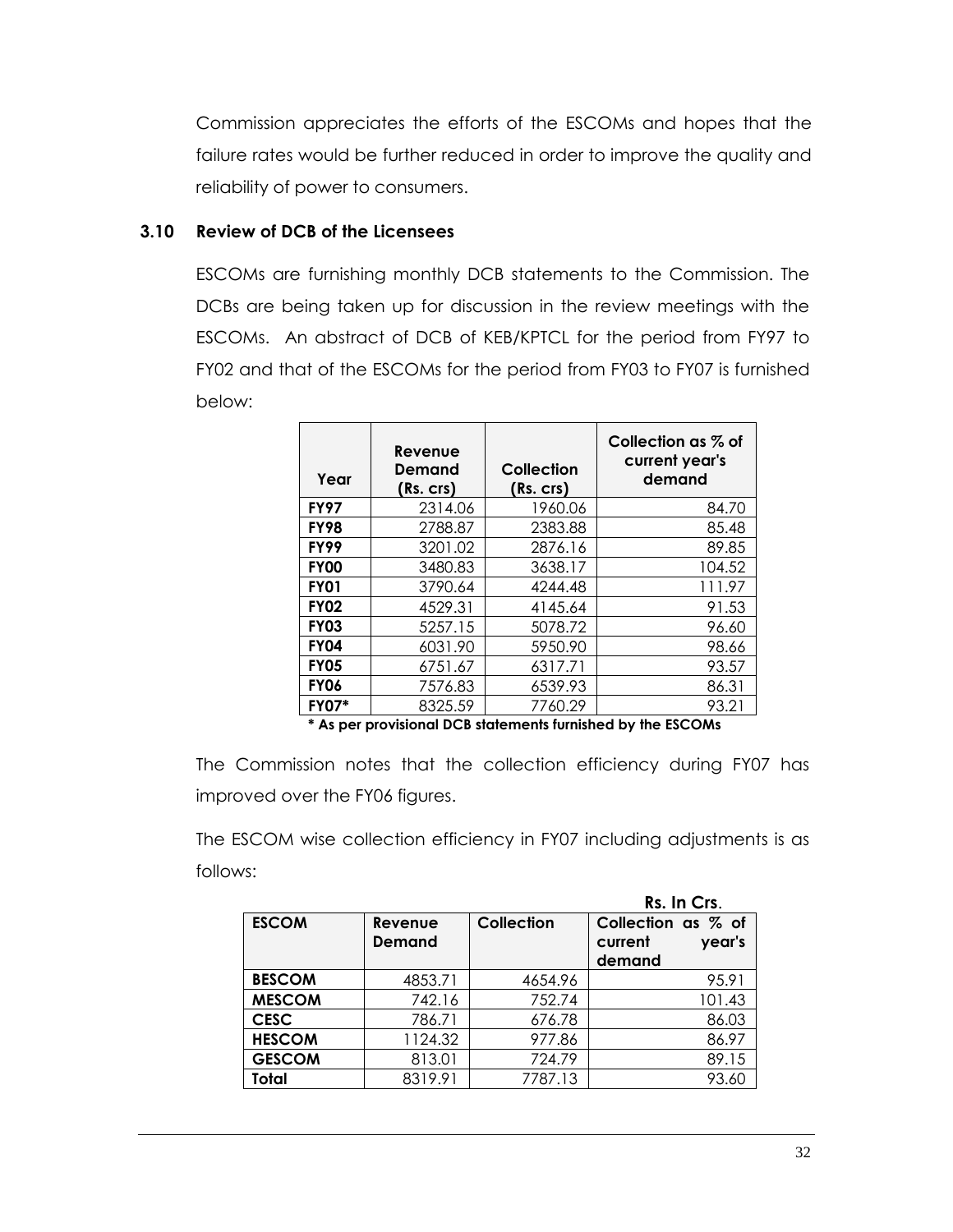| <b>ESCOM</b>  | Revenue outstanding in<br>terms of months in FY06 | Revenue outstanding<br>in<br>terms of months in FY07 |
|---------------|---------------------------------------------------|------------------------------------------------------|
| <b>BESCOM</b> | 4.31                                              | 4.27                                                 |
| <b>MESCOM</b> | 5.17                                              | 3.43                                                 |
| <b>CESC</b>   | 6.98                                              | 8.66                                                 |
| <b>HESCOM</b> | 7.87                                              | 9.10                                                 |
| <b>GESCOM</b> | 9.65                                              | 1በ 37                                                |

ESCOM wise arrears outstanding as at the end of is given below:

**The outstanding balances to be recovered from the consumers have increased substantially in FY07 as compared to the previous year except in BESCOM & MESCOM. The Commission has been repeatedly advising the ESCOMs to improve their billing and collection efficiency in order to have better cash management to discharge their liabilities effectively.**

#### **3.11 Petitions and Review Petitions disposed of**

A summary of petitions and Review Petitions filed, disposed of by the Commission and pendency up to March 2007 is given below.

| SI.No. | <b>Nature of Petitions/Review</b><br><b>Petitions</b>                                              | Opening<br><b>Balance</b> | <b>Number</b><br>filed during<br>the year | <b>Disposed</b> | Pending |
|--------|----------------------------------------------------------------------------------------------------|---------------------------|-------------------------------------------|-----------------|---------|
|        | Petitions regarding back billing,<br>disconnections, repayment of<br>excess security deposits etc. | 28                        | 40                                        | 29              | 39      |
| 2      | Review petitions                                                                                   |                           |                                           |                 |         |
|        | Total                                                                                              | 29                        |                                           | 29              | 4C      |

Details of petitions/Review Petitions received during the year are shown in **Annex - 3.1** Details of High Court cases where the KERC is a party are shown in **Annex - 3.2.**

### **3.12 Appeals against the Commission's orders on PPAs**

### **1. PPA between KPTCL and KPCL/VVNL**

As indicated in the previous Annual Report, KPCL has appealed to the Hon"ble High Court against the orders passed by the Commission on the approval of PPA between KPTCL and KPCL in respect of (i) RTPS units 1 to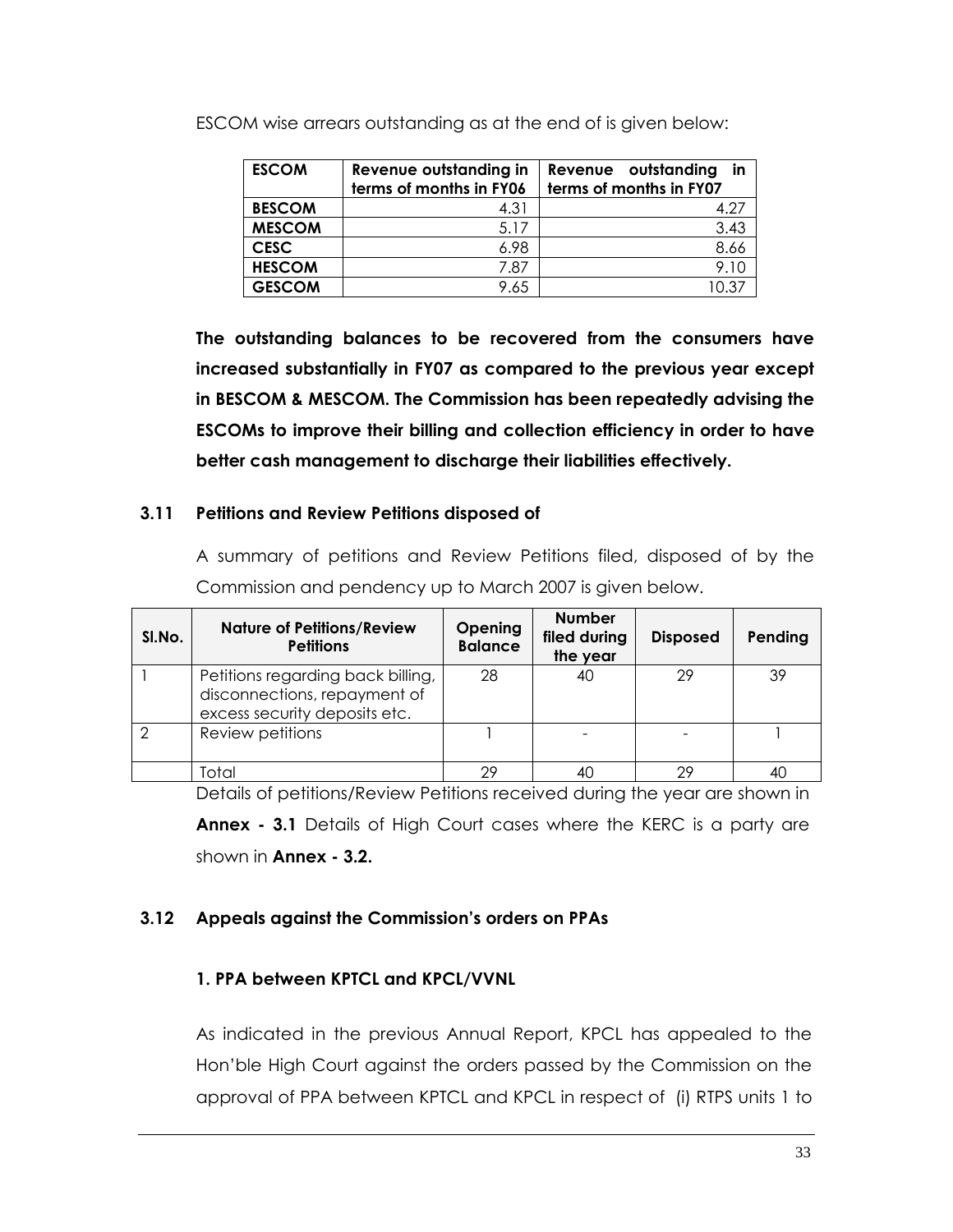7 (ii) hydro stations and (iii) Almatti Power House project. Similarly, VVNL has appealed to the Ho'nble High Court on the order issued by the Commission in the matter of PPA between KPTCL and VVNL for Yelahanka Diesel Plant. The matter is pending in the Hon"ble High Court.

## **2. PPA between KPTCL and Jindal Thermal Power Co. Ltd**.

The Commission had passed its Order on this matter on 22.05.2002. JTPCL had challenged the Order of the Commission in the Hon"ble High Court vide MFA No.4795 of 2002. The Hon"ble High Court has pronounced the judgment on 08.04.2004 setting aside the impugned order of the Commission. The Commission has filed a Special Leave Petition before the Hon"ble Supreme Court of India and the matter is pending before the Hon"ble Supreme Court of India.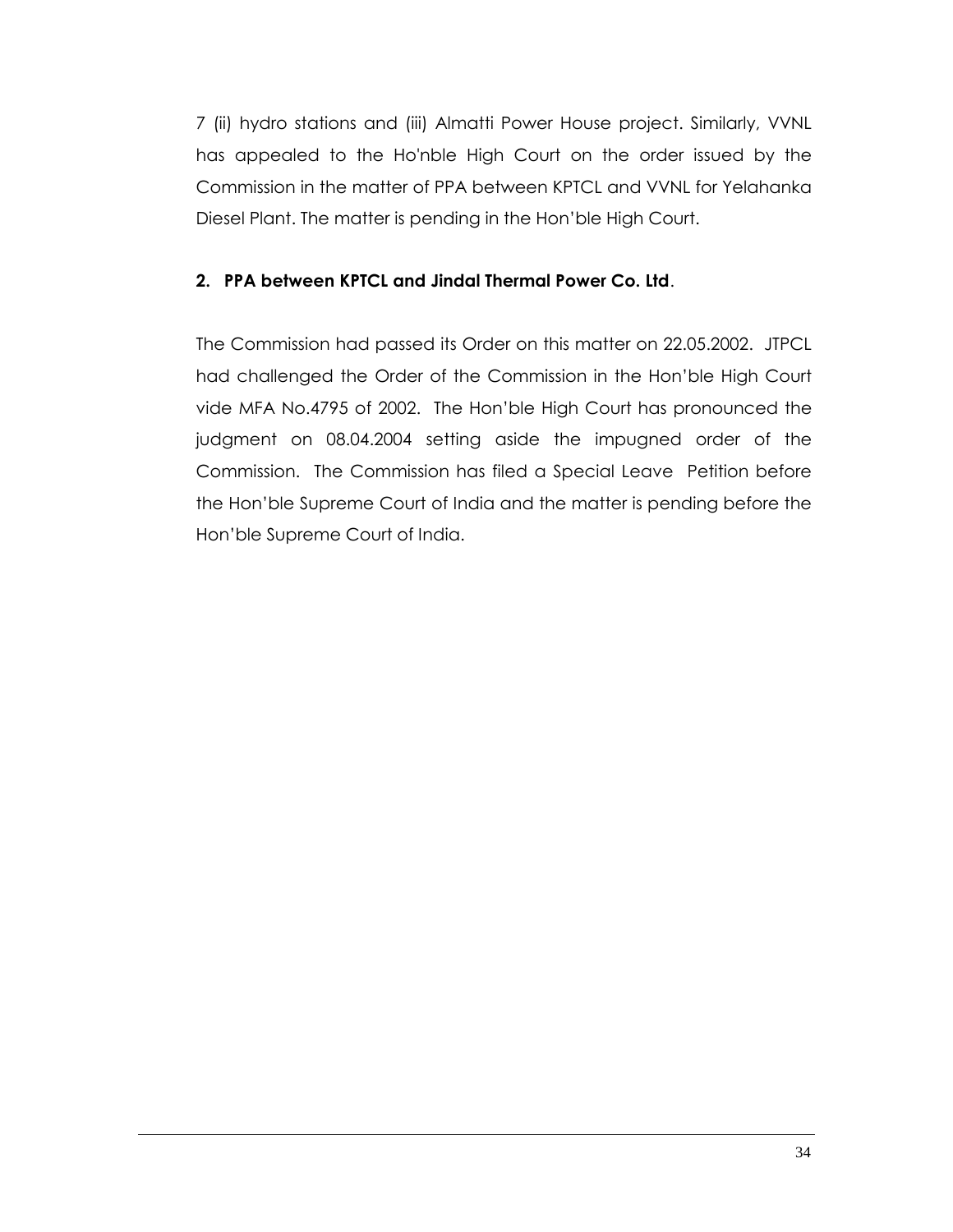### **4.0 ADVISORY COMMITTEE**

### **4.1 Members of the Advisory Committee**

During the year, the following Members of the Advisory Committee retired from the Committee in accordance with Section 3(5) of the KERC (State Advisory Committee) Regulations, 2004, on completion of a term of three years as members.

| SI.No. | Name of the Retired Members                      |
|--------|--------------------------------------------------|
|        | Managing Director Bhoruka Power Corporation Ltd. |
| 2      | Sri. Amaranath Patil                             |
| 3      | Sri Prakash Kashinatha Rao Patil                 |
| 4      | S. Raghavendra Raju, Bangalore                   |

The Commission appointed the following persons as Members of Advisory Committee in place of the retired Members under the provisions of section 87(1) of Electricity Act 2003, read with regulation 3 of KERC (State Advisory Committee) Regulations, 2004,

| <u>SI.</u><br>No | Name of the newly appointed Members                          | <b>Field of Representation</b> |
|------------------|--------------------------------------------------------------|--------------------------------|
|                  | Bhoruka<br>Managing<br>Director<br>Power<br>Corporation Ltd. | Generating Company             |
|                  | S. Raghavendra Raju, Bangalore                               | Consumer/Agriculturist         |
| 3                | G.M. Pastapur, Gulbarga                                      | Consumer                       |
|                  | Chief Engineer (EI) South Western Railway                    | Transportation                 |
|                  | Hubli                                                        |                                |

Two posts of the Member are presently vacant. List of present Members of the Advisory Committee is placed in **Annex- 3.3**

## **4.2 Brief Account of the Meetings**

4.2.1 During the year, three meetings of the Advisory Committee were held. In the 15<sup>th</sup> meeting held on 4th April 2006, the following are some of the important subjects which were discussed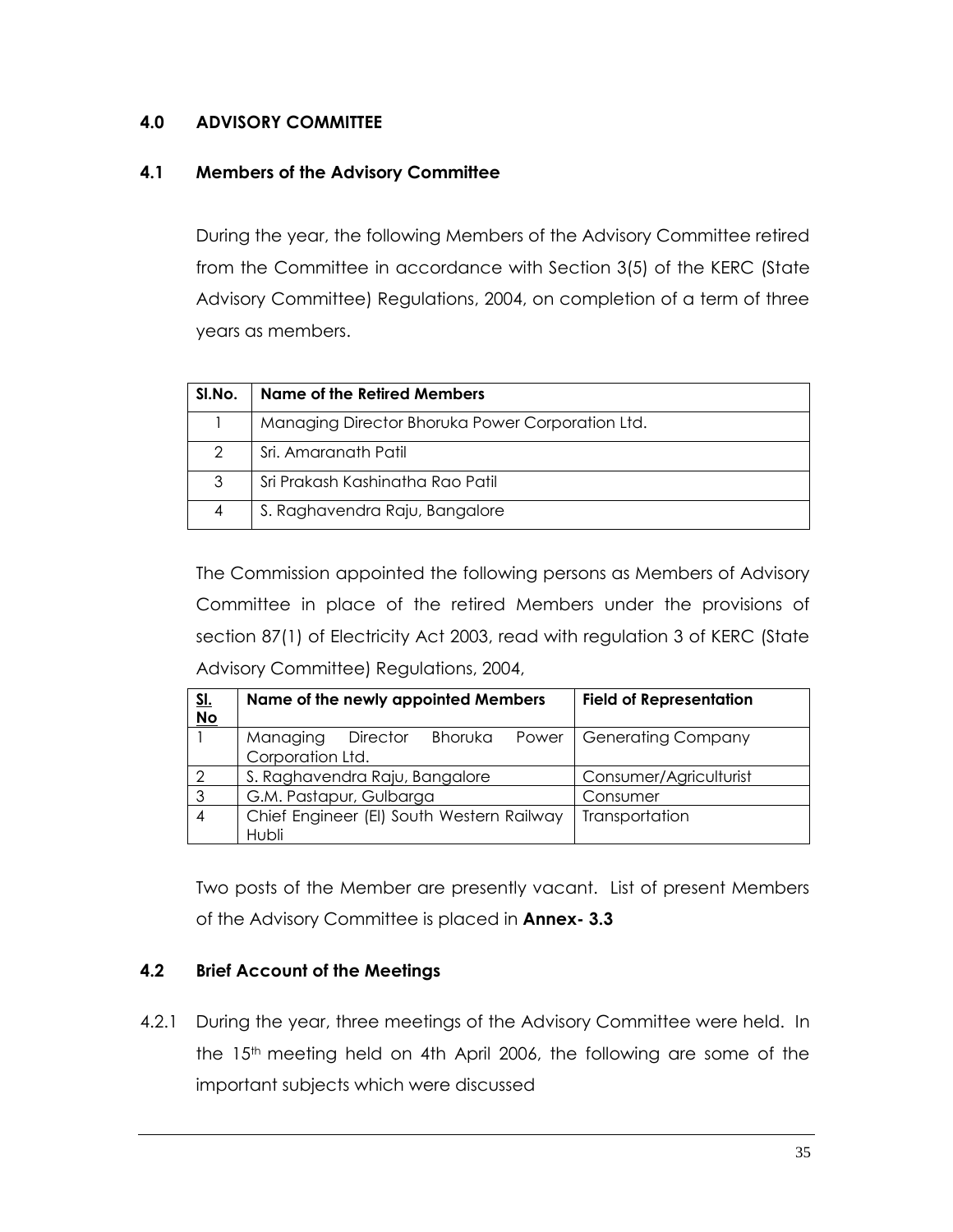- ERC and Tariff application of KPTCL for FY07
- Payment of Fixed Charges to TBPCL
- **4.2.2** In the 16<sup>th</sup> meeting held on 21st July 2006, the following are some of the important subjects which were discussed:
	- **National Tariff Policy issued by Goll**
	- **Regulations on MYT issued by KERC**
	- **Collection of 3 MMD by ESCOMs**
- **4.2.3** In the 17<sup>th</sup> meeting held on 19<sup>th</sup> December 2006, the following are some of the important subjects which were discussed:
	- **Providing meters to consumer installations as per CEA Regulations**
	- **Energy auditing of DTCs in ESCOMs**
	- **Universal metering**
	- **Load Shedding by ESCOMs**
	- **Independent operation of ESCOMs**
	- **Compliance to Directives of the Commission by KPTCL/ESCOMs**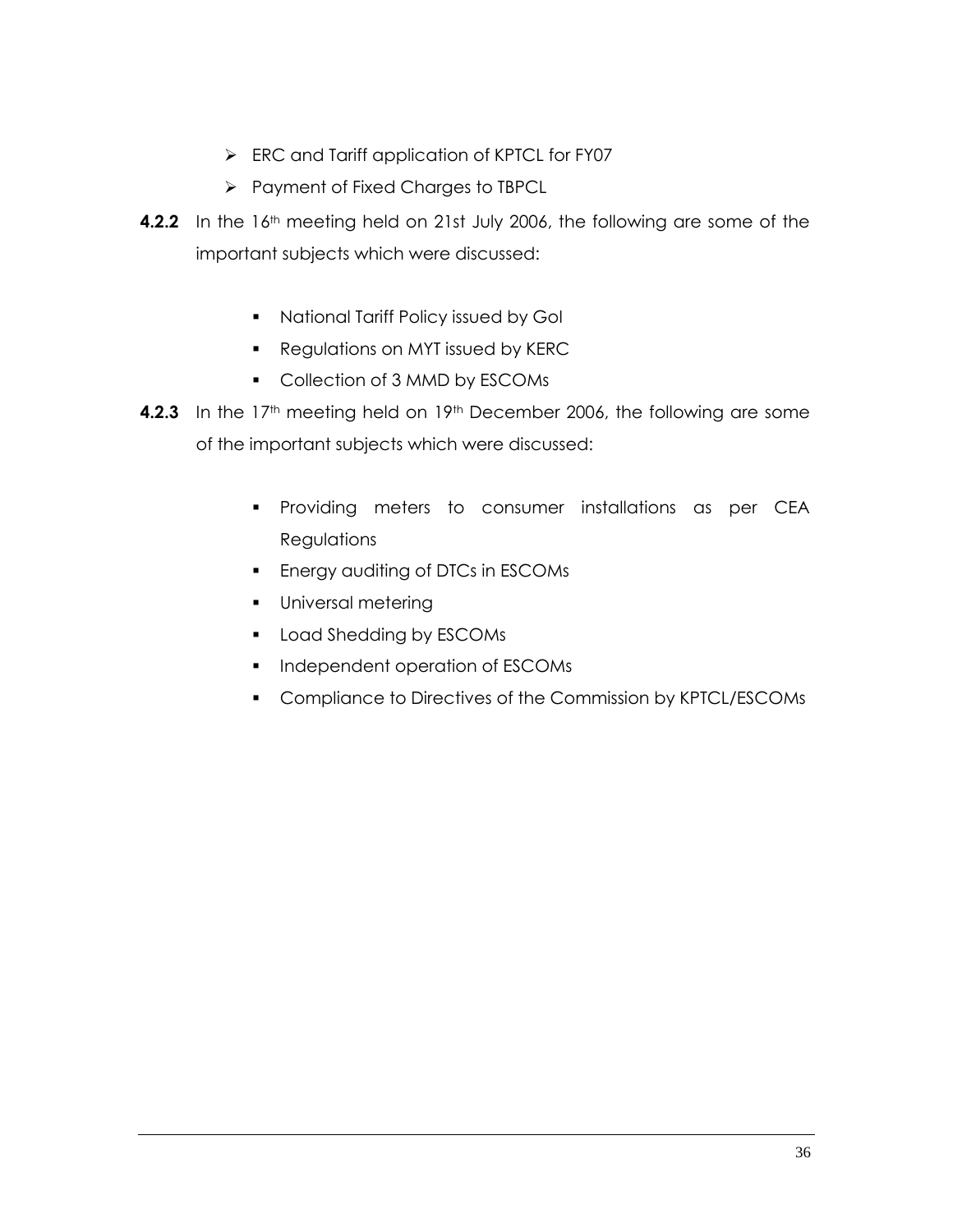## **5. GENERAL REVIEW OF THE POWER SECTOR**

## **5.1 Status of Karnataka Power Sector**

## **5.1.1 Installed Capacity**

As on 01.04.2007, the State had an installed capacity including central share as follows:

#### **Installed capacity & Share of Karnataka**

 **(MW)**

|                          | <b>Hydro</b> | <b>Thermal</b> | <b>Others</b>            | Total |
|--------------------------|--------------|----------------|--------------------------|-------|
| <b>KPCL &amp; VVNL</b>   | 3376         | 1598           | $\qquad \qquad$          | 4974  |
| Private<br>Generating    | ۰            | 327            | $\qquad \qquad$          | 327   |
| Companies                |              |                |                          |       |
| Cogeneration<br>&        | -            |                | 941                      | 941   |
| Renewables*              |              |                |                          |       |
| <b>State Total</b>       | 3376         | 1925           | 941                      | 6242  |
| Central Projects Share** | -            | 1517           | $\overline{\phantom{0}}$ | 1517  |
| <b>Total</b>             | 3376         | 3442           | 941                      | 7759  |

**Source: Daily Load data sheets of KPTCL**

**\* As per GoK allocation dated 22.04.06**

**\*\* As per SRPC order No. SRPC/SE-1/54/UA/2007 dt. 24.01.2007**

## **5.1.2 Energy Availability:**

The actual energy input from the above sources in FY07 is 40330 MU **(Daily Load data sheets of KPTCL**) as against energy input of 34367 MU in FY06 indicating a growth of 17% over FY06. The Commission had approved 35538 MU as the energy requirement for FY07 at Generator bus in its tariff Order 2006 of ESCOMs as against the ESCOMs proposal of 38653 MU.

The approved energy input to ESCOMs at the interface point and the details of actual/revised estimate of energy input at interface points for FY07 as furnished in the ERCs for FY08-FY10 is as follows:

| Actual/revised<br>Approved-Energy (MU)<br><b>ESCOM</b><br>estimate-Energy (MU) |  |
|--------------------------------------------------------------------------------|--|
| BESCOM:<br>16222<br>18395                                                      |  |
| 2958<br>MESCOM:<br>2606                                                        |  |
| CESC:<br>4189<br>3477                                                          |  |
| 7513<br>HESCOM:<br>6594                                                        |  |
| 5200<br>GESCOM:<br>4237                                                        |  |
| Total:<br>38255<br>33136                                                       |  |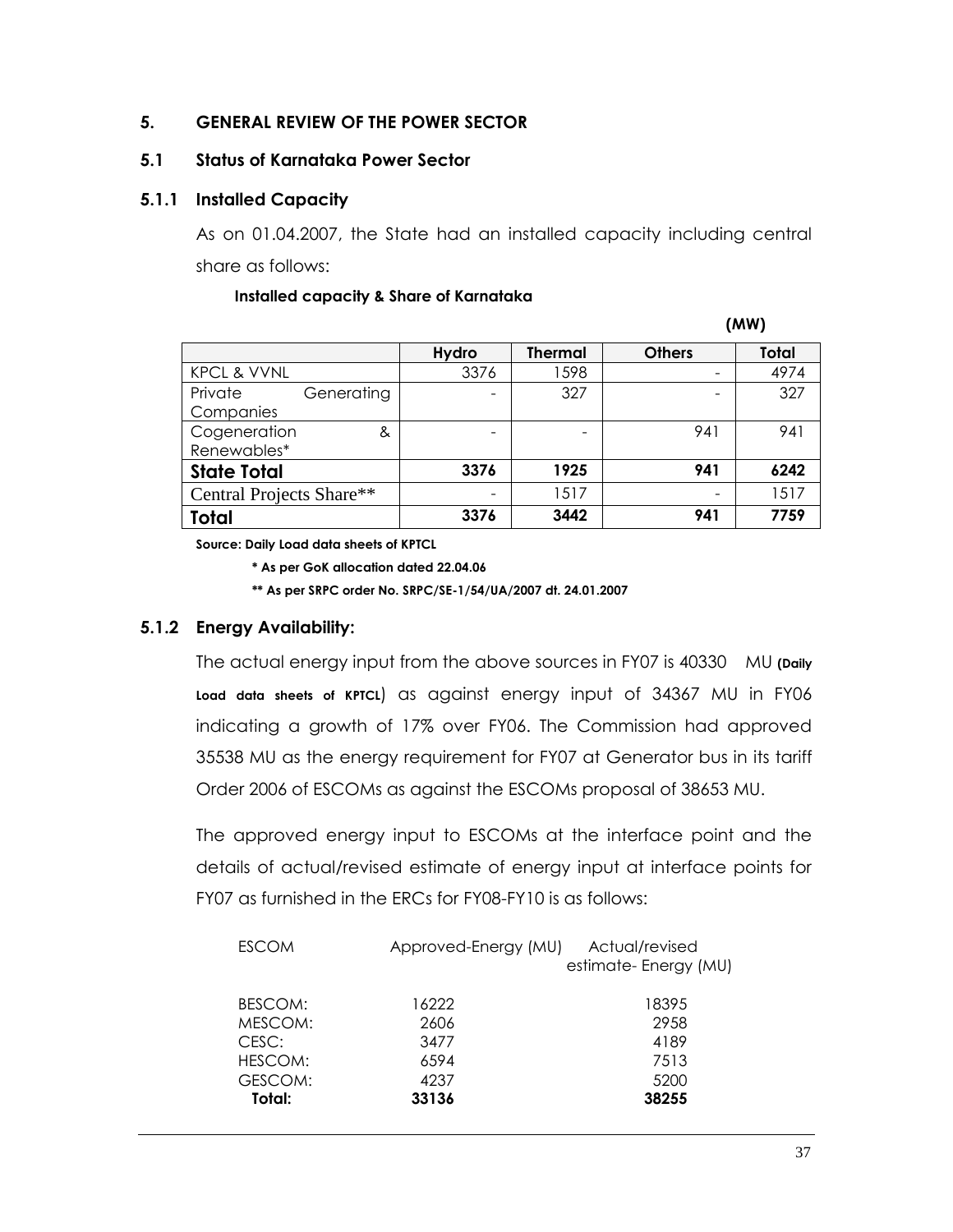## **6.0 ACTIVITIES OF THE OFFICE OF CONSUMER ADVOCACY OF KERC**

The Office of Consumer Advocacy (OCA) in the KERC was established in September 2001. In the last Six years the OCA has undertaken several activities to empower, inform and educate the public in general and the civil society organizations in particular, about the developments in the electricity sector. It is acting as a catalyst to make the consumers participate in the power sector reform process and at the same time act as a countervailing force both on the Licensees and the Regulatory Commission.

The OCA believes that the benefits of the reforms and restructuring of the power sector will reach the consumers only when there is effective public participation. Keeping this in view, the OCA has been conducting various activities and events in the last five years.

#### **6.1 Consumer Information**

Since its inception the OCA has laid emphasis on disseminating information to the public. Informing the consumers about the latest development in the power sector, the various laws, rules and regulations framed under the relevant Acts has been one of the functions of the OCA. The OCA has maintained a Directory of civil society organizations, which is being updated regularly. The number of organizations/persons has increased to 300. The OCA continues to send important documents, draft regulations, news clippings and other materials to these organizations/persons.

The OCA, for the past five years, has been publishing two newsletters namely Consumer Power in English and Vidyut Balakedara in Kannada. The OCA decided to bring in certain changes in the contents, layout,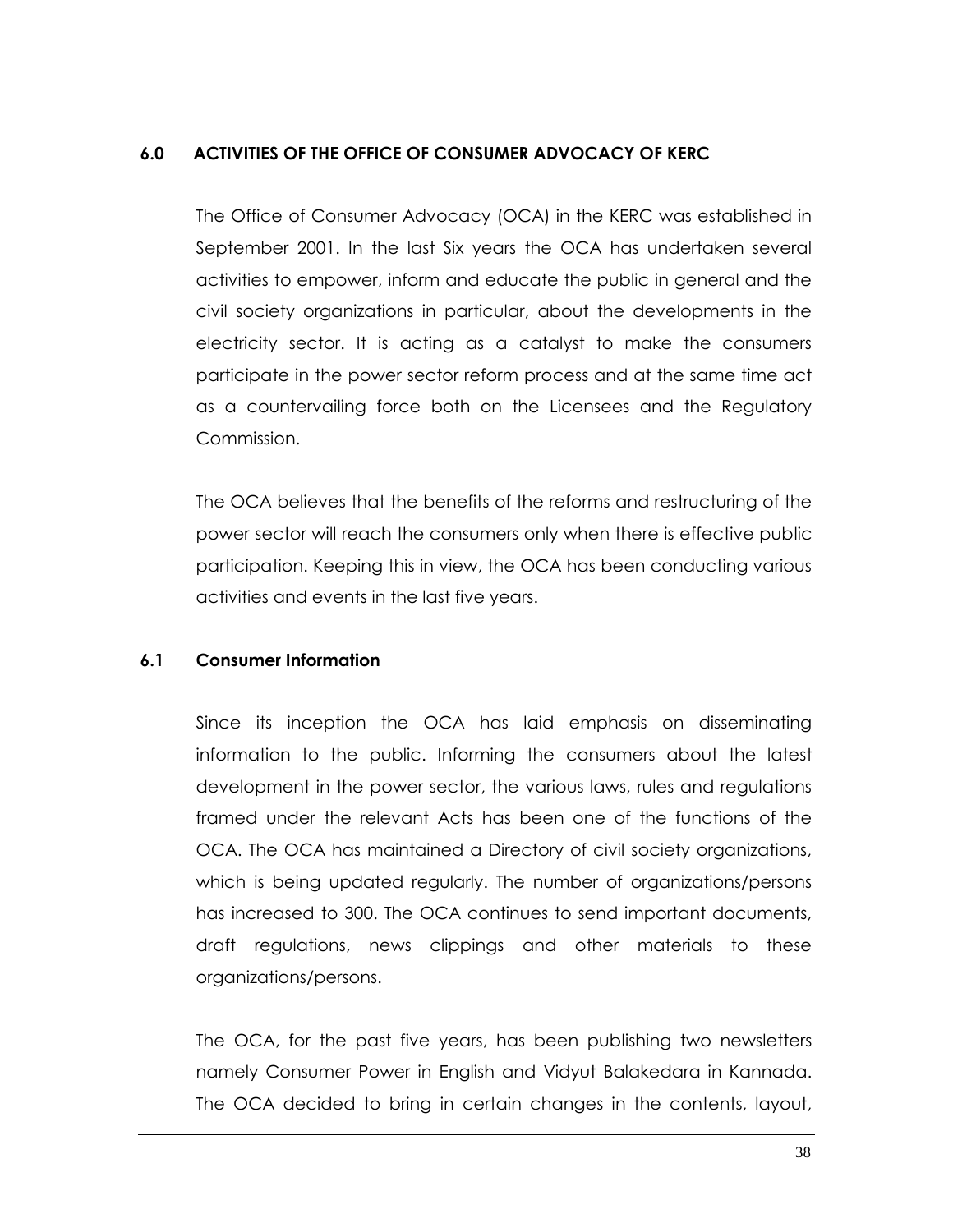design etc. of the newsletter. Hence all issues of the newsletters during 2006-07 could not be printed. The two newsletters have been clubbed and a single magazine with more pages and news items is being published as a quarterly. The first issue for the period January-March 2007 is ready for dispatch.

We are happy to note that our newsletters have encouraged the Assam Electricity Regulatory Commission and the Tamil Nadu Electricity Regulatory Commission (TNERC) to publish similar newsletters. Apart from newsletters the OCA is also bringing out leaflets and Consumer Information Sheets on various topics of interest to electricity consumers.

During this year the OCA has published the Kannada version of Know Your Power (published by Prayas, Pune). This is a comprehensive guide on electricity written in a simple language keeping the common man in view. The OCA has also prepared the Electricity Consumer Information Kit, which, will be published and distributed in June-July 2007.

## **6.2 Consumer Grievance Handling**

Despite the fact the Licensees have established their own Consumer Grievance Redressal Forums as required under the Electricity Act 2003 and the Regulations made there under by the KERC, the OCA has been facilitating redressal of consumer grievances. The OCA wishes to keep on record the cooperation of the Licensees in attending to the grievances of consumers forwarded by the OCA.

Upto 31<sup>st</sup> March 2007, the OCA has received 1043 complaints out of which 891 have been solved to the satisfaction of the consumers. Action is being taken to dispose off the remaining 152 complaints. The details of the complaints handled by the OCA is given below: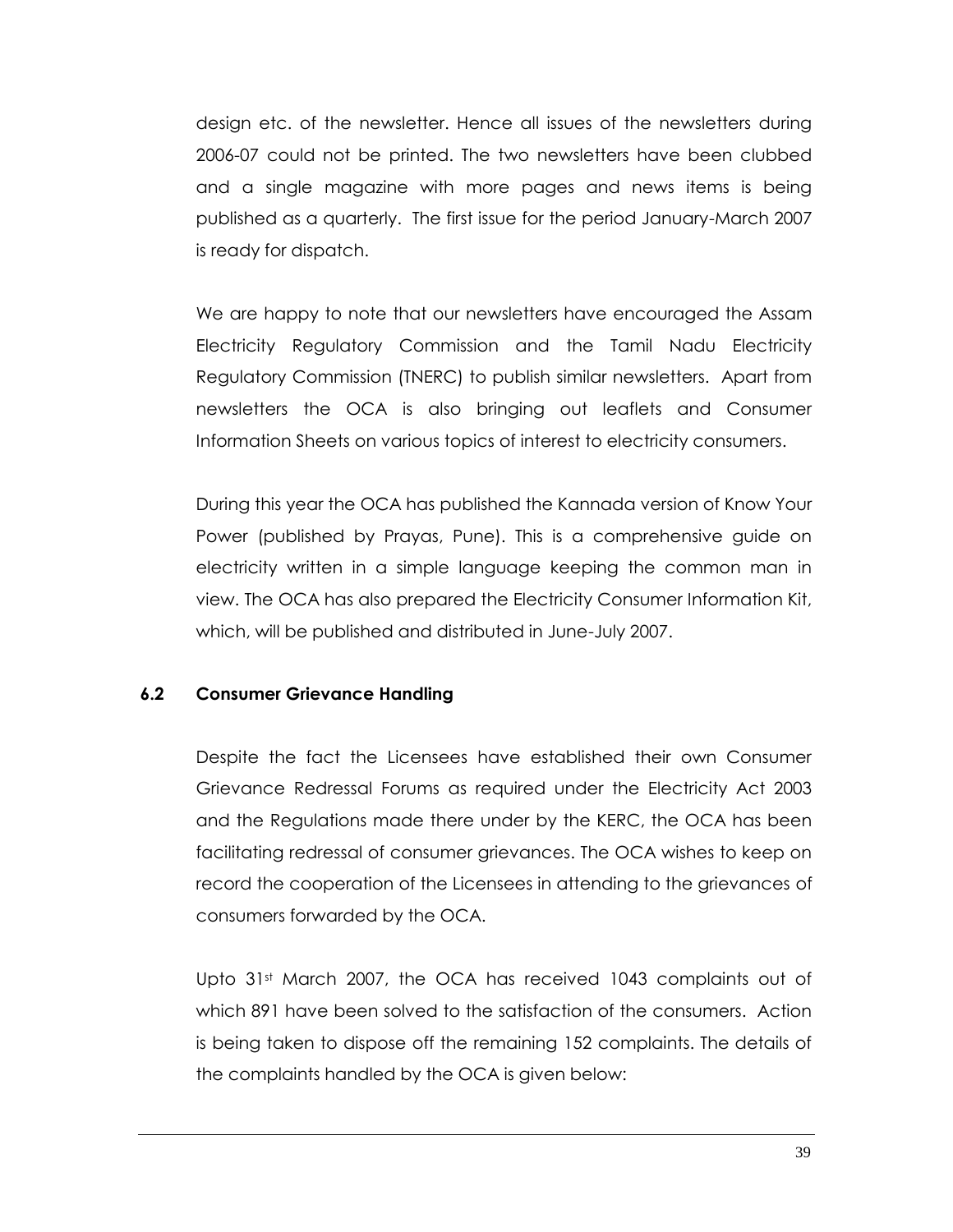## **YEARWISE receipt and disposal of complaints**

| Year      | <b>Complaints</b><br><b>Received</b> | <b>Complaints</b><br><b>Disposed</b> | <b>Balance</b> |
|-----------|--------------------------------------|--------------------------------------|----------------|
| 1999-2000 | 95                                   | 95                                   |                |
| 2000-2001 | 133                                  | 133                                  |                |
| 2001-2002 | 132                                  | 132                                  |                |
| 2002-2003 | 248                                  | 248                                  |                |
| 2003-2004 | 188                                  | 188                                  |                |
| 2004-2005 | 125                                  | 51                                   | 74             |
| 2005-2006 | 90                                   | 14                                   | 76             |
| 2006-2007 | 32                                   | 30                                   | $\overline{2}$ |
| TOTAL     | 1043                                 | 89'                                  | 152            |

#### **ESCOMWISE receipt and disposal of complaints**

| <b>ESCOM</b>  | <b>Complaints</b><br><b>Received</b> | <b>Complaints</b><br><b>Disposed</b> | <b>Balance</b> |
|---------------|--------------------------------------|--------------------------------------|----------------|
| <b>BESCOM</b> | 409                                  | 362                                  |                |
| <b>MESCOM</b> | 306                                  | 280                                  | 26             |
| <b>HESCOM</b> | 172                                  | 134                                  | 38             |
| <b>GESCOM</b> | 143                                  | -10                                  | 33             |
| <b>CESC</b>   | 13                                   | 5                                    |                |
| 'OTAL         | 1043                                 | 89                                   |                |

#### **Nature of complaints**

| No.            | <b>Nature of complaint</b>                | No. of complaints |
|----------------|-------------------------------------------|-------------------|
|                | Allegation against staff                  | 32                |
| $\overline{2}$ | Billing                                   | 196               |
| 3              | Accident compensation                     | 53                |
| 4              | Deposits                                  | 87                |
| 5              | Levy of infrastructure charges            | 22                |
| 6              | Irrigation pump set                       | 14                |
|                | <b>Additional Load</b>                    | 10                |
| 8              | Meter related disputes                    | 31                |
| 9              | Delay in giving power connection sanction | 235               |
| 10             | Shifting of lines & meters                | 37                |
| 11             | Tariff issues                             | 41                |
| 12             | Tender issues                             | 6                 |
| 13             | Complaint against theft                   | 14                |
| 14             | <b>Transformer complaints</b>             | 23                |
| 15             | Voltage related issues                    | 79                |
| 16             | Suggestions/Miscellaneous etc.            | 163               |
|                | Total                                     | 1043              |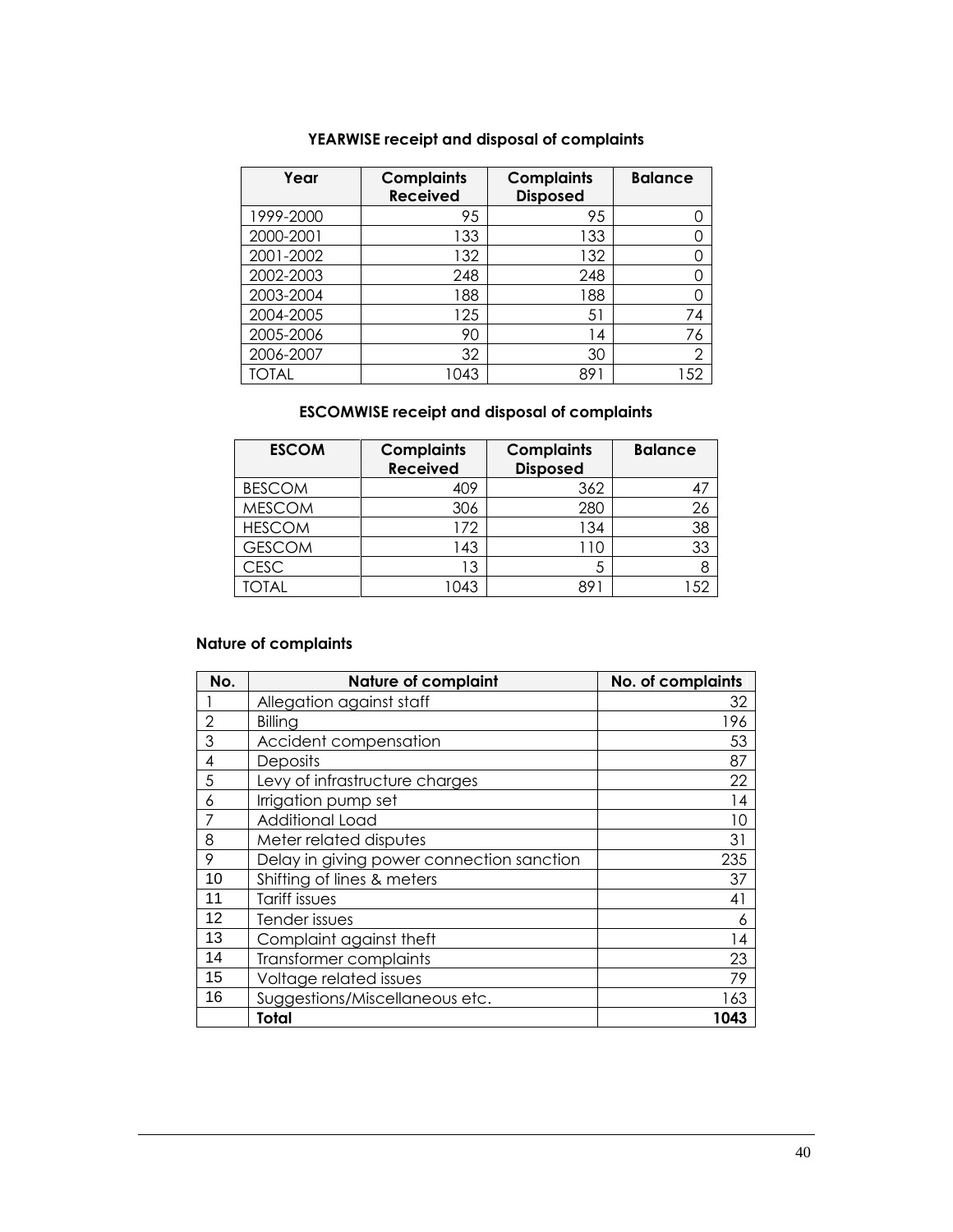#### **6.3 Review of Standards of Performance**

The KERC has issued Regulations as required under the Electricity Act 2003 regarding the Standards of Performance to be achieved by the Licensees. The OCA is obtaining quarterly reports of Standards of Performance and monitoring its compliance. A consolidated report of the performance of the five Licensees for the period January-December 2006 is under preparation.

## **6.4 Public Outreach Meetings**

With the objective of informing and educating the public about the activities of KERC, OCA and also to disseminate the various regulations issued by the KERC, the OCA has been holding Public Outreach Meetings in various parts of the State. In some of the places the OCA is conducting these meetings with the help of the member organizations of the Electricity Consumers Network (ECON), Chambers of Commerce, Farmers Associations, Resident Welfare Associations and other consumer groups. The OCA is also making use of other meetings to highlight the activities of KERC and OCA. During the year 2006-07 public meetings were held at Maddur and Mandya.

Public outreach meetings can be held in other parts of the State if local civil society organizations come forward to organize these events.

#### **6.5 Consumer Representation**

The OCA has been supporting civil society organizations by way of technical inputs and documentation to enable them to appear before the Commission on issues of interest to consumers. Besides, the Consultant (Consumer Advocacy) is appearing before the Commission in public hearings wherever consumer interest is involved.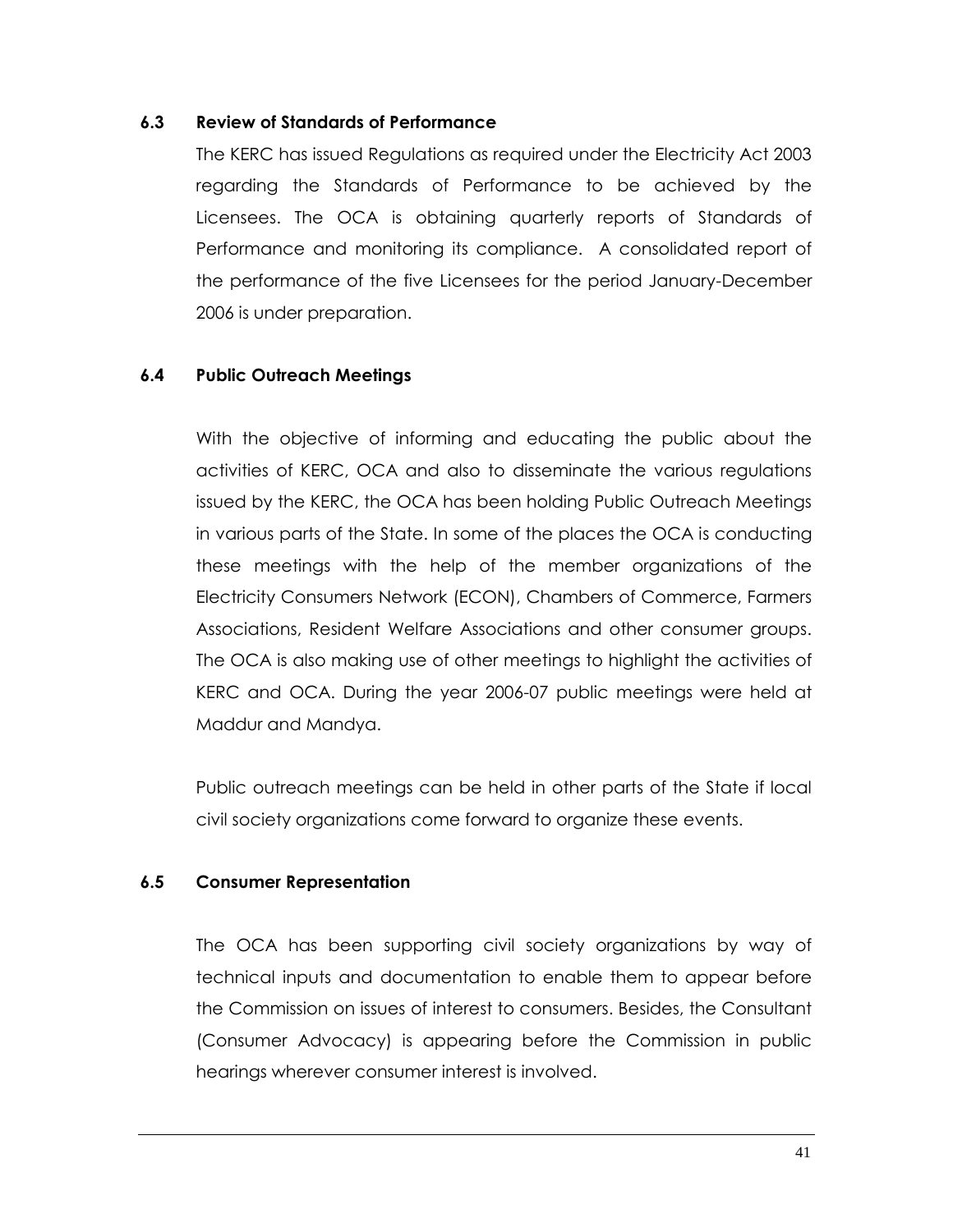The OCA filed its objections to the ERC of ESCOMS and argued on behalf of the consumers before the KERC. The views of the OCA and other consumers were considered by the KERC and a favourable order was passed. However this was challenged by the ESCOMS in the Appellate Tribunal for Electricity.

The OCA filed a petition before the Appellate Tribunal for Electricity, New Delhi, in respect of the Tariff Order being questioned by the ESCOMS. The OCA along with a few consumer groups and farmers association is arguing in support of the Tariff Order passed by the KERC

#### **6.6 Seminars and Workshops**

The OCA is being invited by reputed institutions for several seminars and workshops related to power sector. A national workshop on Regulatory Process was organized by TERI in Delhi during November 2006. The OCA was invited to make a presentation on the KERC Model of Consumer Advocacy. The efforts of KERC were hailed by the participants from all over India. Prominent consumer groups like Consumer Education and Research Society, Ahmedabad, VOICE from Delhi and Prayas from Pune participated in the workshop.

OCA was also invited by institutions like Power Systems Training Institute, National Hotline Training Institute, Power Grid Corporation of India etc. to make presentations on Electricity Act 2003 with special reference to consumer protection.

#### *Future plans*

The OCA is in the process of strengthening civil society organizations to enable them to participate in the regulatory process. It is proposed to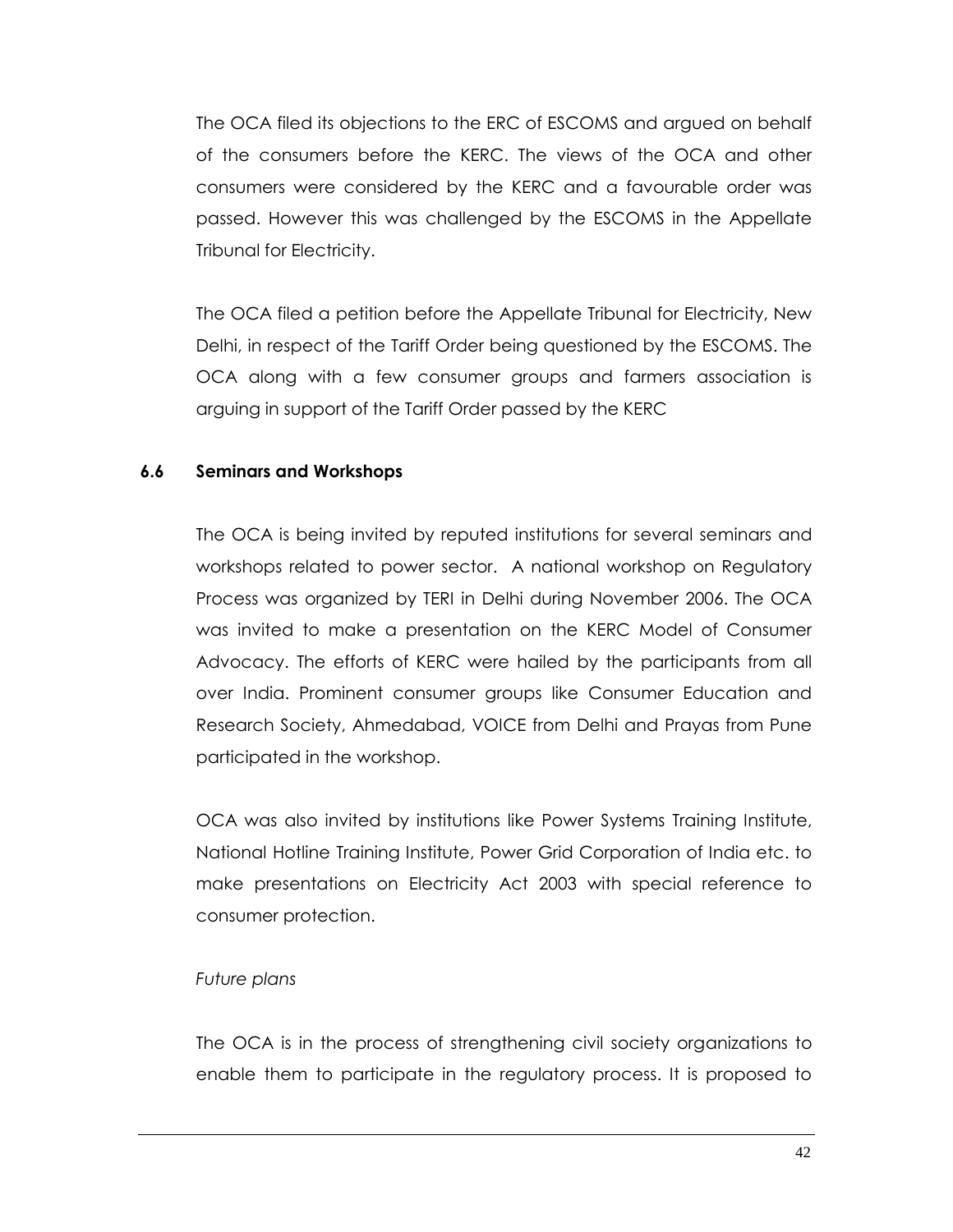form District level electricity users" committees with representation to all stakeholders including the ESCOMS. A pilot project is under preparation.

OCA in coordination with the Chief Electrical Inspector to Government (CEIG) is planning to hold training programs on Electricity Safety for school students. The Consumer Clubs established by consumer organizations would be used for this purpose. Workshops and capacity building programs are planned during 2007.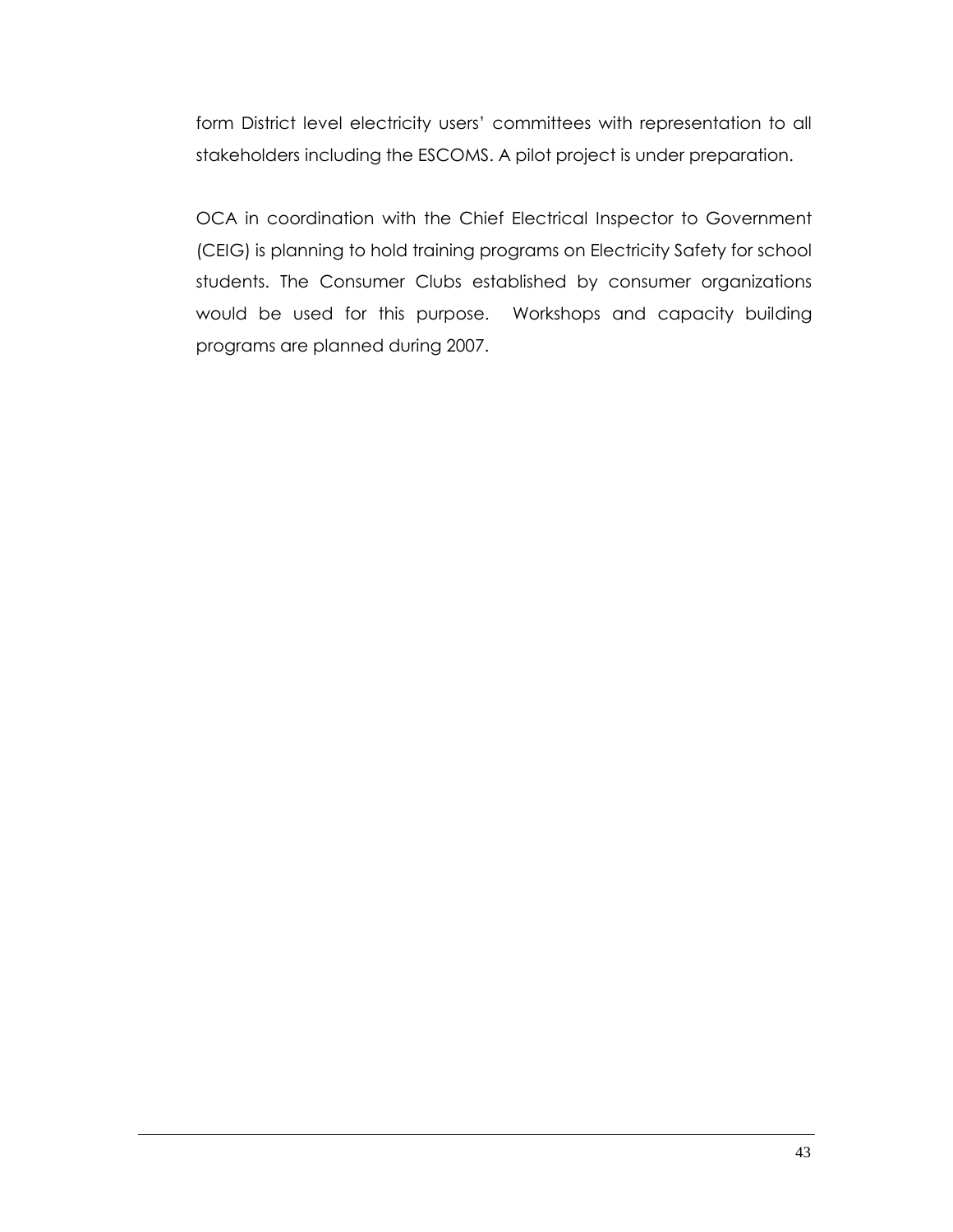#### **7.0 ACTIVITIES OF OMBUDSMAN:**

It has been the persistent endeavour of the Karnataka Electricity Regulatory Commission to have a strong and firm mechanism in place for the redressal of grievances of the Consumers. KERC has issued Regulations, namely, KERC (Consumer Grievance Redressal Forum and Ombudsman) Regulations 2004 on 12.05.2004 specifying the establishment, functions and powers of the CGRF and Ombudsman.

The Commission has also designated an Ombudsman as required under Sub-Section 6 of Section 42 of the Electricity Act 2003. The Ombudsman is an Appellate Authority to entertain appeals from Consumers who are aggrieved by the orders passed by the Consumer Grievance Redressal Forum. During the year 2006-07, the Ombudsman has received 14 complaints against the orders passed by various Consumer Grievance Redressal Fora. Out of this, 12 cases have been disposed off during the year. There has been a significant increase in the number of appeals filed before the Ombudsman, particularly from far off places like Ilkal, Muddebihal, Haveri, Shimoga, Shahpur, Bagalkot, Bijapur etc. This indicates that the concept of consumer grievance redressal mechanism is gradually percolating down the line. The Office of the Consumer Advocacy established by the Commission has also been instrumental to inculcate awareness among the Consumers about the existence of Redressal Fora and Ombudsman. The redressal sought by the Consumers from the Ombudsman is of the following nature:

- 1. Appeal against levy of excess charges for servicing the installations.
- 2. Request for payment of interest on excess amount collected by the Licensee.
- 3. Request for payment of incentives and interest on differential tariff.
- 4. Seeking compensation in view of application of wrong Regulations by the Licensee.
- 5. Exemption from levy of interest and to make payment in installments.
- 6. Temporary connection for bonafide temporary use of electricity.
- 7. Refund of Security Deposit with interest & compensation.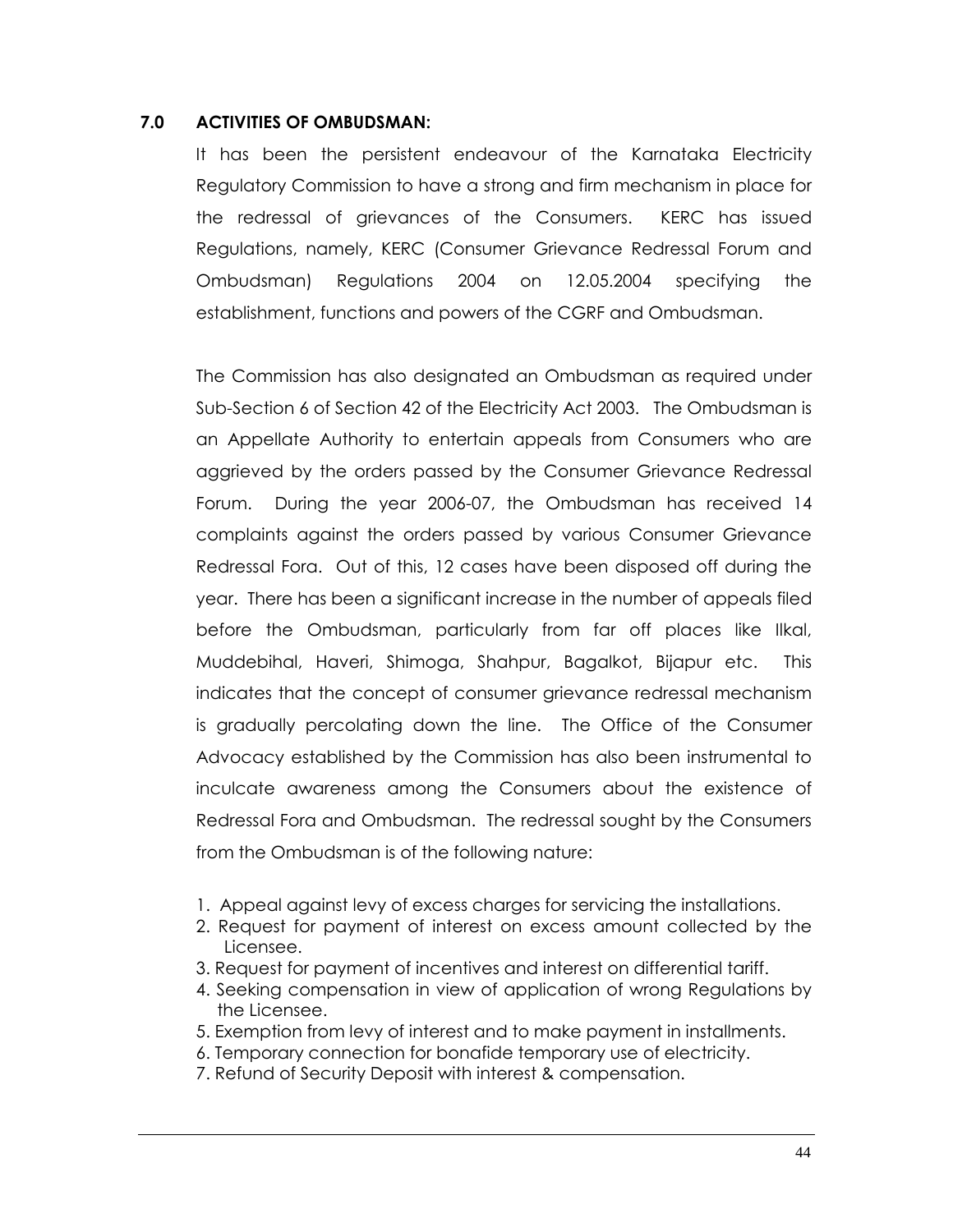- 8. Appeal against issue of revised bill after lapse of a long duration of time.
- 9. Cancellation of line minimum charges.

The Commission had convened a meeting of the Chairpersons and Members of all CGRF along with Ombudsman on 07.06.2006 to review the response of the Licensees with regard to implementation of the orders passed by the CGRF and the Ombudsman. It was observed that the response of the Licensees to implement the orders has been satisfactory.

## **Establishment of Consumer Grievance Redressal Forum (CGRF) by Distribution Licensee**

As required under Section 42(5) of the Electricity Act 2003, all the Distribution Licensees have established Consumer Grievance Redressal Forum in their areas. The Hukkeri Rural Electric Co-operative Society Ltd., Hukkeri has been attached to the CGRF, HESCOM, as this Society has a very small area of distribution. The cases dealt by the various CGRF during the year 2006-07 are as follows:

| Name of the<br>Forum | <b>Complaints</b><br>brought<br>forward | <b>Complaints</b><br>registered<br>during 06-07 | <b>Complaints</b><br>disposed off<br>during 06-07 | <b>Balance</b><br>as on<br>31.03.07 |
|----------------------|-----------------------------------------|-------------------------------------------------|---------------------------------------------------|-------------------------------------|
| CGRF, BESCOM         | 05                                      | 52                                              | 48                                                | 09                                  |
| CGRF, MESCOM         | <b>NIL</b>                              |                                                 |                                                   | <b>NIL</b>                          |
| CGRF, HESCOM         | 09                                      | $\overline{4}$                                  | 23                                                | <b>NIL</b>                          |
| CGRF, GESCOM         | 07                                      | 31                                              | 28                                                |                                     |
| CGRF, CESCO          | nil                                     | 08                                              | ەر                                                |                                     |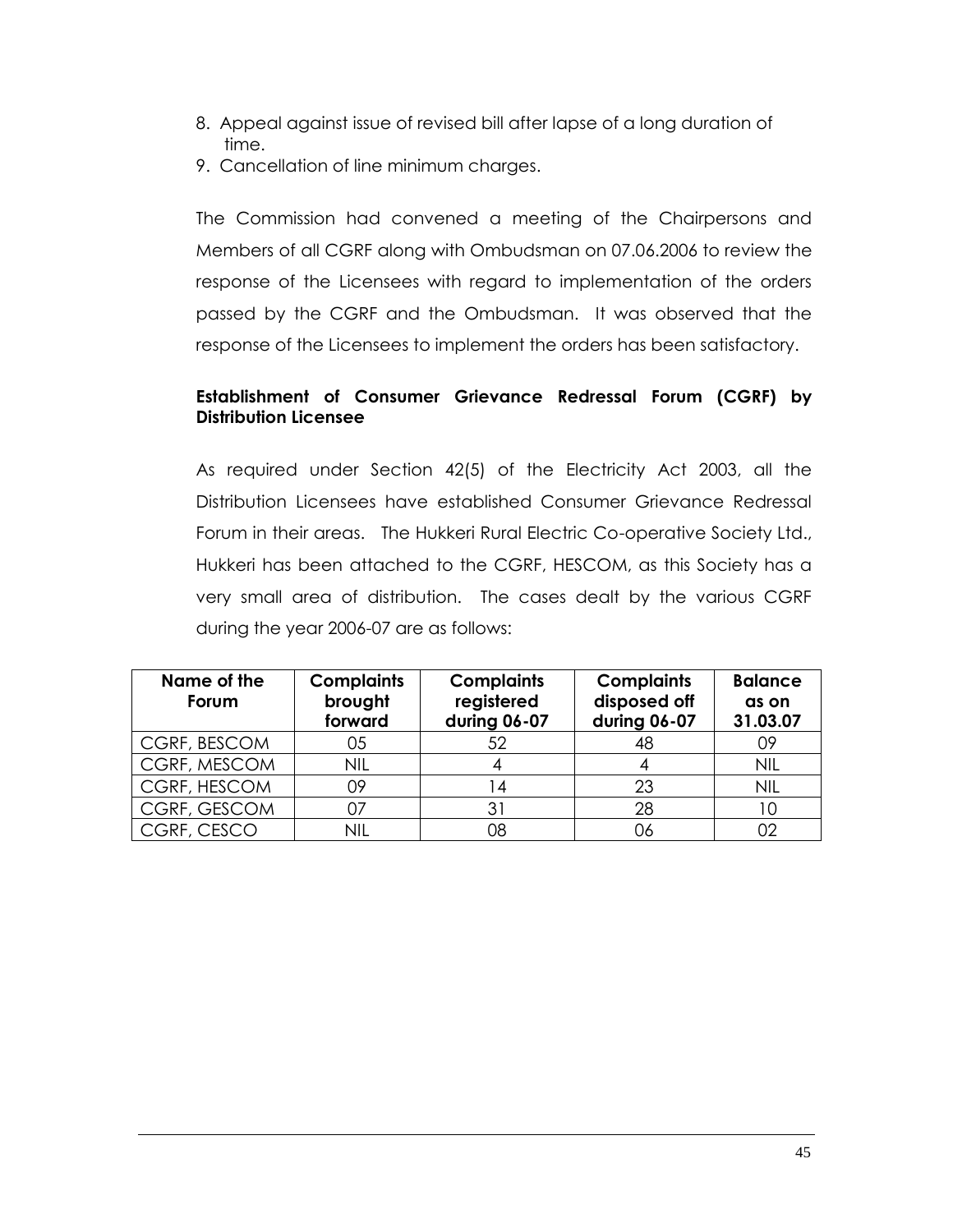#### **8. ADMINISTRATION**

#### **1. STAFF PATTERN:**

The workforce consists of permanent employees besides officials on deputation and contract basis. The total working strength of the Commission as on date is 42. At present, the Commission consists of 2 permanent employees consequent to absorption of services, 10 officials on deputation basis, 27 Officials on contract basis, and 3 Consultants.

The details are as follows:

#### **PERMANENT EMPLOYEES:**

| SI.No. | Name               | Designation                |
|--------|--------------------|----------------------------|
|        | <b>PR Gopinath</b> | PA to Dy. Director (Legal) |
| 02     | KMC Mallikarjuna   | Assistant                  |

#### **OFFICERS/ OFFICIALS ON DEPUTATION BASIS**:

| SI.No. | Name                   | Designation                       |
|--------|------------------------|-----------------------------------|
| 01     | G.S.Shashidhar         | Director (Tariff) [since expired] |
| 02     | <b>B.R.Manjunath</b>   | Dy. Director (Demand Forecast)    |
| 03     | K.S.Satishchanda       | Dy. Director (Generation)         |
| 04     | H.S.Sheshadri          | TA to Chairman                    |
| 05     | K.Ramesha              | <b>Accounts Officer</b>           |
| 06     | M.Ramu                 | PS to Member (Tech.)              |
| 07     | ML Shankaralingappa    | Kannada Translator                |
| 08     | Smt.Shobha Shivakumar  | PA to Secretary                   |
| 09     | J.P. Ramesh            | Assistant                         |
| 10     | <b>B.S.Rathnakumar</b> | Data Entry Operator               |

## **OFFICERS** /**OFFICIALS ON CONTRACT BASIS**:

| SI.No. | Name              | Designation                 |
|--------|-------------------|-----------------------------|
| 01     | Shaik Ahmed       | Secretary                   |
| 02     | M.Nagaraj         | Director (Technical)        |
| 03     | Safiulla Khan     | Director (Tariff)           |
| 04     | P.R.Divakara Naik | Dy. Director (Distribution) |
| 05     | <b>B.K.Kanvi</b>  | Dy. Director (Legal)        |
| 06     | S.Chandrashekar   | Asst. Secretary             |
| 07     | N.M.Krishnakumar  | Asst. Accounts Officer      |
| 08     | S.N.Atmaramagowa  | Asst. Accounts Officer      |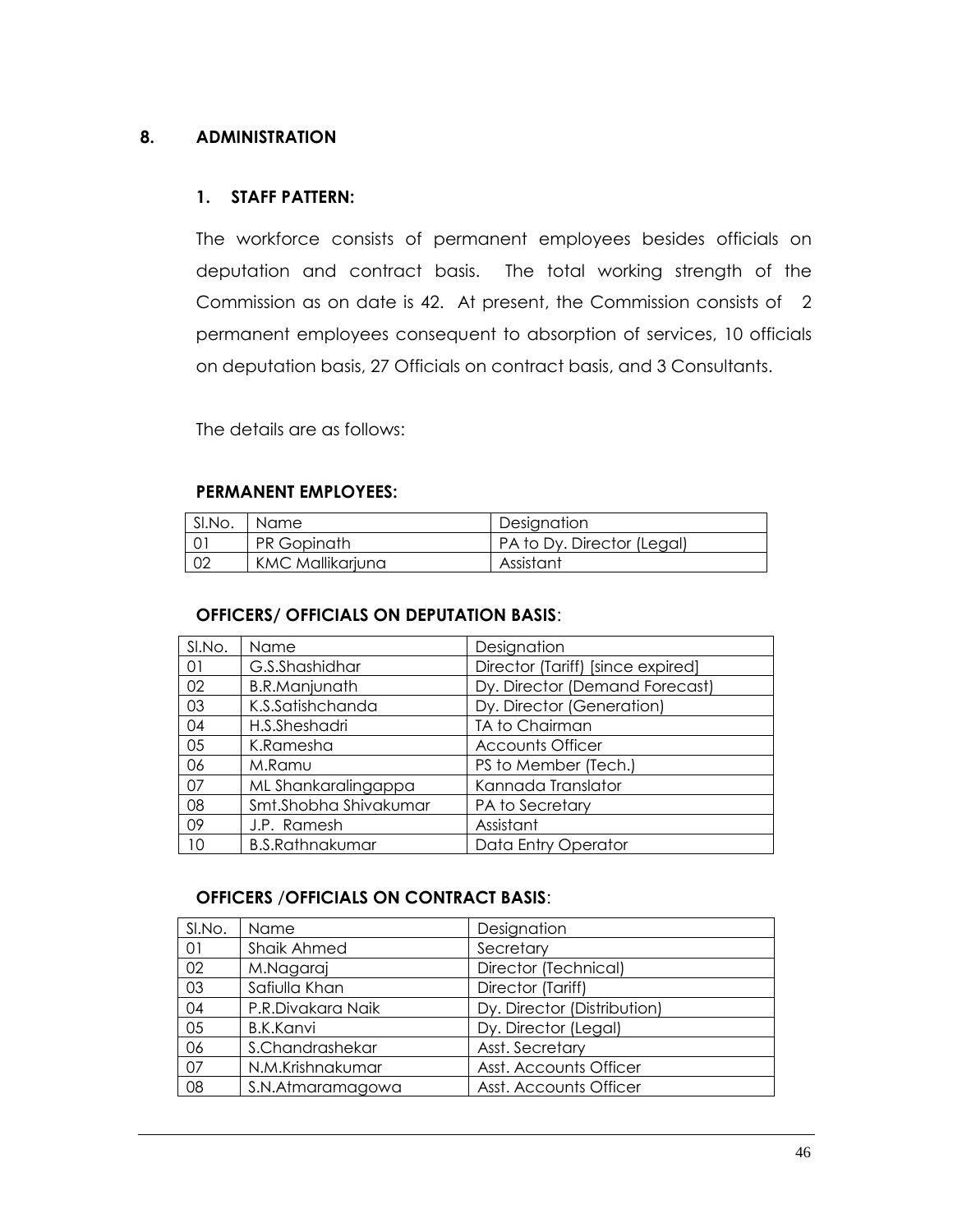| 09 | K.Sreepada Rao        | Office Manager   |
|----|-----------------------|------------------|
| 10 | S.Krishnamurthy       | PS to Chairman   |
| 11 | G.R.Krishnamurthy     | PS to Member I   |
| 12 | M. Bharat Kumar       | PS to Ombudsman  |
| 13 | R.Sheshadri           | Stenographer     |
| 14 | Hemalatha             | Receptionist     |
| 15 | Kempaiah              | Driver           |
| 16 | H. Chandrashekar Rao  | Driver           |
| 17 | Lingaraju             | Driver           |
| 18 | Manjunath             | Driver           |
| 19 | Devandran             | Driver           |
| 20 | R Sridhar             | Office Attendant |
| 21 | <b>BC Sunil Kumar</b> | Office Attendant |
| 22 | H Raju                | Office Attendant |
| 23 | V Manikanthan         | Office Attendant |
| 24 | Ramanna               | Office Attendant |
| 25 | M Manivannan          | Office Attendant |
| 26 | Krishna               | Office Attendant |
| 27 | Padmavathi            | Office Attendant |
|    |                       |                  |

#### **CONSULTANTS**:

| SI.No. | Name.               | Designation                    |
|--------|---------------------|--------------------------------|
| 01     | P.N.Lakshmana Reddy | Consultant (Technical)         |
| 02     | K.Suresh            | Consultant (Technical)         |
| 03     | Y.G.Muralidharan    | Consultant (Consumer Advocacy) |

Shri. Shaik Ahmed has been appointed as the Secretary of the Commission with effect from 2<sup>nd</sup> May 2006 on contract basis. He has also been placed in additional charge of the post of Ombudsman.

Services of Shri. KS Nagaraj, Senior Audit Officer working on deputation basis as Accounts Officer in KERC were repatriated to his parent department and relieved of his duties in the Commission on the Afternoon of 3rd May 2006.

Services of Shri.K.Ramesha, Senior Audit Officer are placed at the disposal of the Commission on deputation basis by the Indian Audit and Accounts Dept., Office of the Principal Accountant General (C&CA) Karnataka, Bangalore – 01 vide letter No. PR.AG(C&CA)I/Admn.I/A7/KERC/2006- 07/310 dt.28.12.2006 and the officer has reported as Accounts Officer in the Commission on the forenoon of 29.12.2006.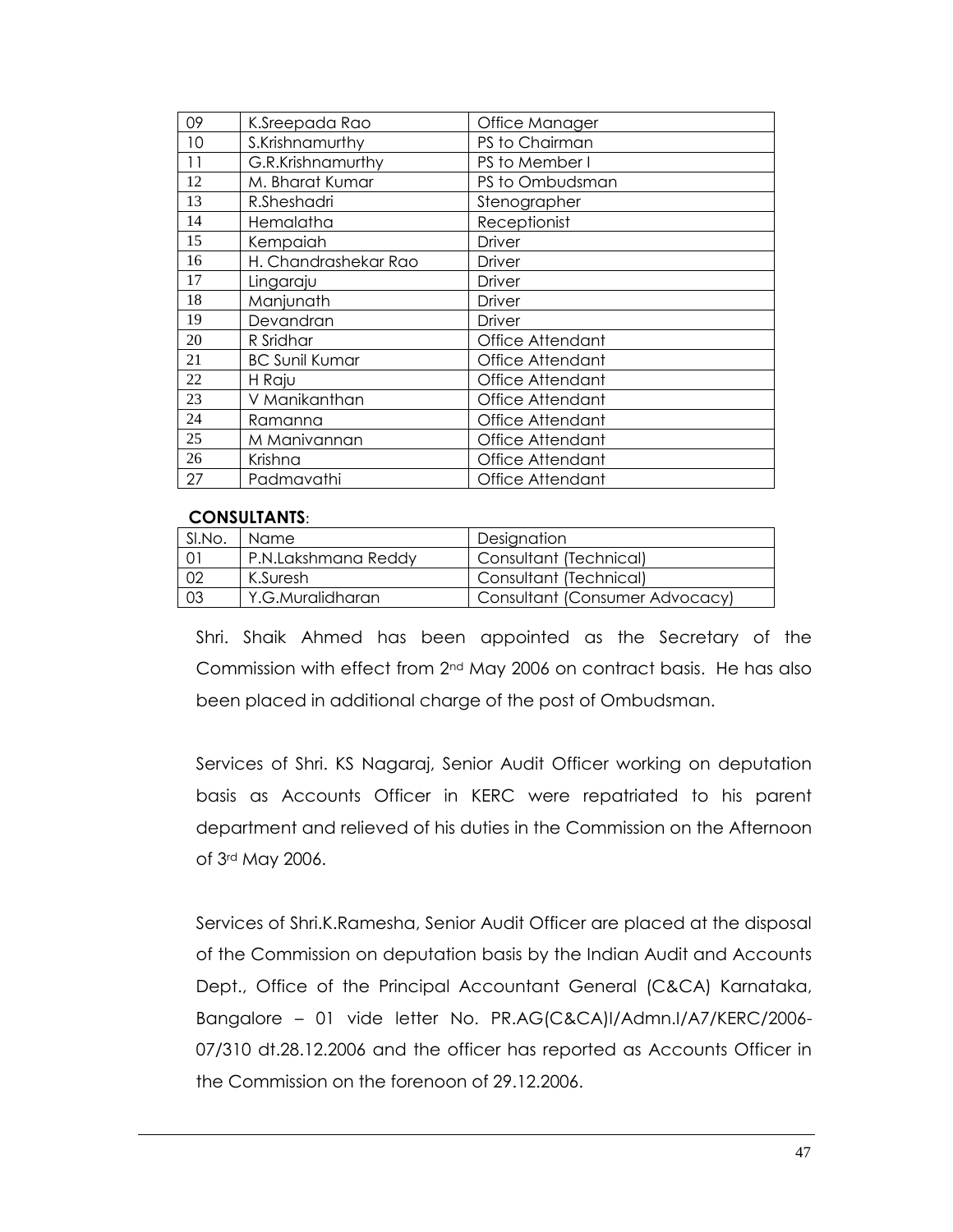Services of Shri. K.S.Satishchandra, Executive Engineer (Elecl) MESCOM are placed at the disposal of the Commission on deputation basis vide KPTCL"s Notification KPTCL/SA.3/5756/99-2000 dtd.02.01.2007 and the officer has reported in the Commission on the forenoon of 21.02.2007. He has been posted as Deputy Director (Generation), which was vacant due to resignation tendered by Shri N. Parthasarathy.

The Officials deputed to training and seminar during the period from 1st April 2006 to 31st March 2007 are as follows:

| SI.<br><b>No</b> | <b>Name</b>                         | <b>Designation</b>                       | <b>Period</b>                  | Venue                                               | Subject of the<br>Training /<br>Conference/<br>Seminar                                               |
|------------------|-------------------------------------|------------------------------------------|--------------------------------|-----------------------------------------------------|------------------------------------------------------------------------------------------------------|
| 01               | PN Lakshman<br>Reddy                | Consultant<br>(Tech.)                    | 24/04/2006<br>to<br>28/04/2006 | <b>ESCI</b><br>Campus,<br>Gachi Bowli,<br>Hyderabad | in<br>practices<br>Best<br>Distribution<br>Loss<br>Reduction                                         |
| 02               | <b>PR</b><br>Divakar<br><b>Naik</b> | Dy.<br><b>Director</b><br>(Distribution) | 23/06/2006<br>to<br>24/06/2006 | Hotel<br>Atria<br><b>Bangalore</b>                  | day workshop<br>Two<br>Earthing<br>for<br>on<br>Power Supply                                         |
| 03               | <b>BR</b><br>Manjunath              | Director<br>Dy.<br>(Demand<br>Forecast)  | 26/02/2007<br>to<br>28/02/2007 | <b>TERI</b><br>Guragaon                             | Workshop<br>on.<br>implementation<br>0f<br>Electricity Act 2003<br>and policies                      |
| 04               | SD Ukkali                           | Member<br>(Tech.)                        | 23/03/2007<br>to<br>1/04/2007  | Boston, MA,<br><b>USA</b>                           | International<br>Conference<br>on.<br><b>Electric</b><br>Power<br>Apparatus Test and<br>Maintenance. |

## **PARTICULARS OF OFFICIALS DEPUTED FOR TRAINING AND SEMINAR:**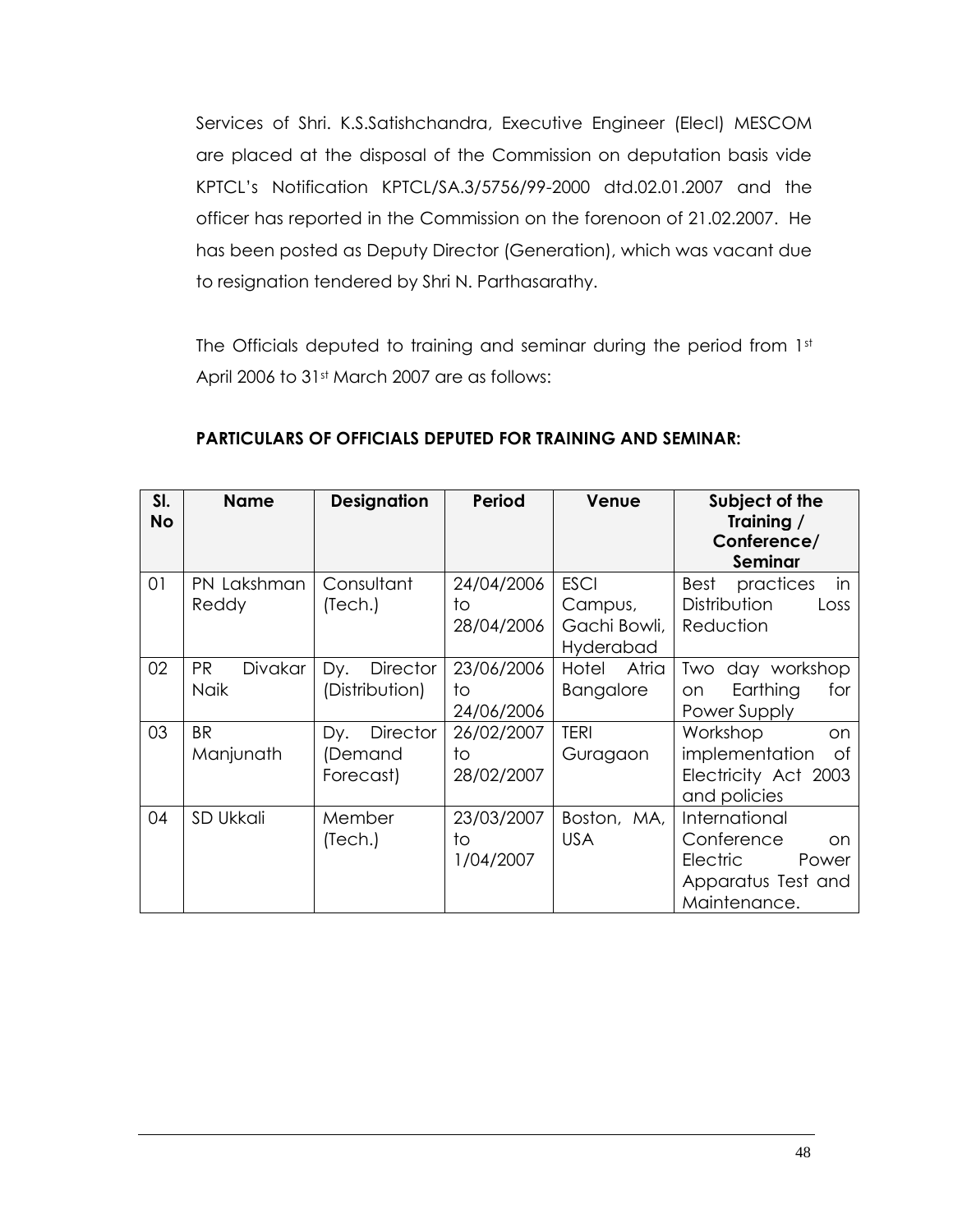## **9.0 FINANCE AND ACCOUNTS**

#### **GRANTS RECEIVED FROM THE GOVERNMENT DURING FINANCIAL YEAR 2006-07.**

The State Government has not provided any Budgetary allocation for the financial year 2006-07. But the Government released Rs 170.00 lakhs during the financial year 2006-07. The same has been drawn from the Government.

The following table shows the comparison of budget estimate and actual expenses for FY-07.

|                                     |                                  | In Rs. Lakhs                           |               |
|-------------------------------------|----------------------------------|----------------------------------------|---------------|
| Major<br><b>Expenditure</b><br>Head | <b>Budget</b><br><b>Estimate</b> | <b>Expenditure for</b><br><b>FY-07</b> | Variation     |
| Establishment expenses              | 101.51                           | 99.48                                  | $(+)$ 2.03    |
| Office Expenses                     | 160.52                           | 140.71                                 | (+) 19.81     |
| Office set up                       | 25.15                            | 12.45                                  | (+) 12.70     |
| Expenses                            |                                  |                                        |               |
| <b>TOTAL</b>                        | 287.18                           | 252.64                                 | 34.54<br>$+1$ |

The expenditure of Rs 252.64 lakhs was met out of Government grant and the closing balance available at the end of the FY07.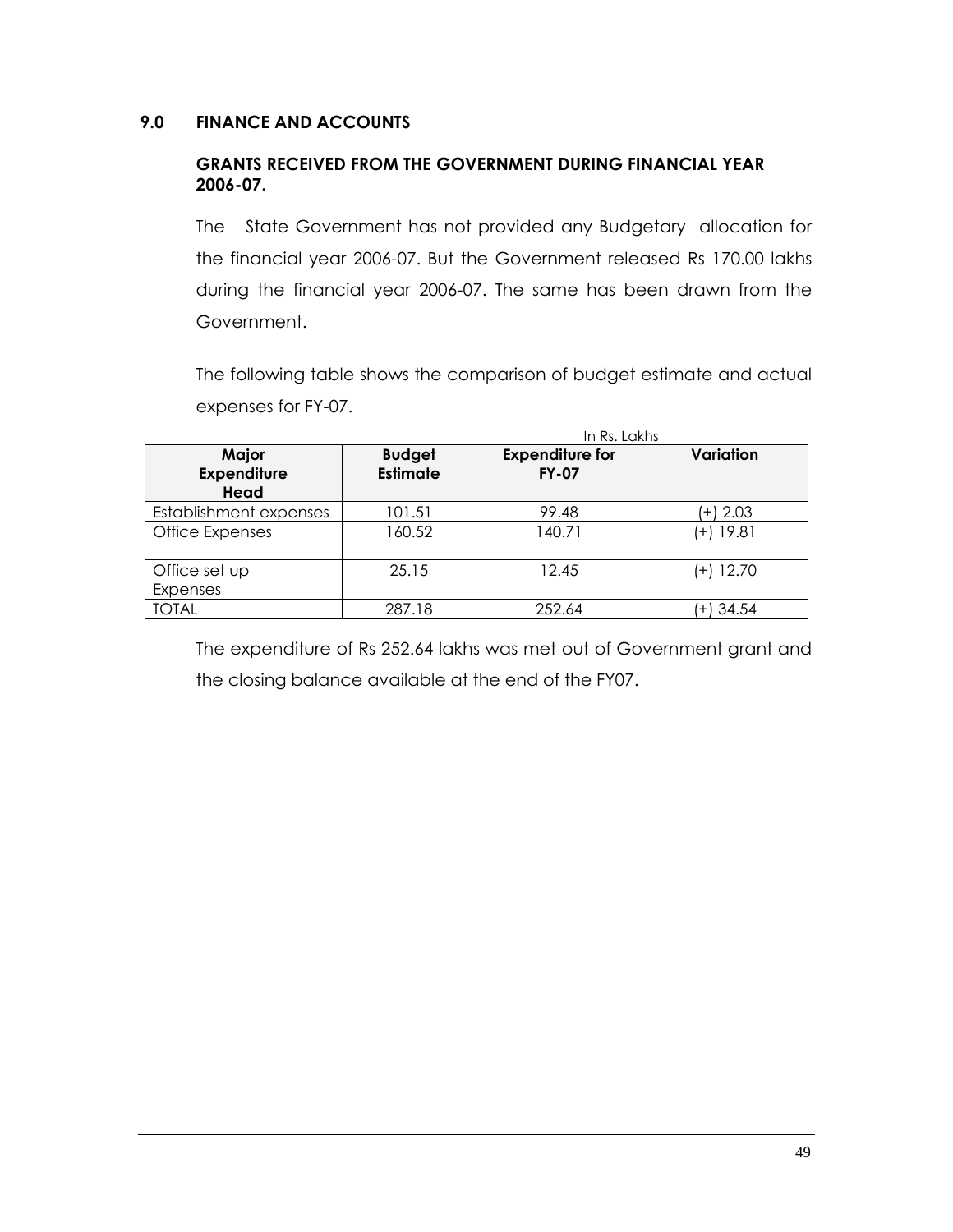## **10. PROGRAMMES FOR THE YEAR AHEAD (FY 08)**

The following are the various proposed action plan for FY08:

## **1. Review of the quantum of purchase of NCE energy by ESCOMs.**

In exercise of the power vested with the Commission under Section 86(1)(e) of the Electricity Act 2003 read with Section 181 of the Act, the Commission notified KERC (Power Procurement from Renewable Sources) Regulations 2004 which came intro force from 21.10.2004.

As per Clause 3.1 of the above-mentioned Regulations, each distribution licensee has to purchase a minimum quantum of 5% and a maximum quantum of 10% of electricity from the renewable sources expressed as a percentage of its total consumption during a year. Further, Clause 3.6 of the above-mentioned Regulations provides that, the Commission may review the quantum of purchase from renewable sources once in every three years. As per this provision, the review of quantum of power purchase from NCE sources by distribution licenses needs to be done by end of September 2007.

In the meanwhile GoK by Order no. EN 216 NCE 2006 dated 02.03.2007 has accorded approval for enhancement of the upper limit of share of renewable energy in the total quantum of energy purchased by each ESCOM during a year to 20%. Further, the Commission has received representation from Indian Wind Power Association and KREDL (the nodal Agency of the State for Renewable), to remove the upper limit and in case upper limit is retained, to enhance the same to 25%.

In the light of the above, a discussion paper was issued by the Commission to elicit the views of all stakeholders. The last date for receiving comments/views/suggestions from all the stakeholders was 15.06.2007. Comments from thirteen stakeholders s have been received.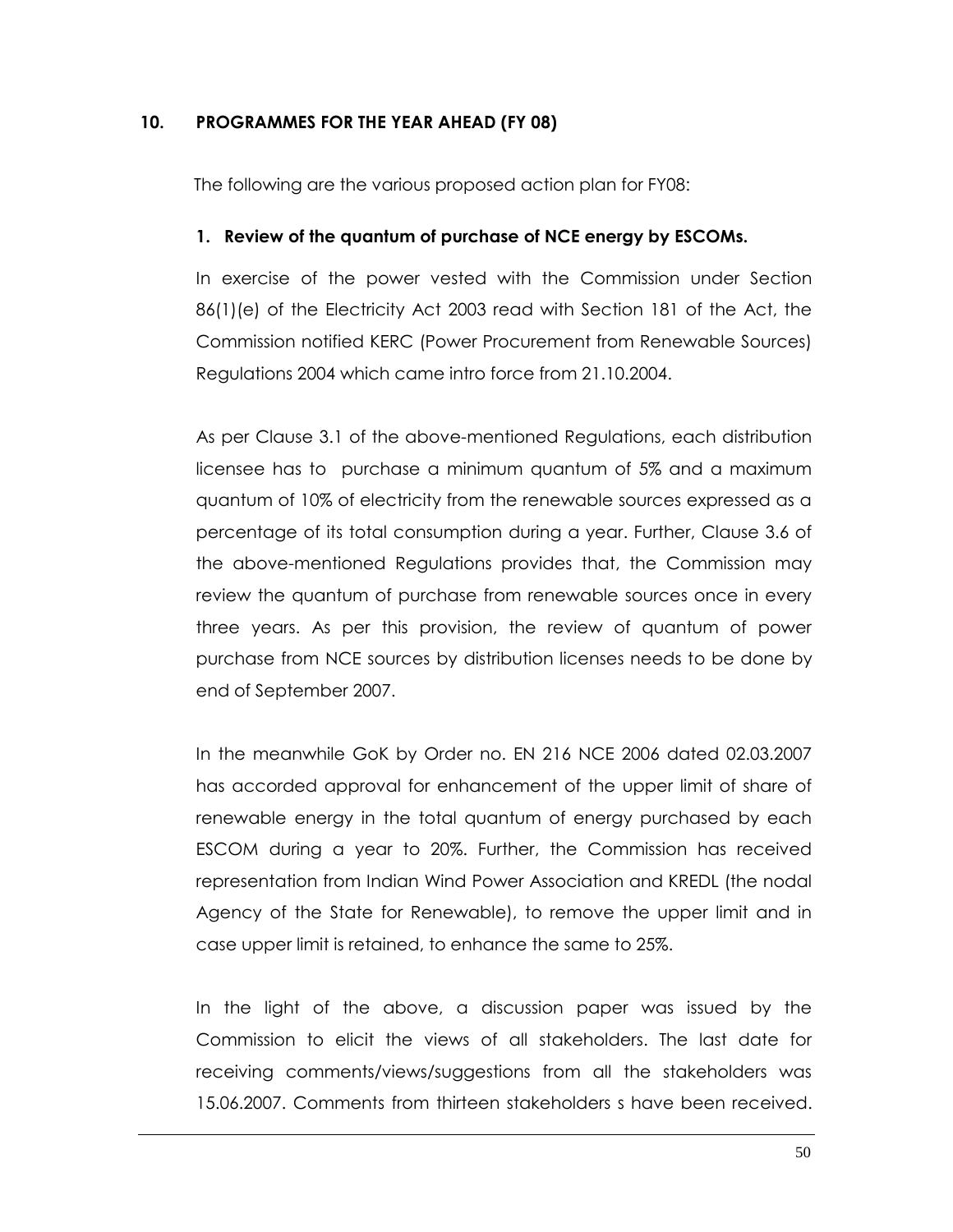After detailed deliberations and considering the views of all the stakeholders, the Commission will take appropriate decision in the matter.

## **2. Determination of tariff under MYT framework for KPTCL/ESCOMs:**

Section 61 of the Electricity Act 2003, which has come into force from 10<sup>th</sup> June 2003, among other things states that the Appropriate Commission shall be guided inter-alia by multi-year tariff principles, for determining the terms and conditions of tariff.

According to the Tariff Policy issued by the GoI on  $6<sup>th</sup>$  January 2006, the MYT framework shall be adopted for any tariff to be determined from  $1<sup>st</sup>$ of April 2006. The Policy has laid down the broad principles for implementation of a MYT framework. Accordingly, the Commission has already issued Regulations on "Terms and conditions for determination of tariff for distribution and retail sale of electricity" & "Terms and conditions for determination of transmission tariff ' on 31<sup>st</sup> May 2006.

KPTCL & ESCOMs have filed their ERC and tariff filing with the Commission under the above said regulations. The Commission has already issued the tariff order in respect of transmission on 06.07.2007 and determining distribution & retail supply tariff in respect of ESCOMs is under process.

## **3. Regulation on determination of tariff for generation:**

During the year, the Commission proposes to issue draft regulations on determining tariff for conventional generators (Thermal & Hydro) in the State, duly calling for suggestions/views & objections from all stakeholders. After considering the suggestions, the Commission proposes to bring out regulations for determination of generation tariff. This would also enable implementation of Intra-State ABT, which requires the generation tariff to be on a two part basis.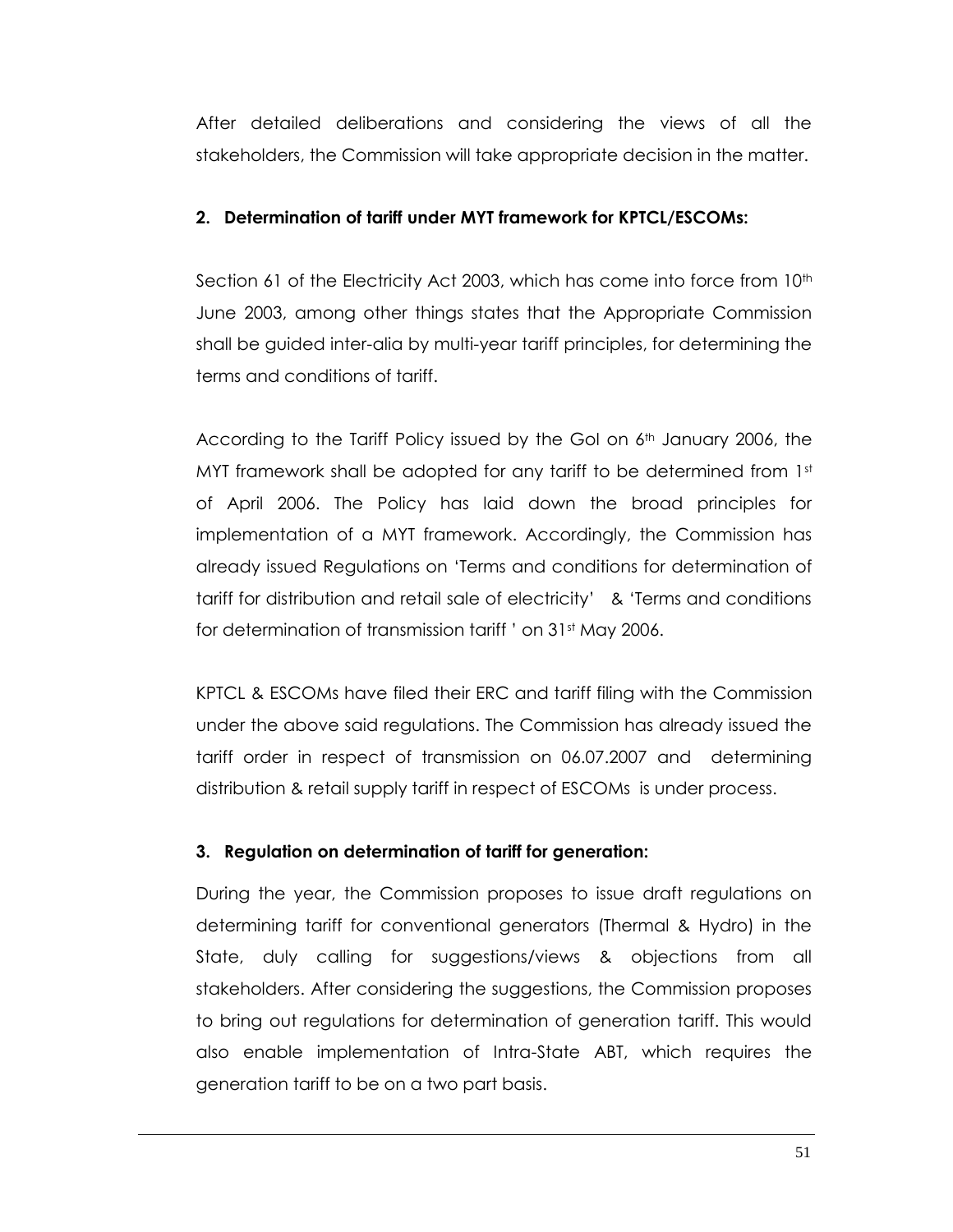#### **4. Standardization of wheeling and banking agreements:**

The Commission had proposed to standardize the Wheeling & Banking Agreement Formats for open Access Transactions, during the previous year. Commission pursued with the utilities to furnish a draft Agreement format for its approval. The utilities are yet to furnish the draft agreement. The Commission therefore proposes to finalize the Standardization of Wheeling & Banking Agreements for Open access consumers during the this year.

#### **5. Truing up exercise of KPTCL/ESCOMs for previous years.**

The Hon"ble ATE has issued several orders relating to other SERCs on truing up exercise and has emphasized the need to take up truing up exercise for the past years if the same has not been done by the State Commissions. Also in view of the implementation of MYT framework from FY08, the baseline figures should have a clean slate. In view of this the Commission has decided to take up truing up exercise for the previous years. In the Tariff Order dated 06.07.2007 truing up exercise in respect of ERCs of KPTCL has been done for the period from 2001 to 2006. The Commission proposes to take up the truing up exercise in respect of the ESCOMs as well, in the ERC/Tariff orders to be issued by the Commission . In this exercise, the Commission would look into various expenses/Revenue allowed by the Commission vis-à-vis the actual expenses incurred and revenue collected as per audited accounts. This exercise would be consistent with the various decisions taken in the previous Tariff Orders.

#### **6. Regulation on minimum deposits of consumers to be held by licensee.**

Prior to the enactment of the Electricity Act 2003, the Consumers in the State of Karnataka were required to pay 3 Months Minimum Deposit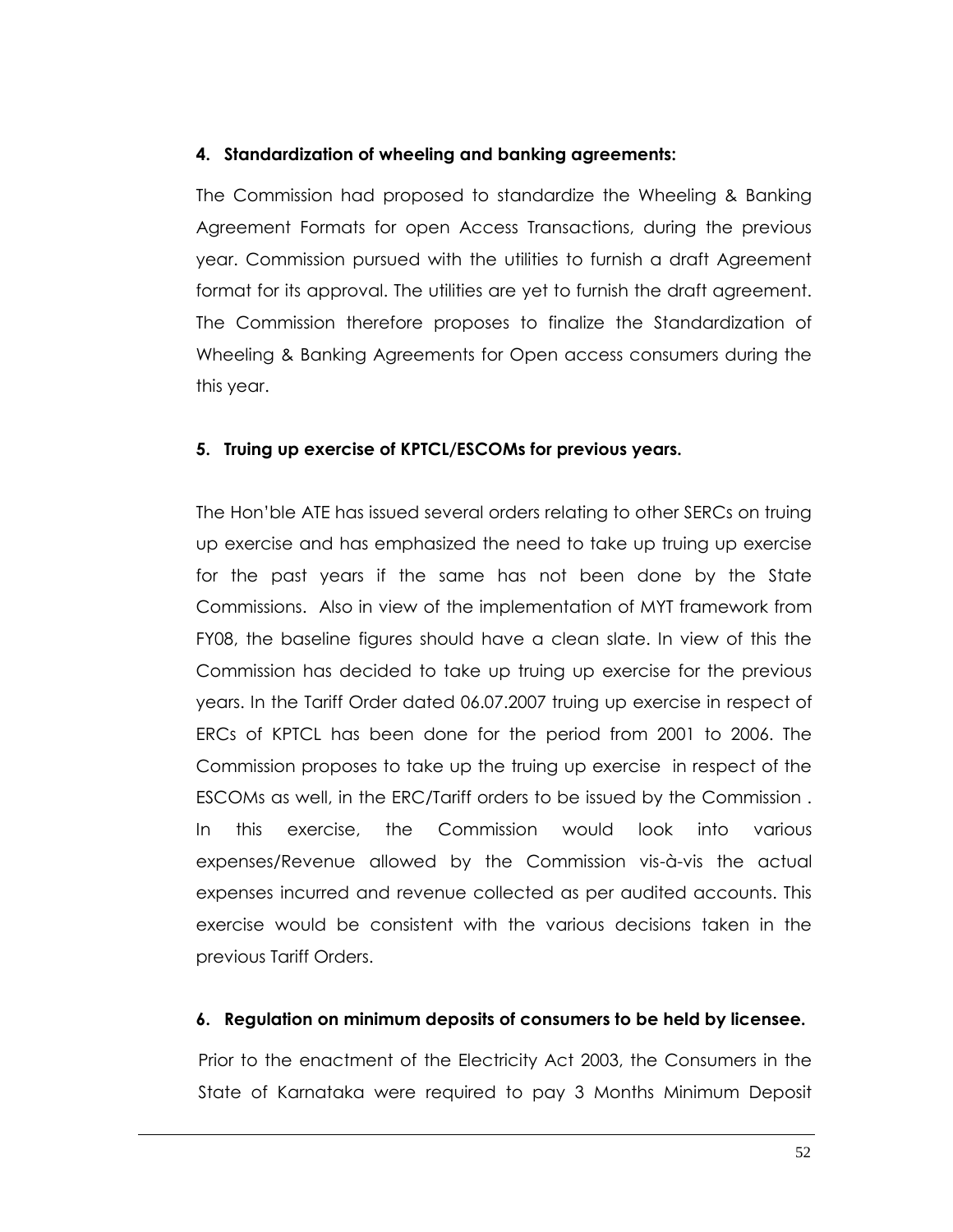(MMD) as Security Deposit as per KERC (ES &D) Code, 2000-01. On the petition No. D/07/2002 of the Consumers, KERC vide its Order dated 20<sup>th</sup> May 2004, had revised the 3 MMD to 2 MMD. KPTCL & others challenged this order before the Hon"ble Appellate Tribunal for Electricity (ATE). The Hon"ble ATE vide its Order dated 23.01.2007 in Appeal No.69 of 2006, has directed that the Security Deposit must be paid in accordance with the Regulations. Further, ATE has held that keeping in view the practicalities and realities of the situation, the security amount covering power supply charges corresponding to two months power supply bills is not adequate and has to be more than that which shall be determined by the Commission for the future. The Appellate Tribunal for Electricity has also noted that the total number of days between consumption and payment including 15 days" notice for disconnection in the event of default would work out to 72 days.

As stipulated under Clause 30.02 (Initial Security Deposit-ISD) and 30.03 (Additional Security Deposit-ASD) of Conditions of Supply of Electricity of the Distribution Licensees in the State of Karnataka, the ISD & ASD shall be as determined by the Commission.

In exercise of the powers conferred under section 181 read with section 47 of the Electricity Act 2003 (Central Act 36 of 2003) and all powers enabling it in that behalf, the Karnataka Electricity Regulatory Commission had brought out draft Regulations inviting comments/views/objections from all the stakeholders. The Commission also proposes to conduct a hearing in the matter to consider the views of the stakeholders. The Commission would finalize the Regulations after taking due note of the views/comments/objections from the licensees & other stakeholders.

#### **7. Annual Review of Performance of KPTCL/ESCOMs**

As per the MYT Tariff Regulations, the Commission will carry out Annual Review of Performance of KPTCL/ESCOMs on various key parameters. The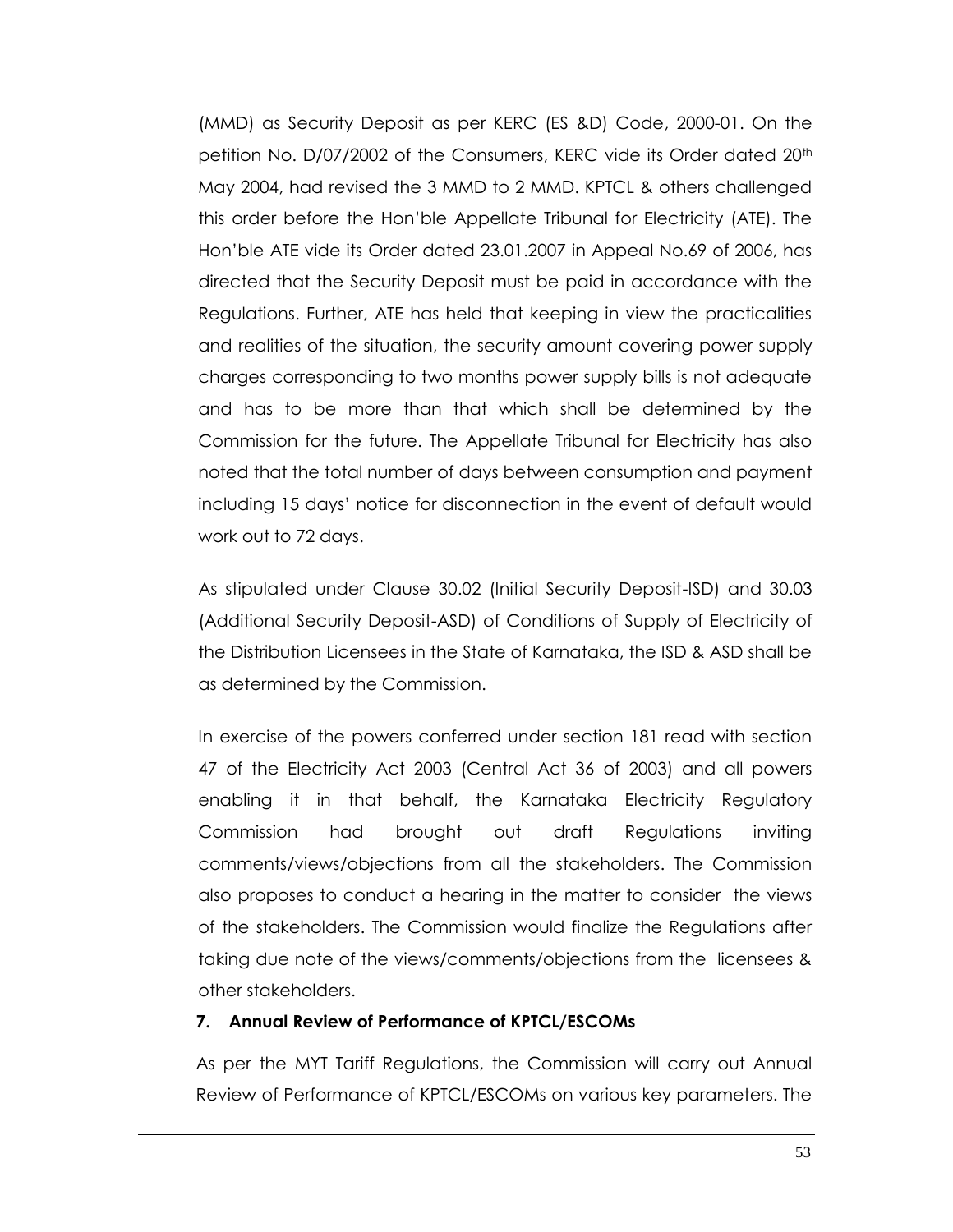review will enable analysis of actual performance vis-à-vis the targets/benchmarks fixed by the Commission in its MYT order. This analysis will facilitate providing incentives for any over performance or imposing penalties for any under performance. These reviews will be conducted based on applications filed by the licensees as per the audited accounts of the utilities.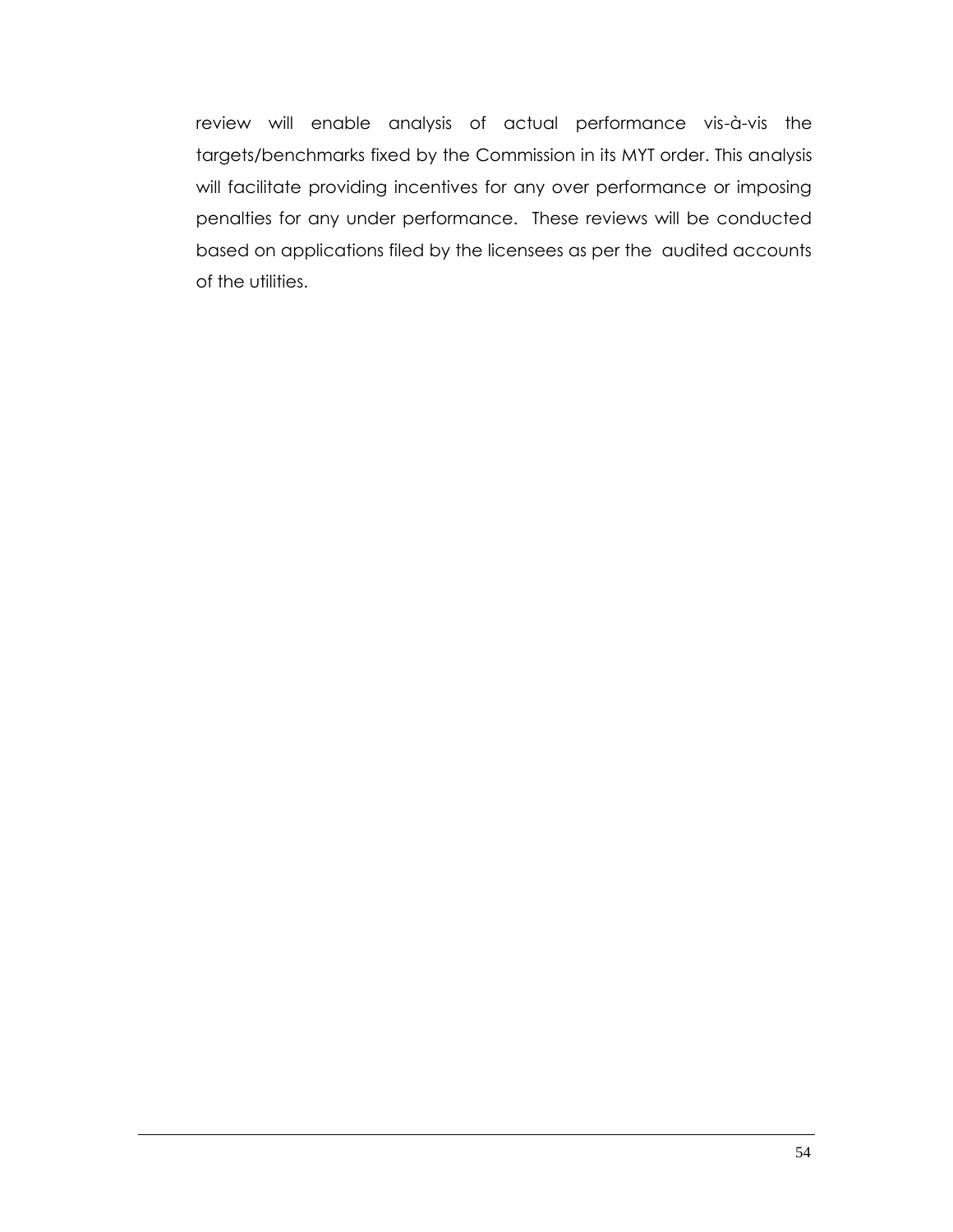#### **11. USE OF KANNADA IN THE COMMISSION**

# <u>ಆಯೋಗದಲ್ಲಿ ಕನ್ನಡ</u>

ವಿದ್ಯುಚ್ಚಕ್ಕಿ ಕ್ಷೇತ್ರದಲ್ಲಿ ಬಳಕೆಯಲ್ಲಿರುವ ಪಾರಿಭಾಷಿಕ ಮತ್ತು ತಾಂತ್ರಿಕ ವಿಷಯಗಳನ್ನು ಸಾಮಾನ್ಯನಿಗೂ ಅರ್ಥವಾಗುವ ಹಾಗೆ ಮಣೆಯ ಪ್ರಯಾಸ್ ಸಂಸ್ಥೆ ಪ್ರಕಟಿಸಿರುವ "KNOW YOUR POWER" ಇಂಗ್ಲೀಷ್ ಕೃತಿಯ ಮಹತ್ವ ಅರಿತ ಆಯೋಗವು, .<br>ಅದನ್ನು ಇಡೀ ಕರ್ನಾಟಕದ ಜನತೆಯ ಉಪಯೋಗಕ್ಕಾಗಿ ಕನ್ಸಡಕ್ಕೆ ಭಾಷಾಂತರಿಸಿ, ಪ್ರಕಟಿಸಿರುವುದು ಆಯೋಗದ ಕಳಕಳಿಯನ್ನು ತೋರಿಸುತ್ತದೆ.

ಕರ್ನಾಟಕ ವಿದ್ಯುಚ್ಛಕ್ತಿ ನಿಯಂತ್ರಣ ಆಯೋಗದ ವ್ಯವಹರಣೆಯು ಕನ್ನಡ ಮತ್ತು ಇಂಗ್ಲೀಷ್ ಭಾಷೆಗಳಲ್ಲಿ ನಡೆಯುತ್ತಿದೆ. <del>ಈ ವರ್ಷ</del>೨೦೦೬–೦೭ನೆಯ <u>ಸಾಲಿನಲ್ಲಿ</u>, ಒಂಬಡ್ಸ ಮನ್ ಅವರು ಹೊರಡಿಸಿದ ಆದೇಶಗಳನ್ನು ಕನ್ನಡಕ್ಕೆ ಅನುವಾದಗೊಳಿಸಿ ಉಭಯ ಪಕ್ಷಕಾರರಿಗೆ ಕಳುಹಿಸಲಾಗಿದೆ. ಎಂದಿನಂತೆ, ಆಯೋಗದ ವಾ<del>ರ್ಷಇ</del>ರ್ಷಿಕ <u>ವರದಿ ಸೇರಿದಂತೆ ದೈನಿಕವಾದ ಅನೇಕ ದಸ್ತಾವೇಜುಗಳನ್ನು ಕನ್ನಡ ಭಾಷೆಗೆ</u> <u>ಅನುವಾದಗೊಳಿಸಲಾಯಿತು. ಜನಜೀವನದ ಬದುಕಿಗೆ ಅಗತ್ಯವೆನಿಸಿರುವ ವಿದ್ಯುತ್ತಿನ</u> <u>ಉತ್ಪಾದನೆ, ಪ್ರಸರಣ ಮತ್ತು ವಿತರಣೆಯಲ್ಲಿನ ಪ್ರಗತಿ, ವ್ಯತ್ಯಯ ಮೊದಲಾದ</u> <u>ವಿಷಯಗಳಿಗೆ ಸಂಬಂಧಿಸಿದ ಬೆಳವಣಿಗೆಯನ್ನು ವಿಶೇಷ ಅಂಕಣದ ಮೂಲಕವೂ ಸುದ್</u>ಧಿ <u>ಮಾಧ್ಯಮಗಳು ಪ್ರಕಟಿಸುತ್ತಿವೆ. ಈ ದಿಸೆಯಲ್ಲಿ ಗಾಹಕ ಸ್ನೇಹಿ ಆಯೋಗದ</u> ಚಟುವಟಿಕೆಗಳಿಗೂ ಕೂಡ ಹೆಚ್ಚು ನಿಗಾವಹಿಸಿ ಪ್ರಕಟಿಸುತ್ತಿವೆ. ಅದಕ್ಕಾಗಿ ಆಯೋಗ ಧನ್ಯವಾದ ಹೇಳುತ್ತದೆ. ಅಯೋಗದಲ್ಲಿ ಕಾರ್ಯ ನಿರ್ವಹಿಸುತ್ತಿದ್ದ ಶ್ರೀ ಜಿ.ಎಸ್.  $\overline{z}$ ಶಿಧರ್, ನಿರ್ದೇಶಕರು (ದರ), ಅವರು ಕನ್ನಡದ ಬಳಕೆಯನ್ನು ಪ್ರೀತಿಸುತ್ತಿದ್ದರು. ಅವರ <u>ಅಕಾಲಿಕ ನಿಧನದಿಂದ ವಿದ್ಯುತ್ ಕ್ಸೇತ್ತದ ಆರ್ಥಿಕ ಚಿಂತನೆಗೆ ತುಂಬಲಾರದ ನಷ್ಟವಾಗಿದೆ</u> <u>ಎಂದು ಆಯೋಗ ಸಂತಾಪವ್ಯಕ್ತಪಡಿಸಿ, ಭಾವಮೂರ್ಣ ಶ್ರದಾಂಜಲಿ ಸಲ್ಲಿಸಿದೆ.<del>ಸ</del></u>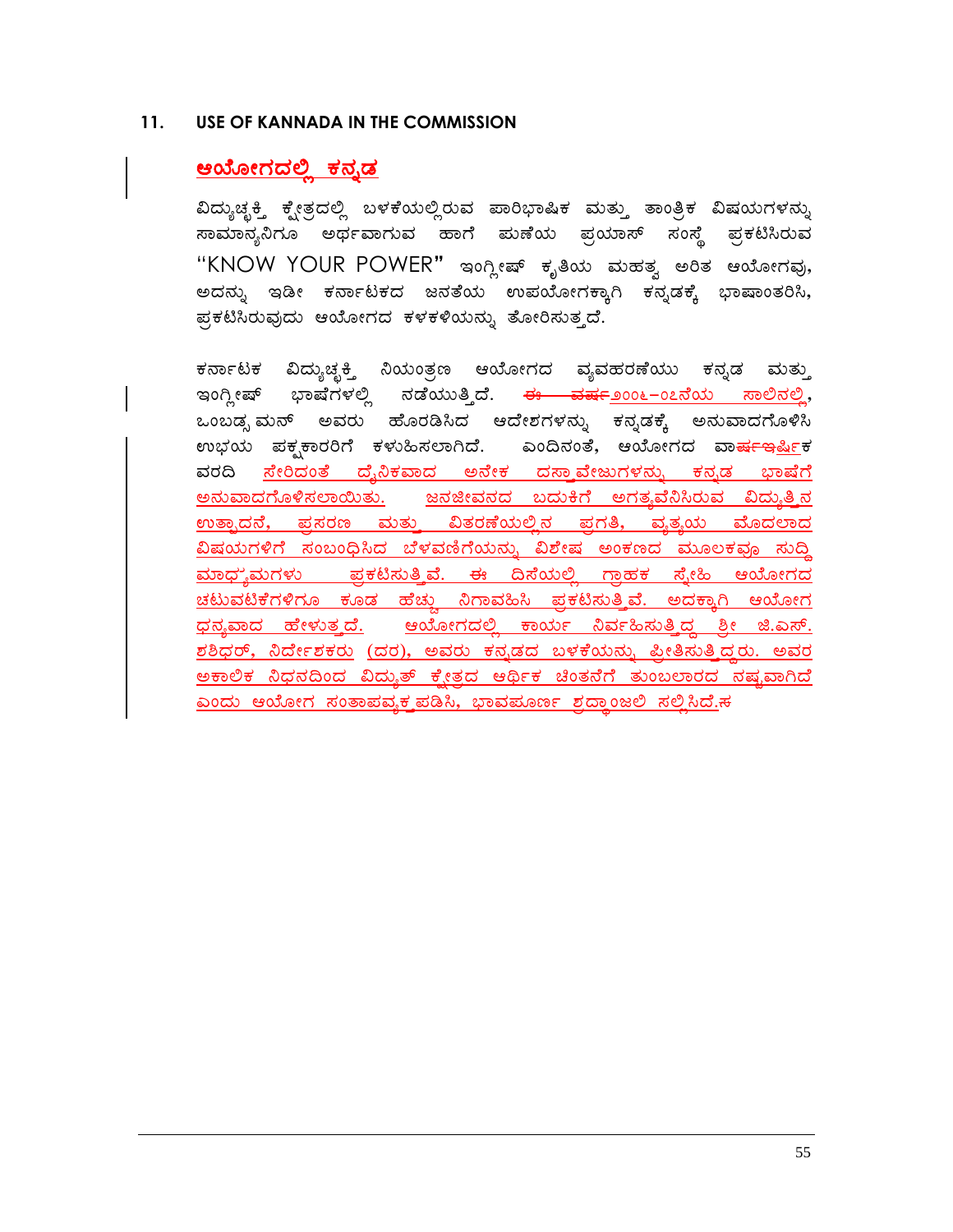# **Annex - 1.1**

# **Organisational Chart**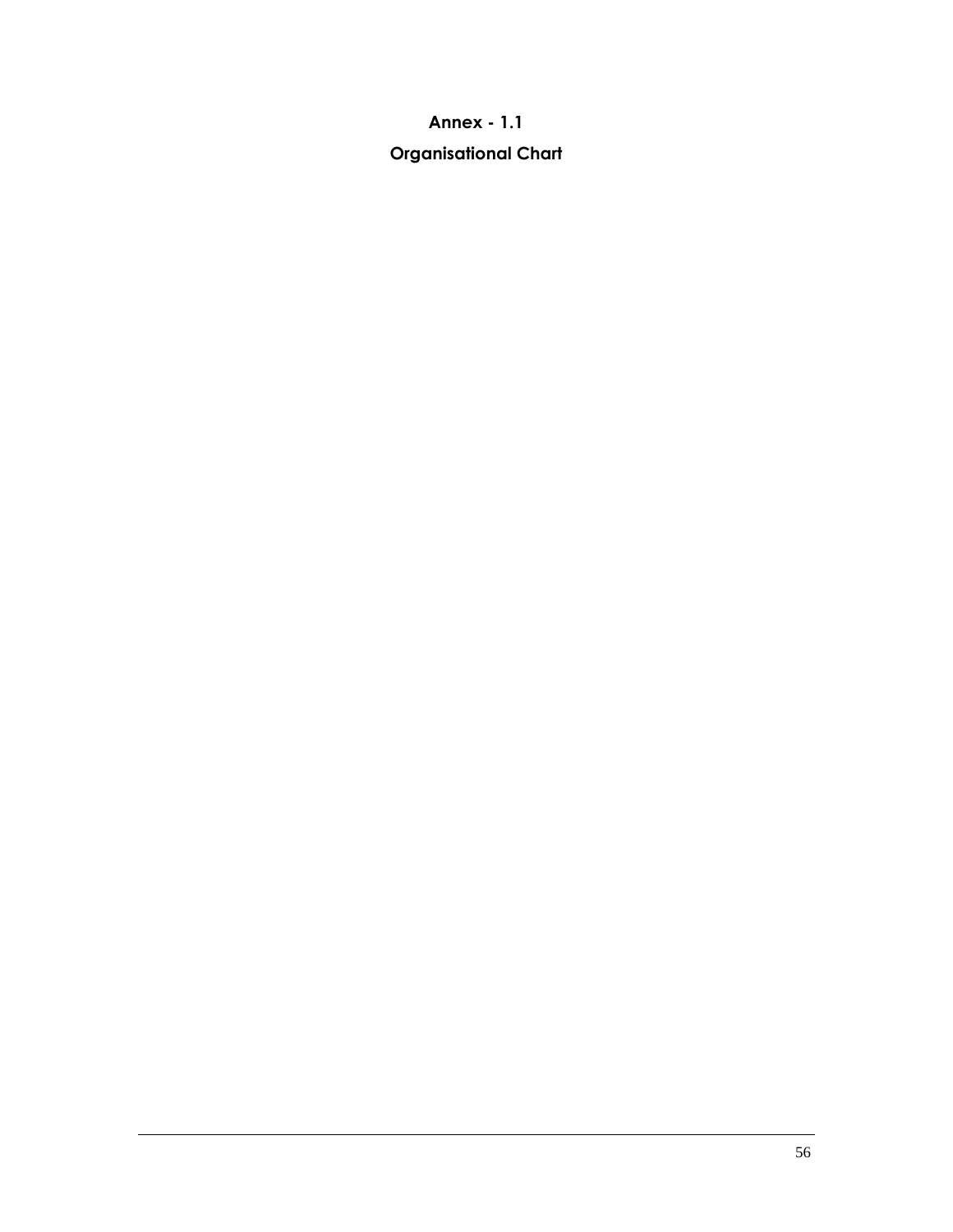## **Annex - 2.1**

# **List of PPAs Approved by the Commission during 2006-07**

|                  | <b>BESCOM</b><br><b>All Wind Power Projects</b>                                                                                                |                                                                          |                          |                                                      |  |  |
|------------------|------------------------------------------------------------------------------------------------------------------------------------------------|--------------------------------------------------------------------------|--------------------------|------------------------------------------------------|--|--|
| SI.<br>no        | Name of the developer                                                                                                                          | <b>Location of the</b><br>proposed project/                              | Capacity in<br><b>MW</b> | <b>KERC letter no in</b><br>which PPA is<br>approved |  |  |
| $\mathbf{1}$     | M/s Mumbai Stock Brokers,<br>10A, I st Floor, Botawala<br>Building, Horniman Circle,<br>Fort Mumbai 400 023                                    | Kereyagalahalli<br>Village, Hiriyur Taluk,<br>Chitradurga District       | 0.8                      | S/03/3/773<br>dated<br>11.05.2006                    |  |  |
| $\overline{2}$   | M/s M.K. Agrotech Pvt.<br>Ltd., Vegetable Oil<br>refinery, 389, Kaveri Lay-<br>out, P.B. No. 20,<br>Srirangapatana, Mandya<br><b>District</b>  | Goolihosahalli Village,<br>Hiriyur Taluk,<br>Chitradurga District        | 1.6                      | S/03/3/773<br>dated<br>11.05.2006                    |  |  |
| 3                | M/s Enercon Windfarms<br>Ltd., Kolsite House, Plot no.<br>31, Shah Industrial estate,<br>Veera Desai Road,<br>Andheri(West), Mumbai<br>400 053 | Bramhapura Village,<br>Hiriyur Taluk,<br>Chitradurga Distrct             | 8.8                      | S/03/3/773<br>dated<br>11.05.2006                    |  |  |
| 4                | M/s India Power<br>Corporation Ltd.,<br>'Viswakarma', 86C, Topsia<br>Road (South), Kolkata 700<br>046                                          | Lakkihalli Village,<br>Hosadurga Taluk,<br>Chitradurga Distict           | 2.4                      | S/03/3/773<br>dated<br>11.05.2006                    |  |  |
| 5                | M/s India Power<br>Corporation Ltd.,<br>'Viswakarma', 86C, Topsia<br>Road (South), Kolkata 700<br>046                                          | Goolihosahali Village,<br>Holalkere Taluk,<br>Chitradurga District       | 3.4                      | S/03/3/773<br>dated<br>11.05.2006                    |  |  |
| $\boldsymbol{6}$ | M/s Siddaganga Oil<br>Extractions Ltd, P.B. No.<br>133, N.H. 4 Tumkur 572 103                                                                  | Goolihosahali Village,<br>Hiriyur Taluk,<br>Chitradurga District         | 1.6                      | S/03/3/773<br>dated<br>11.05.2006                    |  |  |
| $\overline{7}$   | M/s Prasad Technology<br>Park (P) Ltd., 285/9, 17h<br>Cross, Upper Palace<br>Orchard, Sadashivanagar,<br>Bangalore 560 080                     | Lakkihalli Village,<br>Hiriyur Taluk,<br>Chitradurga Distict             | 1.6                      | S/03/3/773<br>dated<br>11.05.2006                    |  |  |
| 8                | M/s India Power<br>Corporation Ltd.,<br>'Viswakarma', 86C, Topsia<br>Road (South), Kolkata 700<br>046                                          | Lakkihalli Village,<br>Hosadurga Taluk,<br>Chitradurga Distict           | 4.8                      | S/03/3/773<br>dated<br>11.05.2006                    |  |  |
| 9                | M/s Allegro Ventures India<br>Pvt. Ltd., Mangalore                                                                                             | Nagtibassapur &<br>Shivalinganahalli<br><b>Villages Bellary District</b> | 1.25                     | S/03/3/831<br>dated<br>24.05.2006                    |  |  |
| 10               | M/s Research Dev & Mfg                                                                                                                         | Kelur & Harugere                                                         | 1.25                     | S/03/3/831                                           |  |  |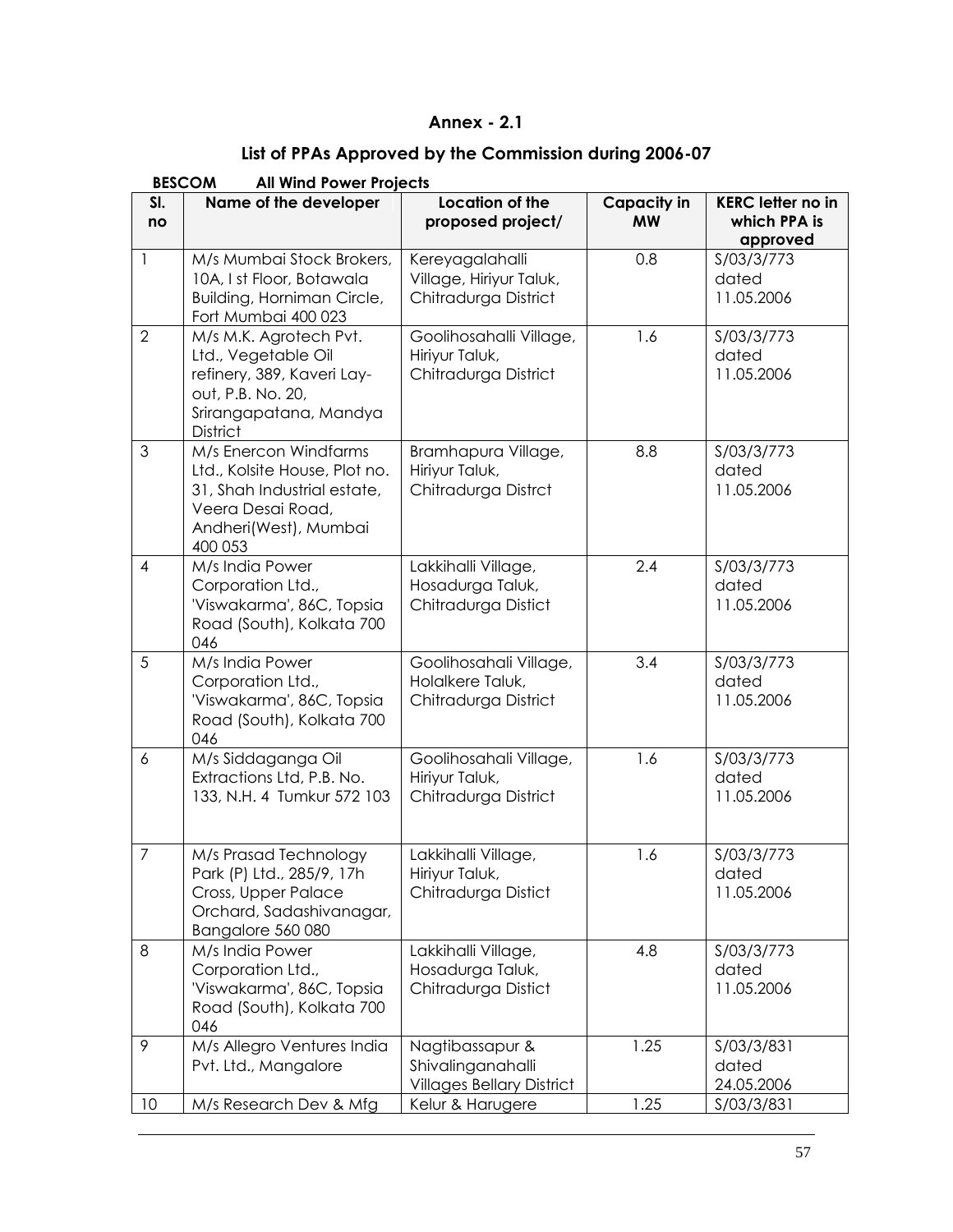| Corporation, Bangalore             | Villages, Gadag        |      | dated      |
|------------------------------------|------------------------|------|------------|
|                                    | District/              |      | 24.05.2006 |
| 11<br>M/s Vandana Global Ltd.      | Harugere Village,      | 1.25 | S/03/3/831 |
| Raipur                             | <b>Gadag District</b>  |      | dated      |
|                                    |                        |      | 24.05.2006 |
| 12<br>Ensemble Infrastructures (I) | Mustikopa Village      | 1.25 | S/03/3/831 |
| Ltd. Pune                          | <b>Gadag District</b>  |      | dated      |
|                                    |                        |      | 24.05.2006 |
| 13<br>M/s Salgaokar Brothers,      | Harugere Village,      | 3.75 | S/03/3/831 |
| Goa                                | <b>Gadag District</b>  |      | dated      |
|                                    |                        |      | 24.05.2006 |
| 14<br>M/s Triveni Enterprises      | Keluru & Harugere      | 1.25 | S/03/3/831 |
| Bangalore                          | <b>Villages Gadag</b>  |      | dated      |
|                                    | District/1.25 MW       |      | 24.05.2006 |
| <b>BSK Trading Bangalore</b><br>15 | Keluru & Harugere      | 1.25 | S/03/3/831 |
|                                    | <b>Villages Gadag</b>  |      | dated      |
|                                    | District               |      | 24.05.2006 |
| 16<br>M/s Shakambari Enterprise    | Keluru & Harugere      | 1.25 | S/03/3/831 |
| Bangalore                          | <b>Villages Gadag</b>  |      | dated      |
|                                    | District/1.25 MW       |      | 24.05.2006 |
| 17<br>M/s E. Ramamurthy            | Keluru & Harugere      | 1.25 | S/03/3/831 |
| Bangalore                          | <b>Villages Gadag</b>  |      | dated      |
|                                    | District               |      | 24.05.2006 |
| 18<br>M/s Globe Transport Co.      | Mustikopa Village      | 1.25 | S/03/3/831 |
| Pvt. Ltd. Ahmedabad                | Gadag District/1.25    |      | dated      |
|                                    | <b>MW</b>              |      | 24.05.2006 |
| 19<br>M/s Indian Wind Energy       | Harugere Village       | 1.25 | S/03/3/831 |
| Association Ahmedabad              | <b>Gadag District</b>  |      | dated      |
|                                    |                        |      | 24.05.2006 |
| 20<br>M/s Nav Bharat               | Mustikopa Village      | 1.25 | S/03/3/831 |
| International Ltd Delhi            | <b>Gadag District</b>  |      | dated      |
|                                    |                        |      | 24.05.2006 |
| 21<br>M/s Vishwa Vishal            | Mustikopa Village      | 1.25 | S/03/3/831 |
| Engineering Ltd Mumbai             | <b>Gadag District</b>  |      | dated      |
|                                    |                        |      | 24.05.2006 |
| 22<br>M/s Cauvery Coffee           | Gulihosahalli Village, | 0.8  | S/03/3/831 |
| Traders, Mangalore                 | Chitradurga District   |      | dated      |
|                                    |                        |      | 24.05.2006 |
| 23<br>M/s Unnathi Projects Ltd,    | Lakkihalli Village,    | 0.8  | S/03/3/831 |
| Bangalore                          | Chitradurga District   |      | dated      |
|                                    |                        |      | 24.05.2006 |
| 24<br>M/s Balasaheb Ladkat,        | Lingadevarahalli       | 1.6  | S/03/3/831 |
| Pune                               | Village, Chitradurga   |      | dated      |
|                                    | <b>District</b>        |      | 24.05.2006 |
| 25<br>M/s Panama Infrastructure    | Gulihosahalli &        | 1.6  | S/03/3/831 |
| Park Pvt Ltd. Pune                 | Mulashiranahalli       |      | dated      |
|                                    | Chitradurga District   |      | 24.05.2006 |
| 26<br>M/s Gautam Ladkat            | Lakkihalli Village     | 0.8  | S/03/3/831 |
| Pune                               | Chitradurga District   |      | dated      |
|                                    |                        |      | 24.05.2006 |
| 27<br>M/s Ramco Industries Ltd     | Goolihosahalli Village | 1.6  | S/03/3/831 |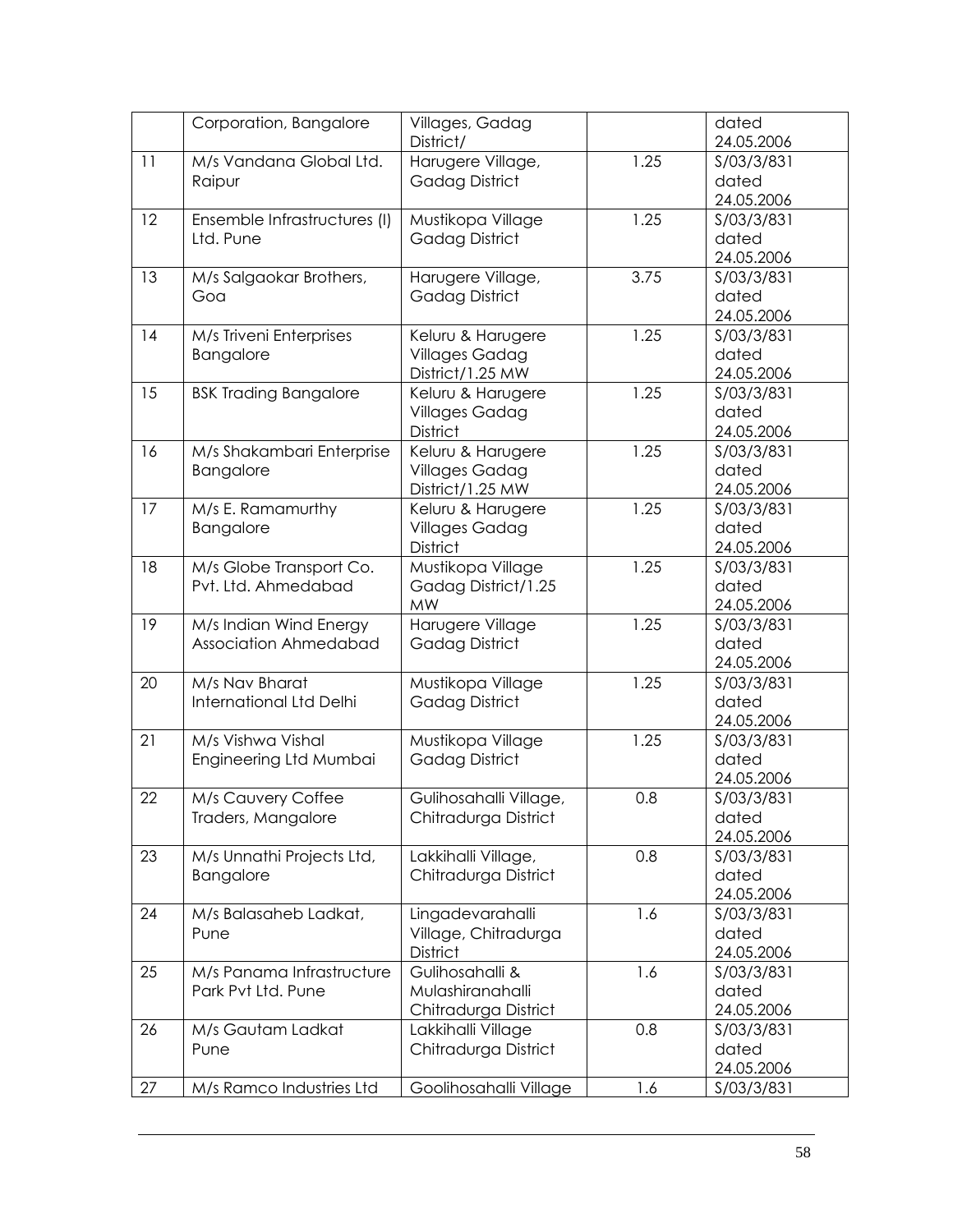|    |                                              | Chitradurga District                                                               |       | dated                               |
|----|----------------------------------------------|------------------------------------------------------------------------------------|-------|-------------------------------------|
|    |                                              |                                                                                    |       | 24.05.2006                          |
| 28 | M/s D.R. Container<br>Terminal Mumbai        | Kereyagalahalli &<br>Mulashiranahalli<br>Villages<br>Chitradurga District          | 1.6   | S/03/3/831<br>dated<br>24.05.2006   |
| 29 | M/s Gemcrafts Enterprises<br>Pvt Ltd Jaipur  | Kenkere Village<br>Chitradurga District                                            | 0.8   | S/03/3/831<br>dated<br>24.05.2006   |
| 30 | M/s Elpro International Ltd.<br>Pune         | Goolihosahalli Village<br>Chitradurga District                                     | 0.8   | S/03/3/831<br>dated<br>24.05.2006   |
| 31 | M/s Sameer Ladkat Pune                       | Goolihosahalli Village<br>Chitradurga District                                     | 0.8   | S/03/3/831<br>dated<br>24.05.2006   |
| 32 | M/s Abletech Electro<br>Engineers Pvt Ltd    | Borenahalli &<br>Mattighatta Villages<br>Chitradurga District                      | 1.25  | S/03/3/831<br>dated<br>24.05.2006   |
| 33 | M/s CBM Corporation,<br>Hubli 580 021        | Borehalli &<br>Mathighatta Villages<br>in Chitradurga District                     | 0.8   | S/03/3/836<br>dated<br>24.05.2006   |
| 34 | Bellary Iron Ores Pvt Ltd,<br><b>Bellary</b> | Hullur and<br>Bettadanagenahalli<br>in Chitradurga District                        | 2.5   | S/03/3/913<br>dated<br>05.06.2006   |
| 35 | M/s MSPL Ltd Mumbai                          | Chigateri &<br>Konganahosur<br>villages,<br>Harapanahalli Taluk<br>Davanagere Dist | 16.25 | S/03/3/964<br>dated<br>15.06.2006   |
| 36 | M/s MSPL Ltd Mumbai                          | Sogi village, Hadagali<br><b>Taluk Bellary Dist</b>                                | 13.75 | S/03/3/964<br>dated<br>15.06.2006   |
| 37 | M/s MSPL Ltd Mumbai                          | Sogi village, Hadagali<br><b>Taluk Bellary Dist</b>                                | 11.25 | S/03/3/964<br>dated<br>15.06.2006   |
| 38 | Mineral enterprises                          | <b>Borenahalli Village</b><br>Chitradurga Dt.                                      | 2.4   | S/03/3/128<br>dated<br>11.07.2006   |
| 39 | <b>Gemcrafts Enterprises</b>                 | Lakkihalli Village<br>Chitradurga District                                         | 0.8   | S/03/3/128<br>dated<br>11.07.2006   |
| 40 | M/s MSPL Ltd., Mumbai                        | Jogimatti Village,<br>Chitradurga<br>District                                      | 3.75  | S/03/3/1284/<br>dated<br>04.08.2006 |
| 41 | M/s MSPL Ltd., Mumbai                        | Konganahosur<br>Village,<br>Davanagere District                                    | 5.0   | S/03/3/1284/<br>dated<br>04.08.2006 |
| 42 | M/s MSPL Ltd., Mumbai                        | Jogimatti Village,<br>Chitradurga District                                         | 1.25  | S/03/3/1284/<br>dated<br>04.08.2006 |
| 43 | M/s V.S.L. Mining                            | Devagondanahalli                                                                   | 6.25  | S/03/3/1283/                        |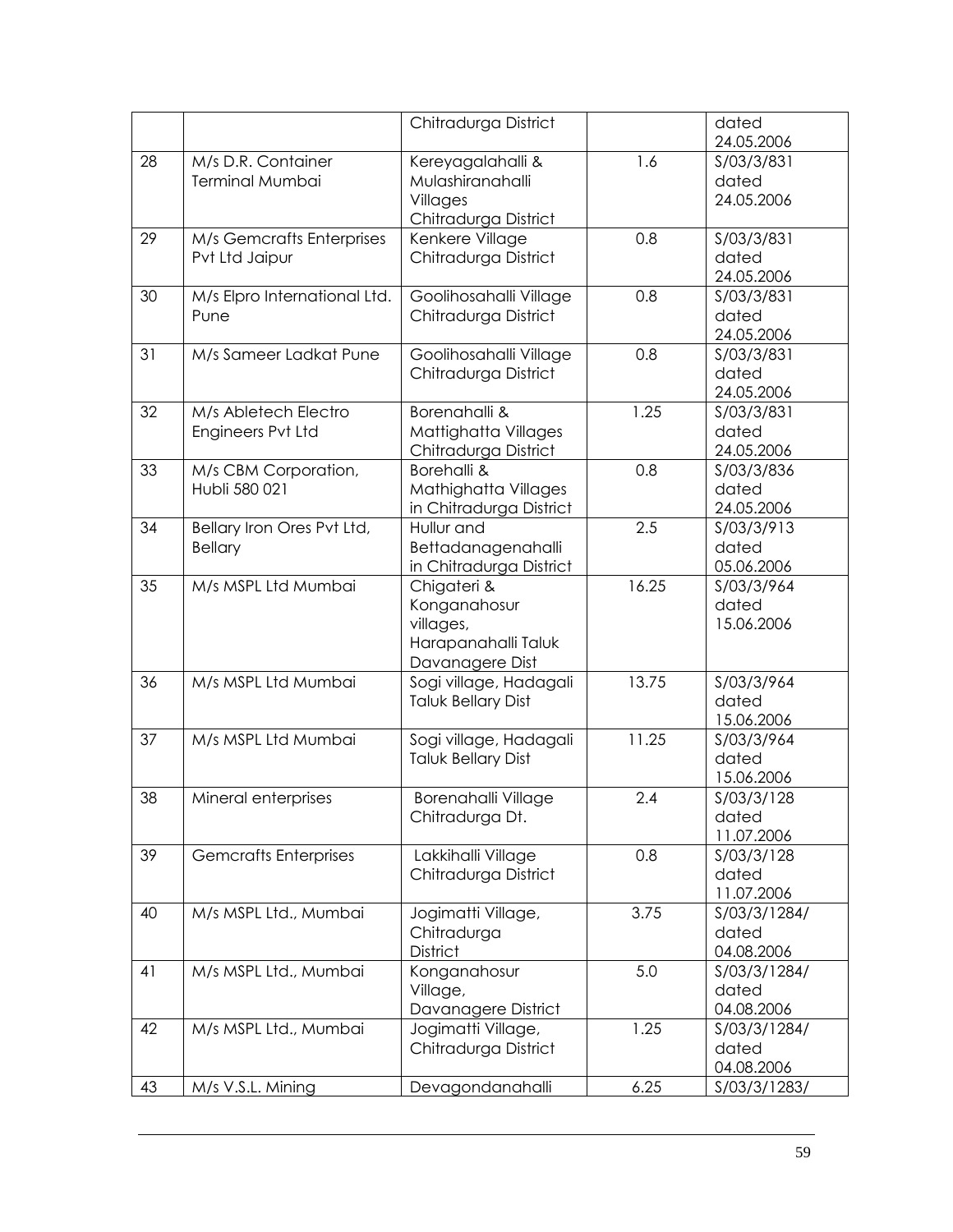|    | Company, Sandur                                          | Village, Huvina<br>Hadagali taluk, Bellary<br><b>District</b>                                           |       | dated<br>04.08.2006                 |
|----|----------------------------------------------------------|---------------------------------------------------------------------------------------------------------|-------|-------------------------------------|
| 44 | M/s Mahalaxmi<br>Commercial Services Ltd,<br>Mumbai      | Nagatibassapura<br>village, Huvina<br>Hadagali Taluk<br><b>Bellary District</b>                         | 1.25  | S/03/3/1283/<br>dated<br>04.08.2006 |
| 45 | M/s Siddhayu Ayurvedic<br>Research Foundation Pvt<br>Ltd | Devagoundanahalli<br>Village Huvina<br>Hadagali Taluk<br><b>Bellary District</b>                        | 2.50  | S/03/3/1283/<br>dated<br>04.08.2006 |
| 47 | M/s Markdata Power &<br>Energy Ltd. Hyderabad            | Devagoundanahalli<br>Village Huvina<br>Hadagali Taluk<br><b>Bellary District</b>                        | 1.25  | S/03/3/1283/<br>dated<br>04.08.2006 |
| 48 | M/s V.S.L. Mining<br>Company, Sandur                     | Nagatibassapura &<br>Shivalinganahalli<br>villages, Huvina<br>Hadagali Taluk<br><b>Bellary District</b> | 2.50  | S/03/3/1283/<br>dated<br>04.08.2006 |
| 49 | Rameshkumar Hanjarimal                                   | Wind mill Mustikoppa<br>village Gadag Disrtrict                                                         | 1.25  | S/03/3/1525<br>dated<br>22.09.2006  |
| 50 | Ramgad Mineral & Mining<br>Pvt Ltd. Hospet               | Konganahosur Village<br>harapanahalli Taluk<br>Davanagrere district                                     | 17.50 | S/03/3/1525<br>dated<br>22.09.2006  |

## **BESCOM Mini-Hydel Projects**

| SI.<br><b>No</b> | Name of the developer                  | Location of the<br>proposed project/                                              | <b>Capacity in</b><br><b>MW</b> | <b>KERC letter no in</b><br>which PPA is<br>approved |
|------------------|----------------------------------------|-----------------------------------------------------------------------------------|---------------------------------|------------------------------------------------------|
|                  | M/s Pioneer Power<br>Corporation Ltd., | <b>Across Cauvery River</b><br>near Shivasamudram<br>Village in Kollegal<br>Taluk | 24.75                           | S/03/3/836<br>dated<br>24.05.2006                    |

#### **CESC Mini-Hydel Project**

| SI.<br><b>No</b> | Name of the<br>developer                              | Location of the proposed<br>project/Capacity in MW                                               | <b>Capacity in MW</b> | <b>KERC letter no</b><br>in which PPA is<br>approved |
|------------------|-------------------------------------------------------|--------------------------------------------------------------------------------------------------|-----------------------|------------------------------------------------------|
|                  | Venika Green<br>Power Pyt Ltd<br>Bangalore 560<br>010 | Mini-Hydel Project across<br>Maddur Branch Canal<br>near H. Malligere Village in<br>Maddur Taluk | 0.75                  | S/03/3/835<br>dated<br>24.05.2006                    |
| $\mathcal{P}$    | Atria<br><b>Brindavan</b><br>Power Ltd                | Srirangapatna Taluk<br>Mandya                                                                    | 4.00                  | S/03/3/1458/<br>dated<br>07.09.2006                  |
| 3                | Limbavalli<br>Power Pyt Ltd                           | Dargam Village Mandya<br><b>District</b>                                                         | 12.00                 | S/03/0/1866<br>dated<br>05.12.2006                   |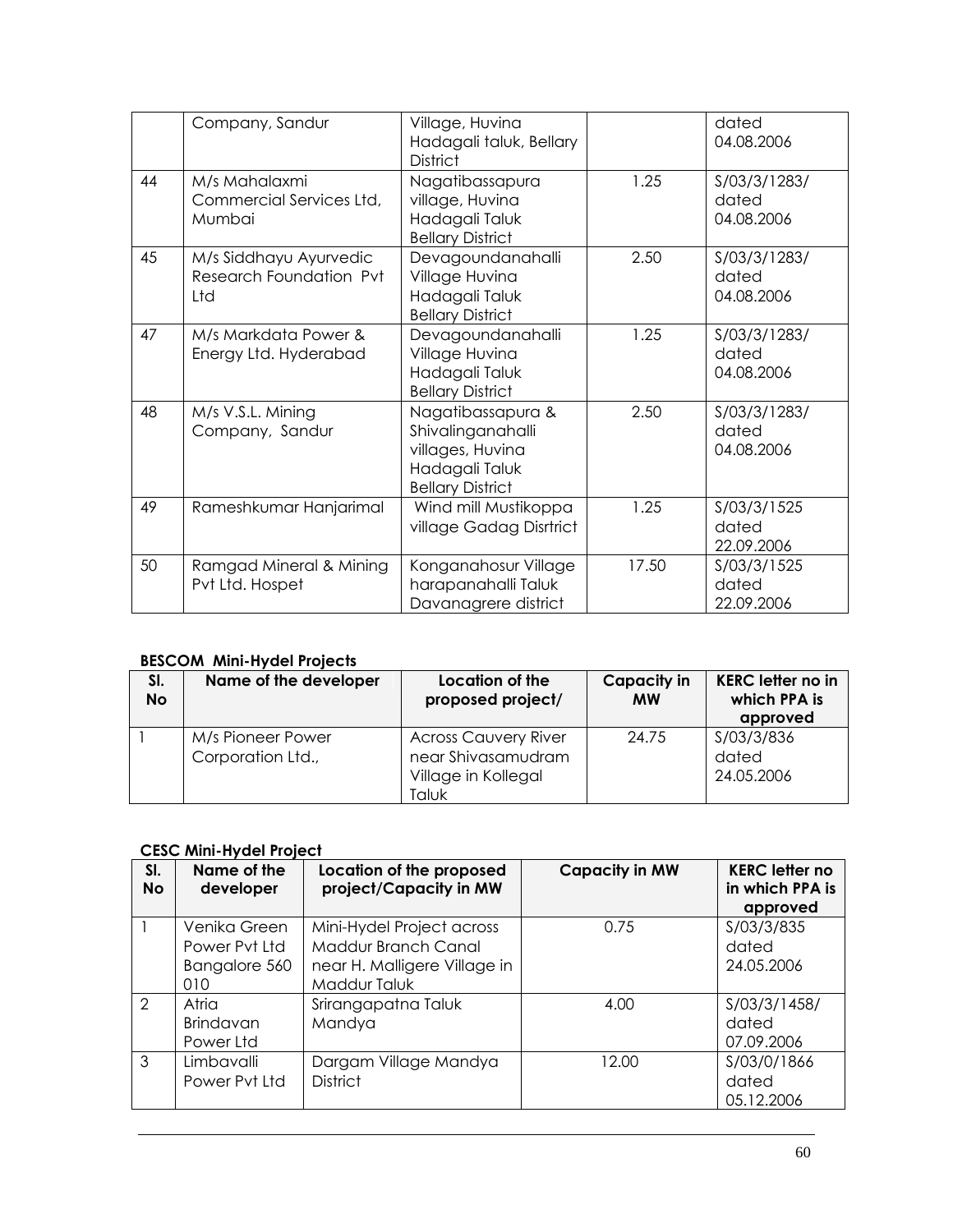## **GESCOM Co-generation Project**

| SI.<br><b>No</b> | Name of the<br>developer                  | Location of the proposed<br>project/Capacity in MW | <b>Capacity in MW</b> | <b>KERC letter no</b><br>in which PPA is<br>approved |
|------------------|-------------------------------------------|----------------------------------------------------|-----------------------|------------------------------------------------------|
|                  | Chincholi<br>Sugar Mills Ltd<br>Chincholi | Chincholi Gulbarga<br><b>District</b>              | 26.00                 | S/03/3/835<br>dated<br>24.05.2006                    |
| $\mathcal{P}$    | Tungabhadra<br>Power Co. Ltd              | Singatalur Weir Hadagalli                          | 18.00                 | /03/3/1512<br>dated<br>22.09.2006                    |
| 3                | Chandelier<br>Power Gen<br>Ltd.           | Humnabad Taluk, Bidar<br><b>District</b>           | 7.50                  | $S/03/0$ dated<br>09.02.2007                         |

## **HESCOM - All Wind-mill Power Projects**

| SI.<br><b>No</b> | Name of the<br>developer            | Location of the proposed<br>project and capacity | <b>Capacity in MW</b> | <b>KERC letter no</b><br>in which PPA is<br>approved |
|------------------|-------------------------------------|--------------------------------------------------|-----------------------|------------------------------------------------------|
| 1                | Suresh Kumar<br>Sharma HUF          | Hanagod Village gadag<br>district                | 1.25                  | S/03/0/1870<br>dated<br>05.12.2006                   |
| $\overline{2}$   | Revathi Raju                        | Hirevadatthi Village<br><b>Gadag District</b>    | 2.50                  | S/03/0/1870<br>dated<br>05.12.2006                   |
| 3                | Bhagynagar<br>Industries Ltd        | Harogiri Village Gadag<br><b>District</b>        | 2.50                  | S/03/0/1870<br>dated<br>05.12.2006                   |
| $\overline{4}$   | Bhagynagar<br><b>Industries Ltd</b> | Hirevadatthi Village<br><b>Gadag District</b>    | 2.50                  | S/03/0/1870<br>dated<br>05.12.2006                   |
| 5                | <b>Happy Valley</b><br>Developers   | Harogeri Village Gadag<br><b>District</b>        | 1.25                  | S/03/0/1870<br>dated<br>05.12.2006                   |
| $\overline{6}$   | Nuziveedu<br>Seeds                  | Hirevadatti Village gadag<br><b>District</b>     | 5.00                  | S/03/0/1870<br>dated<br>05.12.2006                   |
| $\overline{7}$   | MPR Wind<br>farms                   | Hirevadatti Village gadag<br><b>District</b>     | 1.25                  | S/03/0/1870<br>dated<br>05.12.2006                   |
| 8                | Vijayananda<br><b>Roadlines</b>     | Harogeri Village Gadag<br><b>District</b>        | 2.50                  | S/03/0/1870<br>dated<br>05.12.2006                   |
| 9                | Vijayananda<br><b>Roadlines</b>     | Hirevadatti Village Gadag<br><b>District</b>     | 10.00                 | S/03/0/1870<br>dated<br>05.12.2006                   |
| 10               | V.S. Lad &<br>Sons                  | Kalkeri Village Gadag<br><b>District</b>         | 6.25                  | S/03/3/1109<br>dated<br>10.07.2006                   |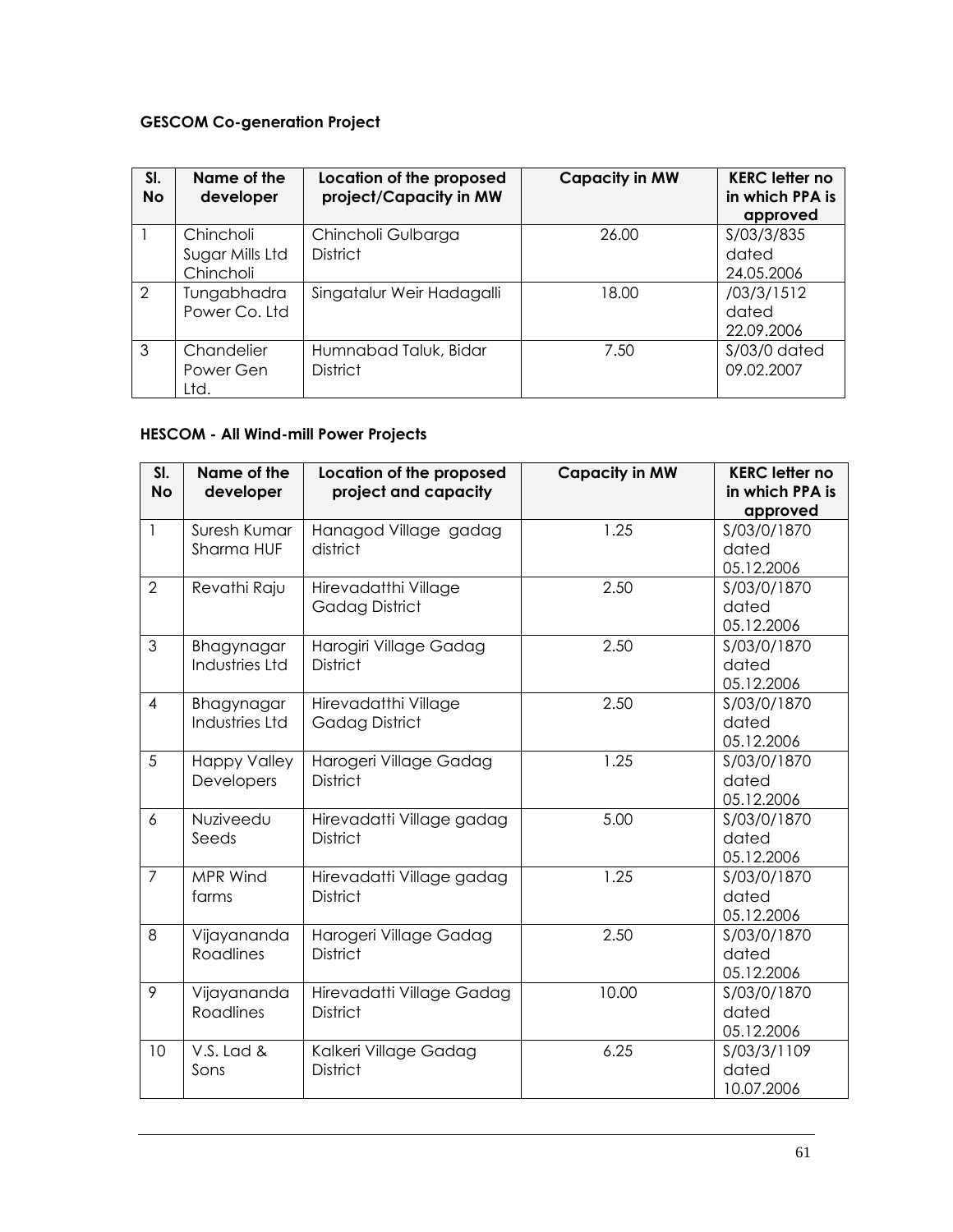| SI.<br><b>No</b> | Name of the<br>developer    | Location of the proposed<br>project and capacity | <b>Capacity in MW</b> | <b>KERC letter no</b><br>in which PPA is<br>approved |
|------------------|-----------------------------|--------------------------------------------------|-----------------------|------------------------------------------------------|
|                  | VSL Mining<br>$Co. (P)$ Ltd | Kalkeri Village Gadag<br><b>District</b>         | 6.25                  | S/03/3/1109<br>dated<br>10.07.2006                   |
| 12               | VSL Mining<br>Co. (P) Ltd   | Mustikoppa Village<br>gadag District             | 2.50                  | S/03/3/1109<br>dated<br>10.07.2006                   |

#### **HESCOM - All Mini-Hydel Power Projects**

| SI.<br><b>No</b> | Name of the<br>developer     | Location of the proposed<br>project and capacity | <b>Capacity in MW</b> | <b>KERC</b> letter no in<br>which PPA is<br>approved |
|------------------|------------------------------|--------------------------------------------------|-----------------------|------------------------------------------------------|
|                  | Jasper<br>Energy Pvt<br>Ltd. | Sinadagi Taluk, Bijapur<br><b>District</b>       | 10.50                 | S/03/0/2323<br>dated 16.03.2007                      |

## **HESCOM - All Co-gen Power Projects**

| SI.<br><b>No</b> | Name of the<br>developer             | Location of the proposed<br>project and capacity              | <b>Capacity in MW</b> | <b>KERC letter no in which</b><br>PPA is approved |
|------------------|--------------------------------------|---------------------------------------------------------------|-----------------------|---------------------------------------------------|
|                  | Hiranyakeshi<br><b>SSKN Itd</b>      | Sankeshwar                                                    | 41.00                 | \$/03/3/1513 dated<br>22.09.2006                  |
| $\mathcal{L}$    | Sadashiva<br>Sugars Ltd              | Nayanegalli Village<br><b>Bagalkot District</b>               | 16.00                 | S/03/0/2319 dated<br>16.03.2007                   |
| 3                | <b>Indian Cane</b><br>Power Itd      | Uthur Village Mudhol Taluk<br><b>Bagalkot District</b>        | 28.00                 | S/03/0/2319 dated<br>16.03.2007                   |
| 4                | Nirani Sugars                        | Kulali cross Mudhol taluk<br><b>Bagalkot district</b>         | 16.00                 | S/03/0/2319 dated<br>16.03.2007                   |
| .5               | <b>Bharath</b><br>Sugar Mills<br>Ltd | Puliatti Village, Haliyal<br>taluk Uttara kannada<br>district | 24.00                 | S/03/0/2345/ dated<br>26.03.2007                  |

## **MESCOM All Mini Hydel Schemes**

| SI.<br><b>No</b> | Name of the developer                         | Location of the<br>proposed<br>project/Capacity<br>in MW             | <b>Capacity in</b><br><b>MW</b> | <b>KERC letter no in</b><br>which PPA is<br>approved |
|------------------|-----------------------------------------------|----------------------------------------------------------------------|---------------------------------|------------------------------------------------------|
|                  | M/s Devar Power Pvt. Ltd.<br><b>Bangalore</b> | Across Swarna<br>river, near<br>Hiriyadka Village<br>Udupi Taluk     | 3.00                            | \$/03/0/1073 dated<br>03.07.2006                     |
| $\mathcal{P}$    | M/s SRM Power Pvt. Ltd.<br><b>Bangalore</b>   | Samshe Village<br>Mudigere Taluk,<br>Chickmagalur<br><b>District</b> | 6.00                            | S/03/0/1073 dated<br>03.07.2006                      |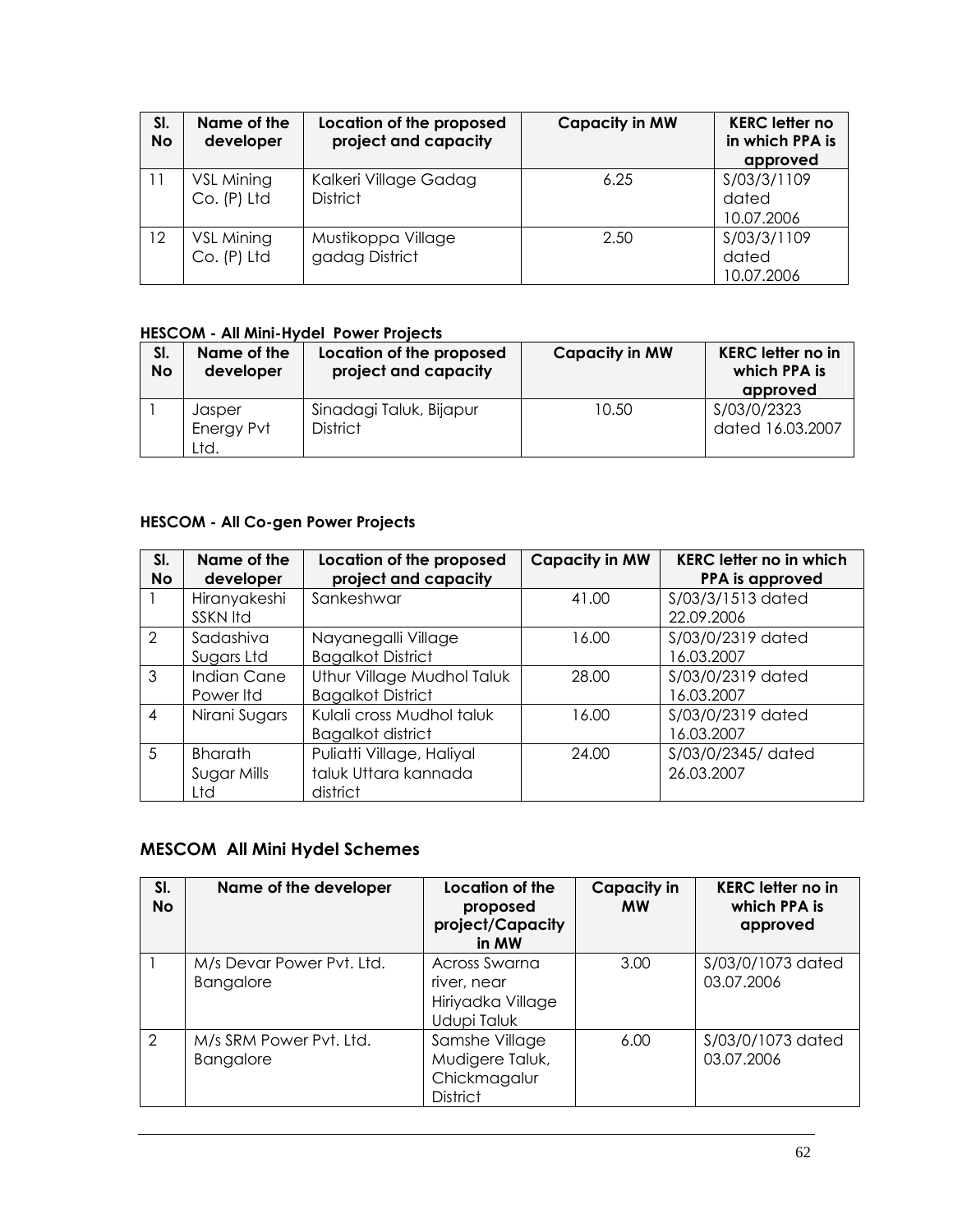| SI.<br><b>No</b> | Name of the developer                         | Location of the<br>proposed<br>project/Capacity<br>in MW                                                            | Capacity in<br><b>MW</b> | <b>KERC</b> letter no in<br>which PPA is<br>approved |
|------------------|-----------------------------------------------|---------------------------------------------------------------------------------------------------------------------|--------------------------|------------------------------------------------------|
| 3                | M/s Mrujaara Power Plant,<br><b>Bangalore</b> | Anveri Branch<br>Canal, Near<br>Agaradahalli<br>Village,<br><b>Bhadravathi</b><br>Taluk, Shimoga<br><b>District</b> | 1.50                     | S/03/0/1073 dated<br>03.07.2006                      |
| $\overline{4}$   | Sandur Power co.                              | Varahi River<br>Kundapur taluk                                                                                      | 15.00                    | \$/03/0/1148 dated<br>14.07.2006                     |
| 5                | Shyamaili Hydel                               | Varahi River Mini-<br>hydel                                                                                         | 12.00                    | S/03/03/1511<br>dated 20.09.2006                     |
| 6                | AMR Power Ltd.                                | Mini-Hydel Across<br>nethravathi River                                                                              | 24.00                    | S/03/03/1464<br>dated 07.09.2006                     |
| $\overline{7}$   | Sai Deepti Power Pvt Ltd                      | Mini-Hydel<br><b>Bhadra RBC near</b><br><b>B.R.</b> project<br>shimoga                                              | 1.50                     | S/03/03/1861<br>dated 30.11.2006                     |

# **MESCOM - All Wind-mill Power Projects**

| SI.<br><b>No</b> | Name of the developer                        | Location of the<br>proposed project<br>and capacity                           | <b>Capacity in</b><br><b>MW</b> | <b>KERC</b> letter no in<br>which PPA is<br>approved |
|------------------|----------------------------------------------|-------------------------------------------------------------------------------|---------------------------------|------------------------------------------------------|
| $\mathbf{1}$     | M/s Mineral Enterprises,<br><b>Bangalore</b> | Lakkihalli and<br>Kenkere Villages<br>in Chitradurga<br><b>District</b>       | 5.60                            | S/03/3/1109 dated<br>10.07.2006                      |
| $\overline{2}$   | M/s Mineral Enterprises,<br>Bangalore        | KereyagalahalliVil<br>lage, Hiriyur Taluk,<br>Chitradurga<br><b>District</b>  | 4.00                            | S/03/3/1109 dated<br>10.07.2006                      |
| 3                | M/s Lovely Fragarances,<br>Mumbai            | Goolihosahalli<br>Village, Hiriyur<br>Taluk,<br>Chitradurga<br><b>Distrct</b> | 0.80                            | S/03/3/1109 dated<br>10.07.2006                      |
| $\overline{4}$   | M/s Dewanchand<br>Ramasaran, Mumbai          | Lakkihalli Village,<br>Hosadurga Taluk,<br>Chitradurga<br><b>Distict</b>      | 0.80                            | S/03/3/1109 dated<br>10.07.2006                      |
| 5                | M/s Steel Fabs Offshore, New<br>Delhi        | Lakkihalli Village,<br>Hosadurga Taluk,<br>Chitradurga<br><b>Distict</b>      | 3.20                            | S/03/3/1109 dated<br>10.07.2006                      |
| 6                | M/s Desai Brothers Ltd., Pune                | Gundikeri Village,<br>Holalkere Taluk,                                        | 0.80                            | S/03/3/1109 dated<br>10.07.2006                      |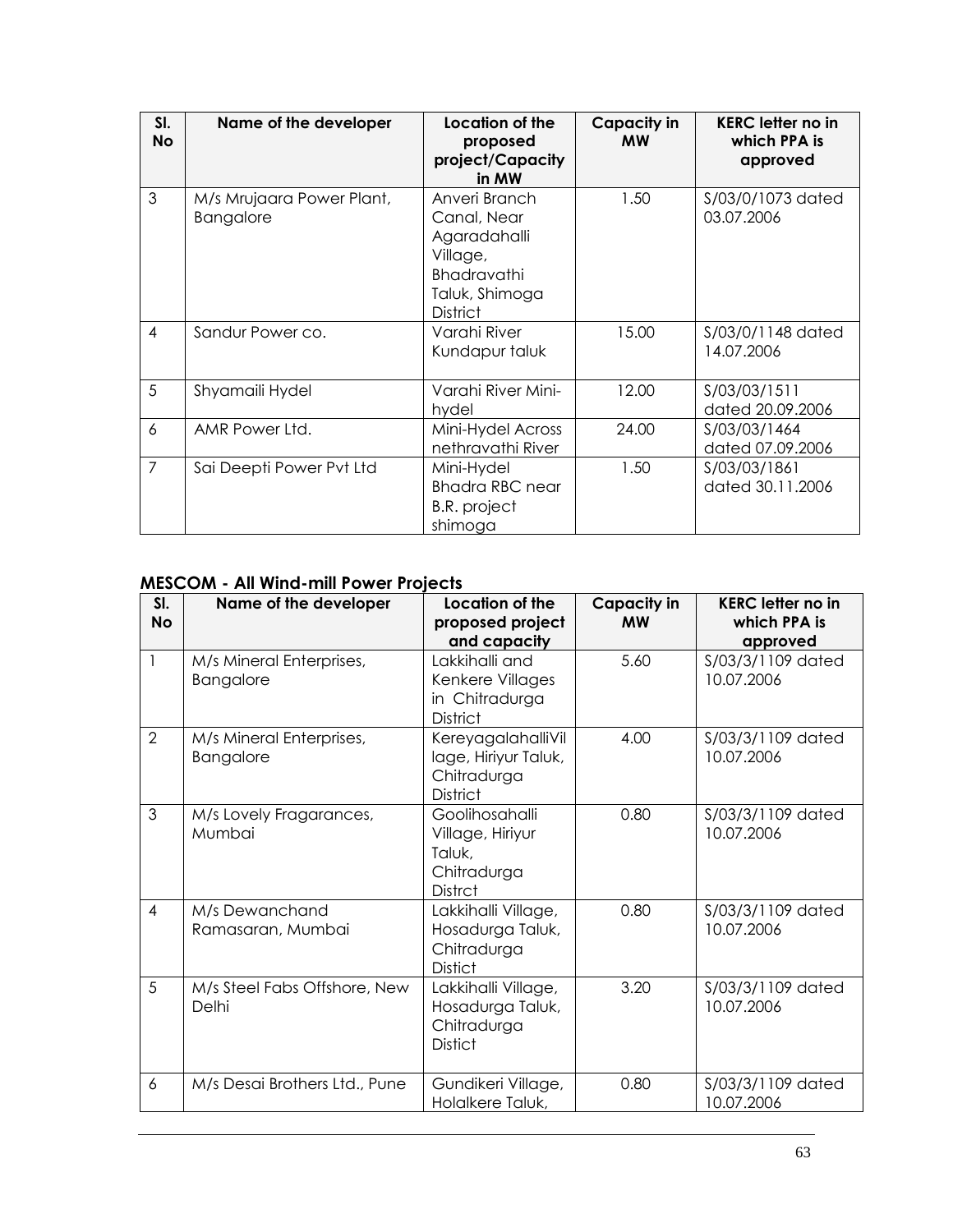| SI.<br><b>No</b> | Name of the developer                                 | Location of the<br>proposed project<br>and capacity                      | <b>Capacity in</b><br><b>MW</b> | <b>KERC letter no in</b><br>which PPA is<br>approved |
|------------------|-------------------------------------------------------|--------------------------------------------------------------------------|---------------------------------|------------------------------------------------------|
|                  |                                                       | Chitradurga<br><b>District</b>                                           |                                 |                                                      |
| $\overline{7}$   | M/s Dinesh Pouches, Jodhpur                           | Gundikeri Village,<br>Holalkere Taluk,<br>Chitradurga<br><b>District</b> | 0.80                            | \$/03/3/1109 dated<br>10.07.2006                     |
| 8                | M/s Ushdev International Ltd.,<br>Mumbai              | Gundikeri Village,<br>Holalkere Taluk,<br>Chitradurga<br><b>District</b> | 1.60                            | S/03/3/1109 dated<br>10.07.2006                      |
| 9                | M/s Srinivas Sirigere, Mumbai                         | Janakal Village,<br>Hosadurga Taluk,<br>Chitradurga<br><b>Distict</b>    | 0.80                            | S/03/3/1109 dated<br>10.07.2006                      |
| 10               | M/s R.K. Marble Private Ltd.,<br>Kishangarh Rajasthan | Janakal Village,<br>Hosadurga Taluk,<br>Chitradurga<br><b>Distict</b>    | 0.80                            | \$/03/3/1109 dated<br>10.07.2006                     |
| 11               | Dempo Industries Pvt. Ltd.,<br>Panaji, Goa            | Janakal Village,<br>Hosadurga Taluk,<br>Chitradurga<br><b>Distict</b>    | 0.80                            | \$/03/3/1109 dated<br>10.07.2006                     |
| 12               | M/s Ghodawath Industries,<br>Kolhapur                 | Lakkihalli Village,<br>Hosadurga Taluk,<br>Chitradurga<br><b>Distict</b> | 5.60                            | S/03/3/1109 dated<br>10.07.2006                      |
| 13               | MSPL Itd Mumbai                                       | Neregal gudi<br>Village<br>Chennagiri Taluk                              | 6.00                            | S/03/03/1468 dated<br>04.09.2006                     |
| 14               | Vengannachetty & Bros                                 | Yelavada Halli,<br>Chennagiri taluk                                      | 0.60                            | S/03/03/1468 dated<br>04.09.2006                     |
| 15               | V.S. Lad & Sons                                       | Wind mill<br>Neralagudi<br>Village Honnalli<br>taluk                     | 12.20                           | S/03/03/1467 dated<br>07.09.2006                     |
| 16               | Y. Mahabaleshwarappa                                  | Urulihalli Village<br>Chennagairi taluk                                  | 1.20                            | \$/03/03/1467 dated<br>07.09.2006                    |
| 17               | R.B. Sheth Sreeram<br>Narasuingadas                   | Urulihalli<br>Aral; ipura Village<br>Chennagairi taluk                   | 2.40                            | \$/03/03/1467 dated<br>07.09.2006                    |
| 18               | V.T. Switcgear Ltd                                    | Yelavada Halli,<br>Chennagiri taluk                                      | 0.60                            | S/03/03/1467 dated<br>07.09.2006                     |
| 19               | Enercon India Ltd                                     | Singathlur<br>G0adag district                                            | 22.80                           | S/03/03/1701/31.10.<br>2006                          |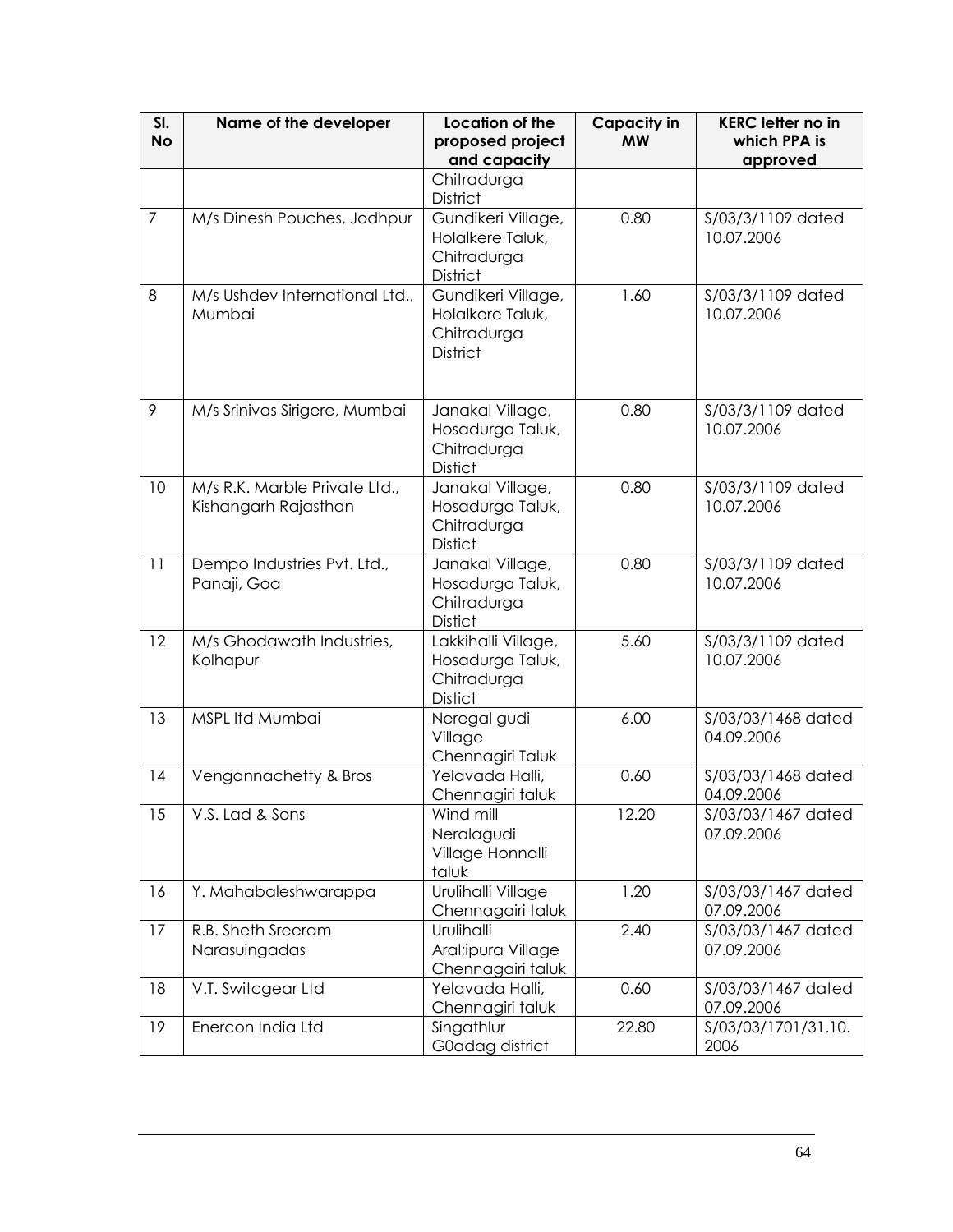## **Annexe - 3.1**

## **Details of Petitions/Review petitions received in the Commission**

| SI.<br>No.     | Case<br><b>Number</b>  | <b>Date</b><br>of  | <b>Parties</b>                                                                | Subject in<br><b>Brief</b>   | <b>KERC</b><br>Order | <b>Brief Details</b>                                    |
|----------------|------------------------|--------------------|-------------------------------------------------------------------------------|------------------------------|----------------------|---------------------------------------------------------|
|                |                        | <b>Filing</b>      |                                                                               |                              | <b>Date</b>          |                                                         |
|                |                        |                    | <b>ORIGINAL PETITIONS</b>                                                     |                              |                      |                                                         |
| $\mathbf{1}$ . | OP<br>18/06            | $27 - 3 -$<br>2006 | Sri B.C. Udapudi of<br>Lokapur Vs. MD,<br>Hescom and others                   | <b>BBC</b>                   | Pending              |                                                         |
| 2.             | OP<br>19/06            | $5 - 4 -$<br>2006  | Sri S. Papaiah Reddy,<br>Bangalore Vs. MD,<br>Bescom and others               | <b>BBC</b>                   | Pending              |                                                         |
| 3.             | OP<br>20/06<br>& 21/06 | $7 - 4 -$<br>2006  | M/s. Rock Minerals,<br>by its partners Vs.<br>MD, CESCO and<br>others         | <b>BBC</b>                   | Pending              |                                                         |
| 4.             | OP<br>22/06            | $12 - 4 -$<br>2006 | M/s. Santhosh Rice<br>Mill, Veerapura Vs.<br>MD, MESCOM and<br>Others         | <b>BBC</b>                   | Pending              |                                                         |
| 5.             | OP<br>23/06            | $18 - 4 -$<br>2006 | M/s. KMC Rice Mill of<br>Anandapuram Vs.<br>MD, Mescom and<br>others          | <b>BBC</b>                   | Pending              |                                                         |
| 6.             | OP<br>24/06            | $26 - 4 -$<br>2006 | M/s. Graphite India<br>Limited, Kolkatta Vs.<br>MD, KPTCL and<br>Another      | Termination of<br>PPA        | Pending              |                                                         |
| 7.             | OP<br>25/06            | $9 - 5 -$<br>2006  | M/s. SCM Sugars<br>Bangalore, Vs. State<br>and others                         | Termination of<br><b>PPA</b> | $30 - 11 - 06$       | The petition<br>was<br>disposed<br>off                  |
| 8.             | OP<br>26/06            | $2 - 6 -$<br>2006  | M/s. R.K. Powergen<br>Pvt. Ltd., Vs.<br>MD, KPTCL and<br>another              | <b>PPA</b>                   | $6 - 7 - 2006$       | The petition<br>was<br>disposed<br>off as with<br>drawn |
| 9.             | $\mathsf{OP}$<br>27/06 | $13-6-$<br>2006    | M/s. Vishwanath<br>Sugars,<br>Belladabagewadi<br>Vs. MD, KPTCL and<br>another | PPA                          | 18-1-2007            | The petition<br>was<br>disposed<br>off                  |
| 10.            | <b>OP</b><br>28/06     | $2 - 6 -$<br>2006  | Sri T.N. Subbarao,<br>Anandpuram Vs.<br>MD, MESCOM and<br>others              | 3 MMD                        | $1 - 2 - 2007$       | The<br>case<br>was<br>disposed<br>off                   |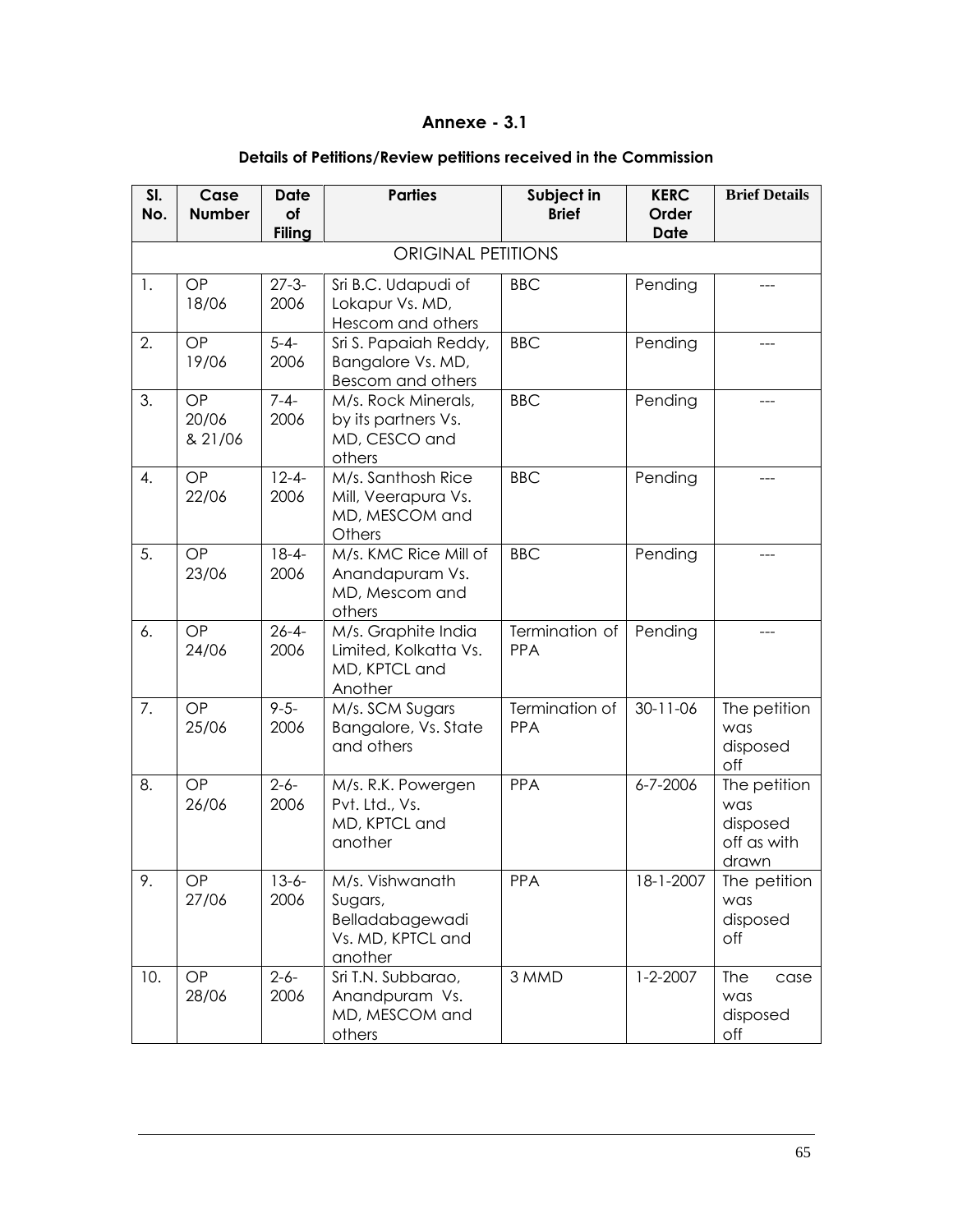| 11. | OP<br>29/06 | $23 - 6 -$<br>2006 | Sri S.M. Byregowda,<br>Kanakatte V/s. MD,<br>MESCOM and others                                           | <b>BBC</b>                     | Pending  |                                    |
|-----|-------------|--------------------|----------------------------------------------------------------------------------------------------------|--------------------------------|----------|------------------------------------|
| 12. | OP<br>30/06 | $23 - 6 -$<br>2006 | Ruby<br>M/s<br>Tools,<br>Mysore<br>V/s.<br>MD,<br>CESCO and others                                       | <b>BBC</b>                     | Pending  | ---                                |
| 13. | OP<br>31/06 | $27 - 6 -$<br>2006 | Sri V. Rathnam of<br>Shakthi<br>Industries,<br>Thavarekere,<br>Mandya<br>V/s.<br>MD,<br>CESCO and others | <b>BBC</b>                     | Pending  | ---                                |
| 14. | OP<br>32/06 | $28 - 6 -$<br>2006 | M/s. Poweronics<br>Limited, Bellary V/s.<br>State and others                                             | Termination of<br><b>PPA</b>   | 3-5-2007 | Petition<br>was<br>disposed<br>off |
| 15. | OP<br>33/06 | $30 - 6 -$<br>2006 | Sri Fayaz Ahmed,<br>Bellary V/s. MD,<br><b>GESCOM</b> and others                                         | <b>BBC</b>                     | Pending  |                                    |
| 16. | OP<br>34/06 | $6 - 7 -$<br>2006  | M/s. Bhagyanagar<br>Solvents V/s. State<br>and others                                                    | Termination of<br>PPA          | Pending  |                                    |
| 17. | OP<br>35/06 | $7 - 7 -$<br>2006  | Sri Ramesh Babu,<br>Chamarajapuram<br>V/s. MD, CESCO and<br>others                                       | <b>BBC</b>                     | Pending  | ---                                |
| 18. | OP<br>36/06 | $11 - 7 -$<br>2006 | Indira<br>Sri<br>Power<br>Energies,<br>Chikkajantkal<br>V/s.<br>State and others                         | Termination of<br>PPA          | Pending  | ---                                |
| 19. | OP<br>37/06 | $22 - 8 -$<br>2006 | M/s. GOKHATAK<br>Enterprises, Shimoga<br>V/s. MD, MESCOM<br>and others                                   | Augmentation<br>charges        | Pending  |                                    |
| 20. | OP<br>38/06 | $17 - 8 -$<br>2006 | Renuka Sugars,<br>Sri<br>Belgaum V/s.<br>MD,<br><b>KPTCL and others</b>                                  | <b>PPA</b>                     | Pending  | ---                                |
| 21. | OP<br>39/06 | $22 - 8 -$<br>2006 | M/s. Bannari Amman<br>Bangalore V/s. State<br>and others                                                 | <b>PPA</b>                     | Pending  |                                    |
| 22. | OP<br>40/06 | $23 - 8 -$<br>2006 | Davanagere<br>M/s.<br>Sugar<br>Company<br>Limited V/s.<br><b>KPTCL</b><br>and others                     | <b>PPA</b>                     | Pending  |                                    |
| 23. | OP<br>41/06 | $14-9-$<br>2006    | Rajapalyam<br>M/s.<br>Mills, Tamilnadu V/s.<br>MD, KPTCL.                                                | Wheeling and<br><b>Banking</b> | Pending  |                                    |
| 24. | OP<br>42/06 | $29 - 9 -$<br>2006 | M/s. Madras<br>Cements, Chennai<br>V/s. KPTCL and<br>others                                              | Wheeling and<br><b>Banking</b> | Pending  |                                    |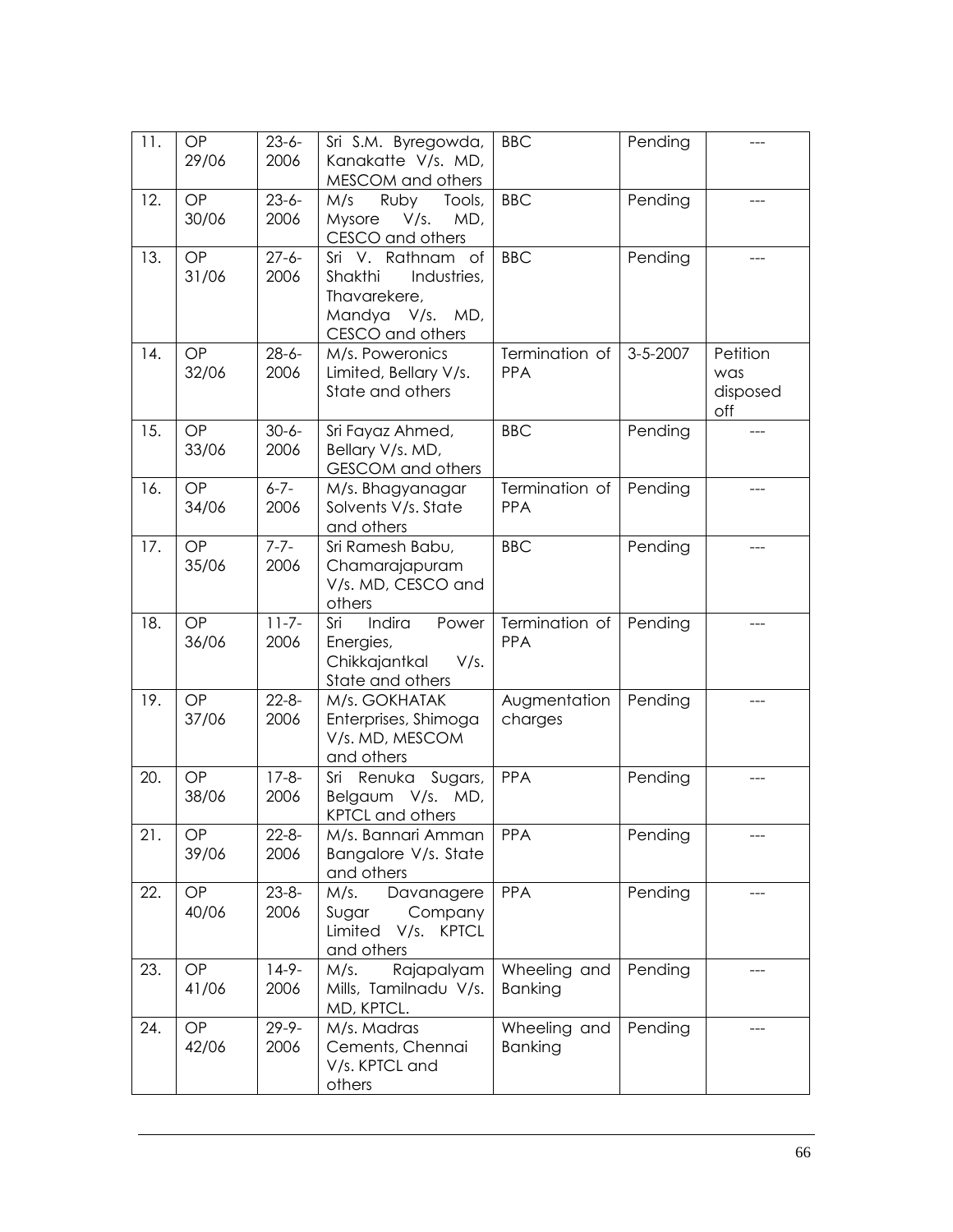| 25. | OP<br>43/06           | $29 - 9 -$<br>2006  | M/s. Vishwanath<br>Sugars,<br>Belladabagewadi<br>V/s. MD, KPTCL and<br>others                          | Open Access                                          | $16-11-$<br>2006 | Petition<br>was<br>disposed off                                 |
|-----|-----------------------|---------------------|--------------------------------------------------------------------------------------------------------|------------------------------------------------------|------------------|-----------------------------------------------------------------|
| 26. | OP<br>44/06           | $31 - 8 -$<br>2006  | Sri Doodhganga<br>Krishna Sahakari<br>Karkane Niyamit,<br>Chikkodi V/s. MD,<br><b>KPTCL and others</b> | <b>PPA</b>                                           | Pending          |                                                                 |
| 27. | OP<br>45/06           | $1 - 9 -$<br>2006   | Sri S. Kumar, Mysore<br>V/s. MD, CESCO<br>and another                                                  | <b>BBC</b>                                           | Pending          |                                                                 |
| 28. | OP<br>46/06           | $25 - 9 -$<br>2006  | M/s. Danddeli Ferro<br>Limited, V/s. The<br>State and another                                          | <b>Fixation of Tariff</b><br>at concessional<br>rate | $30 - 11 - 06$   | Petition<br>The<br>rejected<br>was<br>on<br>maintainabilit<br>У |
| 29. | OP<br>47/06           | $27 - 10 -$<br>2006 | M/s. Polyhydron<br>Private limited,<br>Macche, Belgaum<br>V/s. MD, HESCOM<br>and others                | Changing of LT<br>to HT<br>Installation              | $3 - 5 - 2007$   | petition<br>The<br>was dismissed<br>$\alpha$ s<br>inadmissible  |
| 30. | OP<br>48/06           | $31 - 7 -$<br>2006  | MD, BESCOM                                                                                             | PPA                                                  | Pending          |                                                                 |
| 31. | OP<br>49/06           | $21 - 11 -$<br>2006 | M/s.<br>Santoshimatha<br>Power Pvt. Ltd.,<br>Andhra Pradesh<br>V/s. MD, KPTCL                          | PPA                                                  | Pending          |                                                                 |
| 32. | OP<br>50/06           | $21 - 11 -$<br>2006 | M/s. Rajabhaskar<br>Pvt. Ltd., Andhra<br>Pradesh V/s. MD,<br><b>KPTCL</b>                              | <b>PPA</b>                                           | Pending          |                                                                 |
| 33. | OP<br>51/06           | $4-12-$<br>2006     | M/s. Global Energy,<br>Mumbai V/s. MD,<br><b>KPTCL</b>                                                 | Implementatio<br>Οf<br>n<br>Commission's<br>order    | $3 - 5 - 2007$   | The petition<br>was disposed<br>off                             |
| 34. | OP<br>01/07           | $2 - 1 -$<br>2007   | Dheeru Power,<br>Hyderabad V/s.<br>MD, KPTCL                                                           | Termination<br>of<br><b>PPA</b>                      | Pending          |                                                                 |
| 35. | OP<br>$02 -$<br>04/07 | $31 - 1 -$<br>2007  | Sri Srinivasamurthy<br>& Two Others V/s.<br>MD, Bescom and<br>others                                   | Reg.<br>Compensation                                 | 29-3-07          | The petition<br>was disposed<br>off                             |
| 36. | OP<br>05/07           | $8 - 2 -$<br>07     | Sri Dhoodganga<br>Krishna Sahakari<br>Karkene Niyamit,<br>Chikkodi V/s. MD,<br><b>KPTCL</b> and others | Open Access                                          | 29-3-07          | The petition<br>was disposed<br>off                             |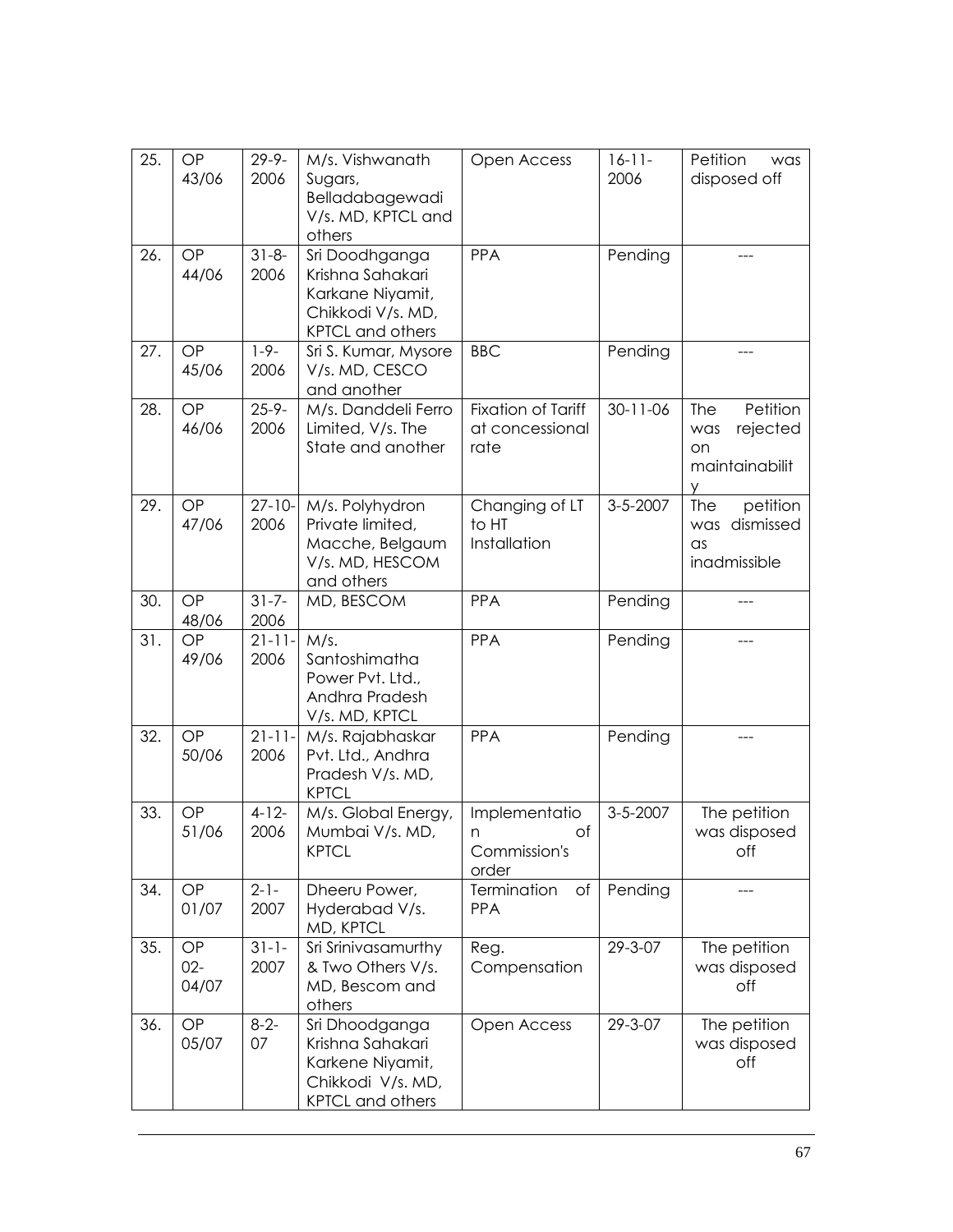| 37. | OP.<br>06/07       | $25 - 1 -$<br>07   | M/s. Enercon Wind<br>Farms India Limited,<br>Mumbai V/s. MD,<br>KPTCL and another                          | <b>PPA</b>                         | Pending       |                                     |
|-----|--------------------|--------------------|------------------------------------------------------------------------------------------------------------|------------------------------------|---------------|-------------------------------------|
| 38. | OP<br>07/07        | $13 - 2 -$<br>2007 | Sri Dhoodganga<br>Krishna Sahakari<br>Karkane Niyamit,<br>Belgaum V/s. MD,<br><b>HESCOM</b> and<br>another | Release of<br>Payment              | $29 - 3 - 07$ | The petition<br>was disposed<br>off |
| 39. | OP.<br>08/07       | $20 - 2 -$<br>2007 | M/s. Koppal Green<br>Power Limited V/s.<br>State and others                                                | Termination of<br><b>PPA</b>       | Pending       |                                     |
| 40. | <b>OP</b><br>09/07 | $27 - 3 -$<br>2007 | M/s. Enercon Wind<br>Farms, Karnataka<br>V/s. MD, BESCOM                                                   | Illegal<br>deductions<br>under PPA | Pending       |                                     |

| <b>REVIEW PETITIONS</b> |  |
|-------------------------|--|
| ◥▮∟                     |  |

| <b>APPEAL PETITIONS</b> |  |
|-------------------------|--|
| <b>NIL</b>              |  |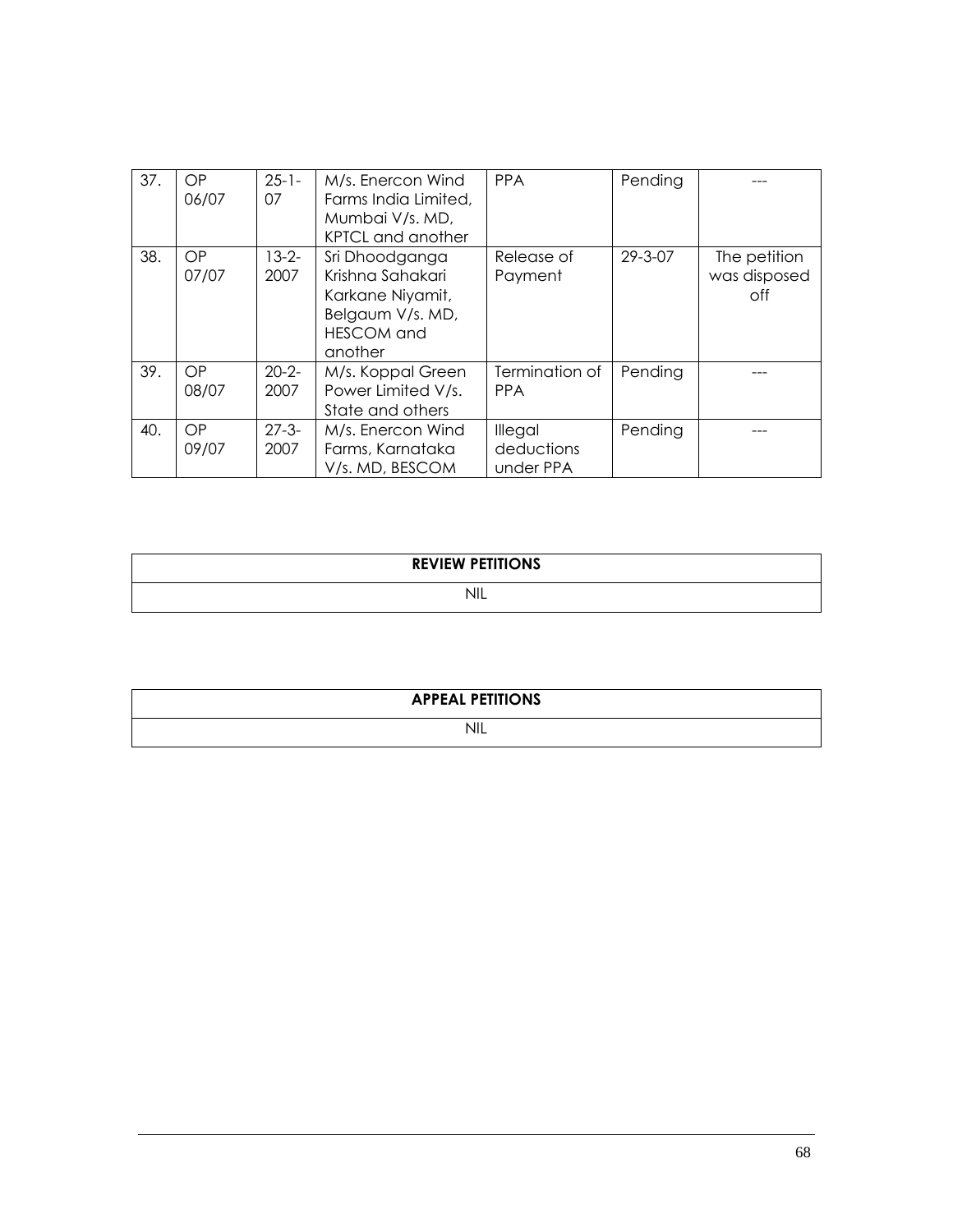## **Annex - 3.2**

| SI.<br>No. | No.                                                            | <b>Between</b>                                                                                                                                                            | In the matter of                                                                                                                                                                   | <b>Remarks</b>                                                                                                                                                                                                                                                                                                                                                                                                                                                                                                                                                                                                                                                                                                                                                                                      |
|------------|----------------------------------------------------------------|---------------------------------------------------------------------------------------------------------------------------------------------------------------------------|------------------------------------------------------------------------------------------------------------------------------------------------------------------------------------|-----------------------------------------------------------------------------------------------------------------------------------------------------------------------------------------------------------------------------------------------------------------------------------------------------------------------------------------------------------------------------------------------------------------------------------------------------------------------------------------------------------------------------------------------------------------------------------------------------------------------------------------------------------------------------------------------------------------------------------------------------------------------------------------------------|
| 1.         | <b>WP No.12426</b>                                             | Shri G.P.Shivaprakash<br>Vs. 1) The State of<br>Karnataka, Dept. of<br>Energy, 2)KERC,<br>3) KPTCL, 4) Suptd.<br>Engineer, Bangalore<br>Circle (North), KPTCL,<br>B'lore. | <b>Declaring Section</b><br>9.02 and 9.04 of<br>the ES & D Code<br>$\alpha$ s<br>unconstitutional.<br><b>Direct</b><br>Respondent 3 & 4<br>to accept the<br>development<br>charge. | Pending before the High<br>Court. The Hon'ble<br>High<br>Court in its order dated<br>26.4.02 on IA 2 filed by the<br>petitioner<br>directed<br>the<br>respondents 3 & 4 to give<br>electricity<br>necessary<br>connection. The payment<br>now made by the Petitioner<br>pursuant to Annex.A shall be<br>subject to the result of the<br>W.P. Question of payment<br>of interest by KERC in the<br>event<br>of the<br>petitioner<br>succeeds in the W.P. The<br>said point is kept open.<br>Vakalath<br>served<br>on<br>16.4.2002,<br>2)Notice<br>has<br>been received by KERC on<br>2.4.02. 3) Vide our office<br>letter dated 5.7.02 we had<br>requested the Advocate to<br>the<br>bring<br>order<br>dated<br>19.1.2001<br>passed<br>in<br>W.P.No.27938/96 at the time<br>of hearing the petition. |
| 2.         | MFA No.4795/02<br>SLP No.<br>23793/04<br>& SLP No.<br>18607/04 | M./s Jindal Thermal<br>Power Co. Ltd. Vs.<br>1) KPTCL, 2) Govt. of<br>Karnataka, Energy<br>department                                                                     | <b>PPA</b>                                                                                                                                                                         | Special Leave Petition filed<br>before the Hon'ble Supreme<br>Court of India. The Hon'ble<br>Supreme Court of India in its<br>dated<br>28-3-05<br>order<br>requests the Hon'ble Chief<br>Justice for listing the matters<br>before<br>appropriate<br>an<br>bench.<br>All the<br>laraer<br>questions to be raised by<br>either of the parties and<br>reliefs claimed or left open.                                                                                                                                                                                                                                                                                                                                                                                                                   |
| 3.         | MFA NO.4274/02                                                 | 1) Sri C.V. Gopala<br>Krishna, 2)Shri<br>D.Bheema Bhat, 3)Sri<br>M.Venkatakrishna,<br>4) Sri K. Venkatramana<br>Bhat Vs. 1) KERC,<br>2) KPTCL, 3) MESCOM.                 | Quash the Tariff<br>Order dated<br>8.5.2002 passed<br>by Respondent 1<br>(KERC) and in the<br>alternative<br>amended Tariff<br>approved under                                      | Notice received on 5.9.2002.<br>Vakalath filed on 26.9.02.<br>Pending for hearing.                                                                                                                                                                                                                                                                                                                                                                                                                                                                                                                                                                                                                                                                                                                  |

## **LIST OF PENDING CASES AT HIGH COURT & SUPREME COURT WHERE THE KERC IS A PARTY**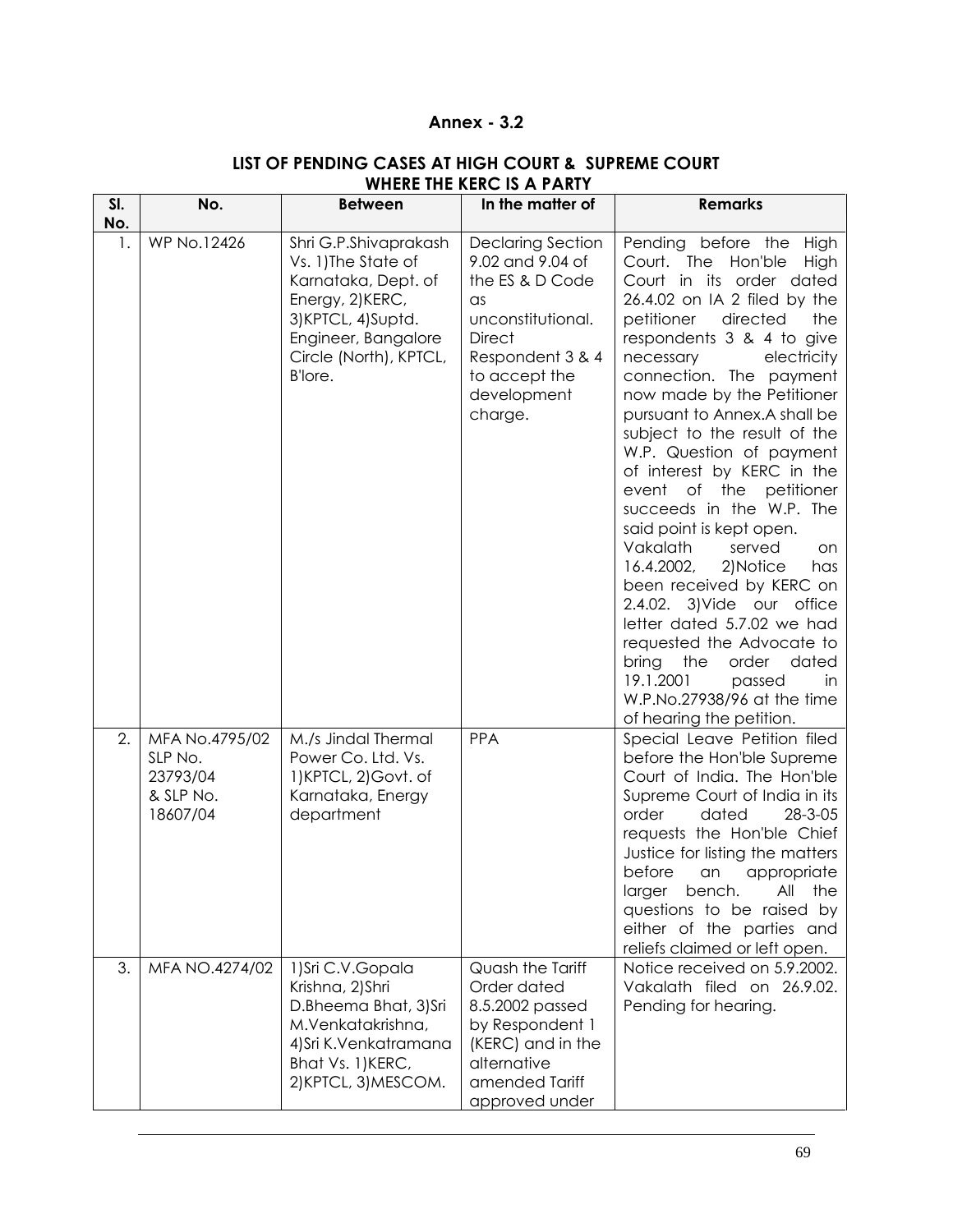|    |                                             |                                      | section 27 (10) of<br>the KER Act. 1999<br>2) IA I filed for<br>staying the<br>operation of the<br>order dated<br>8.5.2002 in<br>respect of LT2A<br>i.e. AEH category<br>and LT4 category<br><i>i.e.</i> applicable to<br>agricultural pump<br>set category.                                                                                                                                                                                                                                                  |                                                                                                                                                                                                                                                                                                                                                                                                                                                                                                                     |
|----|---------------------------------------------|--------------------------------------|---------------------------------------------------------------------------------------------------------------------------------------------------------------------------------------------------------------------------------------------------------------------------------------------------------------------------------------------------------------------------------------------------------------------------------------------------------------------------------------------------------------|---------------------------------------------------------------------------------------------------------------------------------------------------------------------------------------------------------------------------------------------------------------------------------------------------------------------------------------------------------------------------------------------------------------------------------------------------------------------------------------------------------------------|
| 4. | MFA NO.5185/02<br>(N/09/02<br>OP No.6/2002) | Secretary, BWSSB Vs.<br><b>KPTCL</b> | MFA filed against<br>the order dated<br>7.6.2002 passed in<br>case No.OP<br>6/2002 upholding<br>the decision of<br>the respondent to<br>levy Electricity<br>charges under<br><b>Tariff Reading HT</b><br>2(a) of KERC Tariff<br>Order 2000 for the<br>Sewage<br><b>Treatment Plants</b><br>of the Appellant.<br>IA I filed praying<br>to restrain the<br>Respondent from<br>taking any action<br>for recovery of<br>the disputed the<br>dues including<br>disconnection of<br>electricity of the<br>Appellant | <b>High</b><br>Court<br>Order dated<br>2.9.2002<br>directed<br>the<br>Respondent<br>to<br>not<br>disconnect the electricity<br>supply for non payment of<br>disputed electricity charges<br>on IA 1.<br>The High Court in its letter<br>17.9.2002<br>dated<br>has<br>requested this office to send<br>entire<br>records<br>OP<br>in<br>No.6/2000 for which<br>we<br>have sent the entire records<br>the<br>to<br>said<br>court<br>on<br>4.10.2002. Except this we<br>have not received any MFA<br>record or notice. |
| 5. | MFA No.6225/02                              | KPCL Vs. 1) KERC,<br>2) KPTCL        | Set aside the<br>order dated<br>25.7.02 of the<br>Commission                                                                                                                                                                                                                                                                                                                                                                                                                                                  | Case is pending for hearing.                                                                                                                                                                                                                                                                                                                                                                                                                                                                                        |
| 6. | MFA No.<br>1557/03                          | <b>BESCOM Vs. KERC</b>               | Special Scheme                                                                                                                                                                                                                                                                                                                                                                                                                                                                                                | Notice along with petition<br>received<br>from<br>the<br>High<br>24.3.2003.<br>Court<br>on<br>Vakalath along with petition<br>sent to Dua Associates on<br>28.3.2003. The Hon'ble High<br>Court has passed the order<br>on I.A. No.1 dated 29.4.2003                                                                                                                                                                                                                                                                |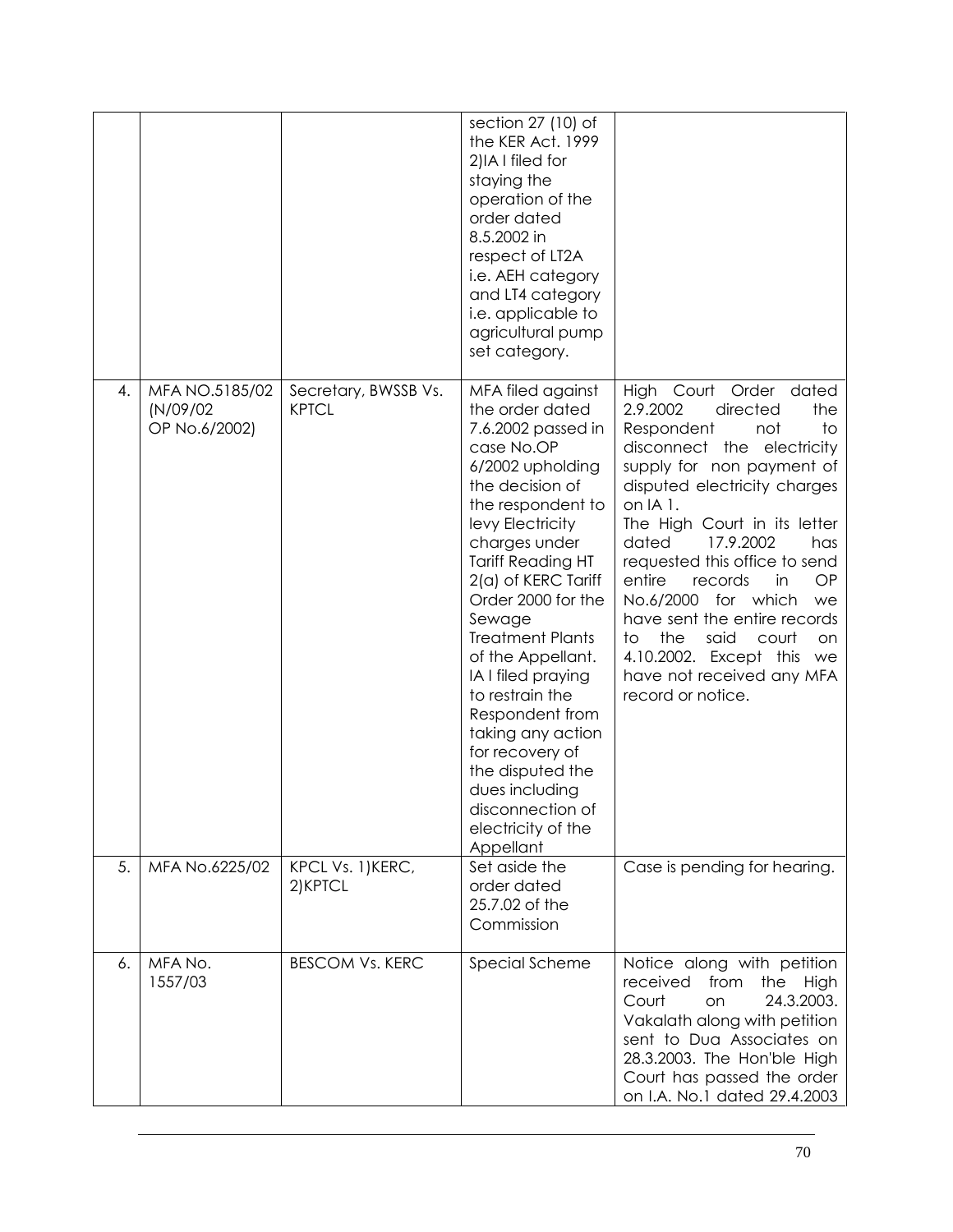|       |                                                             |                                                                                         |                                                                                      | staying the direction issued<br>to the Appellant by the<br>Commission will be in force<br>for a period of 8 weeks. The<br>Hon'ble High Court in its<br>order dated 23.7.03 has<br>continued the stay till further<br>orders.                                                                                                          |
|-------|-------------------------------------------------------------|-----------------------------------------------------------------------------------------|--------------------------------------------------------------------------------------|---------------------------------------------------------------------------------------------------------------------------------------------------------------------------------------------------------------------------------------------------------------------------------------------------------------------------------------|
| 7.    | MFA 3457/2003                                               | KPTCL and other four<br>Companies Vs. KERC                                              | Challenging the<br>Order of the<br>Commission in RP<br>No.3/2003 dated<br>9.5.2003.  | Copy of MFA received from<br>the KPTCL Advocate<br>on<br>16.6.2003. Vakalath along<br>with copy of MFA sent to<br>Associates<br>Dua<br>on<br>18.6.2003. Vakalath filed on<br>23.6.03.                                                                                                                                                 |
| 8.    | MFA No.<br>3169/03 (RES)                                    | Shri C.V. Gopala<br>Krishna Vs. KERC                                                    | Setting aside the<br>order dated<br>10.3.2003                                        | Notice dated 30.7.03 along<br>with petition received from<br>the<br>High<br>Court<br>and<br>Vakalath<br>sent<br>to<br>Dua<br>Associates<br>20.8.03.<br>on<br>Vakalath filed on 28.8.03.                                                                                                                                               |
| 9.    | MFA No.<br>3725/03 (RES-)                                   | KPTCL Vs. Shri<br>Y.G.Muralidharan,<br>Consultant (CA),<br><b>KERC, Bangalore</b>       | Setting aside the<br>order dated<br>27.3.2003 passed<br>in OP 24/2002.               | Copy of petition, notice and<br>vakalath<br>sent<br>$\overline{10}$<br>Dua<br>5.9.03.<br>Associates<br>on<br>Vakalath filed on 9.9.03                                                                                                                                                                                                 |
| 10.   | MFA No.<br>4256/03 (RES)                                    | <b>KPCL Vs. KERC</b>                                                                    | Setting aside the<br>impugned order<br>dated 10.4.03<br>passed by the<br>Commission. | Copies of petition, notice<br>and vakalath sent to Shri<br>B.N.Prakash, Advocate on<br>24.11.03. Vakalath filed by<br>the Advocate. Objections<br>to be filed. Case is pending.                                                                                                                                                       |
| 11.   | <b>WP</b><br>No.51658/582-<br>83/2004 (GM-<br><b>KPTCL)</b> | M.B. Lakshman and<br>others Vs. KERC and<br>others                                      | Quashing the<br>Tariff Order 2002                                                    | Petition<br>Copy<br>of<br>and<br>Vakalath<br>sent<br>to<br>Dua<br>19.2.2004.<br><b>Associates</b><br>on<br>Case is pending.                                                                                                                                                                                                           |
| 12. I | <b>MFA</b><br>No.8675/2003<br>(KERC)                        | MD, BESCOM Vs SBI,<br><b>Bangalore and</b><br>another                                   | Setting aside the<br>order dt. 7.11.2003<br>passed in OP<br>No.35/2003               | Copy<br>Petition<br>and<br>Οt<br>Vakalath<br>Dua<br>sent<br>to<br>27.2.2004.<br>Associates<br>on<br>Vakalath filed on 1.3.04. The<br>Hon'ble High Court in its<br>order dated 24.6.2004 has<br>stayed the operation of the<br>dated<br>order<br>7.11.2003<br>passed in OP No.35/2003<br>(SBI). Case is pending for<br>final disposal. |
| 13.   | <b>MFA</b><br>No.8370/2003<br>(KERC)                        | M/s Visveswaraya<br>Vidyuth Nigam, DG<br>Plant Yelahanka Vs.<br><b>KERC</b> and another | Setting aside the<br>order dated<br>10.10.03 passed<br>by KERC                       | Copy of Notice, Petition<br>and Vakalath sent to Shri<br><b>B.N.Prakash</b><br>10.3.2004.<br>on<br>Vakalath filed. Objections<br>to be filed. Case is pending.                                                                                                                                                                        |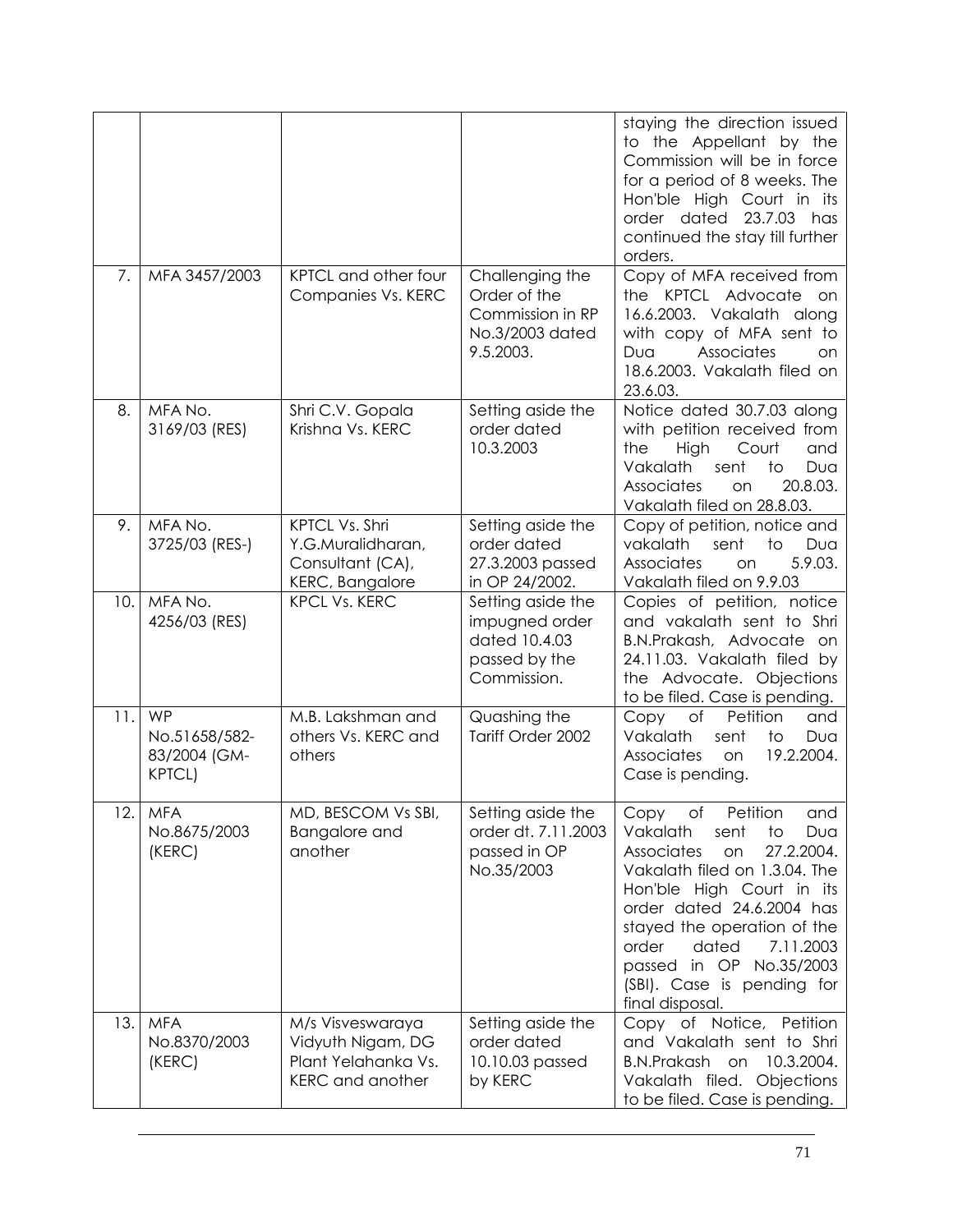| 14. | <b>WA</b><br>No.7687/2003<br>(GM-KEB)  | M/s KPTCL Vs. KERC &<br>another                                                                                                 | Setting aside the<br>order dated<br>12.9.03 passed in<br><b>WP</b><br>No.11771/2001<br>(GM-KEB) by the<br>learned single<br>Judge. | Copy of the Notice, Petition<br>and Vakalath sent to Dua<br>11.3.2004.<br><b>Associates</b><br>on<br>Vakalath filed on 17.3.04.<br>Case is pending.                                                                                                                                                                                                                                                                                                                                                                                                                                                                                                                                                                                                                                                                                                                                                                                                                                                     |
|-----|----------------------------------------|---------------------------------------------------------------------------------------------------------------------------------|------------------------------------------------------------------------------------------------------------------------------------|---------------------------------------------------------------------------------------------------------------------------------------------------------------------------------------------------------------------------------------------------------------------------------------------------------------------------------------------------------------------------------------------------------------------------------------------------------------------------------------------------------------------------------------------------------------------------------------------------------------------------------------------------------------------------------------------------------------------------------------------------------------------------------------------------------------------------------------------------------------------------------------------------------------------------------------------------------------------------------------------------------|
| 15. | <b>MFA</b><br>No.6891/2002<br>(RES)    | Shri Narasimha<br>Nayak, Secretary,<br>Thirthahalli Tq.<br>Niravari Pump set<br>Balakedarara<br>Sangha Vs. KPTCL<br>and another | Setting aside the<br>Tariff Order 2000<br>dated 8.5.2002                                                                           | Copy of Notice, Petition<br>and Vakalath sent to Dua<br>24.3.2004.<br>Associates<br>on<br>Vakalath filed on 27.3.04.<br>Case is pending.                                                                                                                                                                                                                                                                                                                                                                                                                                                                                                                                                                                                                                                                                                                                                                                                                                                                |
| 16. | MFA 5640/2003<br>(RES)                 | <b>Bhoruka Power</b><br>Corporation Vs KERC<br>and others                                                                       | Determination of<br>wheeling charges<br>at para 13.24.2 of<br>Tariff Order 2003                                                    | Copy Notice, Petition and<br>Vakalath<br>sent<br>to<br>Dua<br>1.4.2004.<br>Associates<br>on<br>Vakalath field<br>on 2.4.04.<br>Case is pending.                                                                                                                                                                                                                                                                                                                                                                                                                                                                                                                                                                                                                                                                                                                                                                                                                                                         |
| 17. | <b>WP</b><br>No.26853/2004<br>(GM-KEB) | The Godavari Sugar<br>Mills Ltd., Mumbai Vs.<br><b>KPTCL and others</b>                                                         | Regarding PPA<br>dated 8.9.99                                                                                                      | Vakalath along with copy<br>of petition sent to Dua<br>Associates on 12.7.2004. The<br>Hon'ble High Court in its<br>dated<br>22.7.2004<br>order<br>directed R1 to restore grid<br>connection<br>$\overline{1}$<br>the<br>generating plant<br>of the<br>Petitioner and continue to<br>receive supply of electricity<br>the<br>Petitioner<br>from<br>generating plant subject to<br>the<br>back<br>down<br>Οf<br>generator if it is ordered on<br>account<br>Оf<br>the<br>system<br>constraints subject to the<br>result<br>ot<br>this<br>petition,<br>Respondent shall pay the<br>electricity charges at the<br>rate of Rs.2.80ps per KW<br>hour and the petitioner is<br>entitled for the higher cost.<br>Respondent shall pay the<br>same. Two weeks time is<br>granted to file counter.<br>The petitioner has filed I.A.<br>to the Hon'ble High court to<br>receive the KERC (Power<br>Procurement<br>from<br>renewable<br>sources)<br>i.e.,<br>Annexure Z-8 and the order<br>dated 18-1-05 passed in |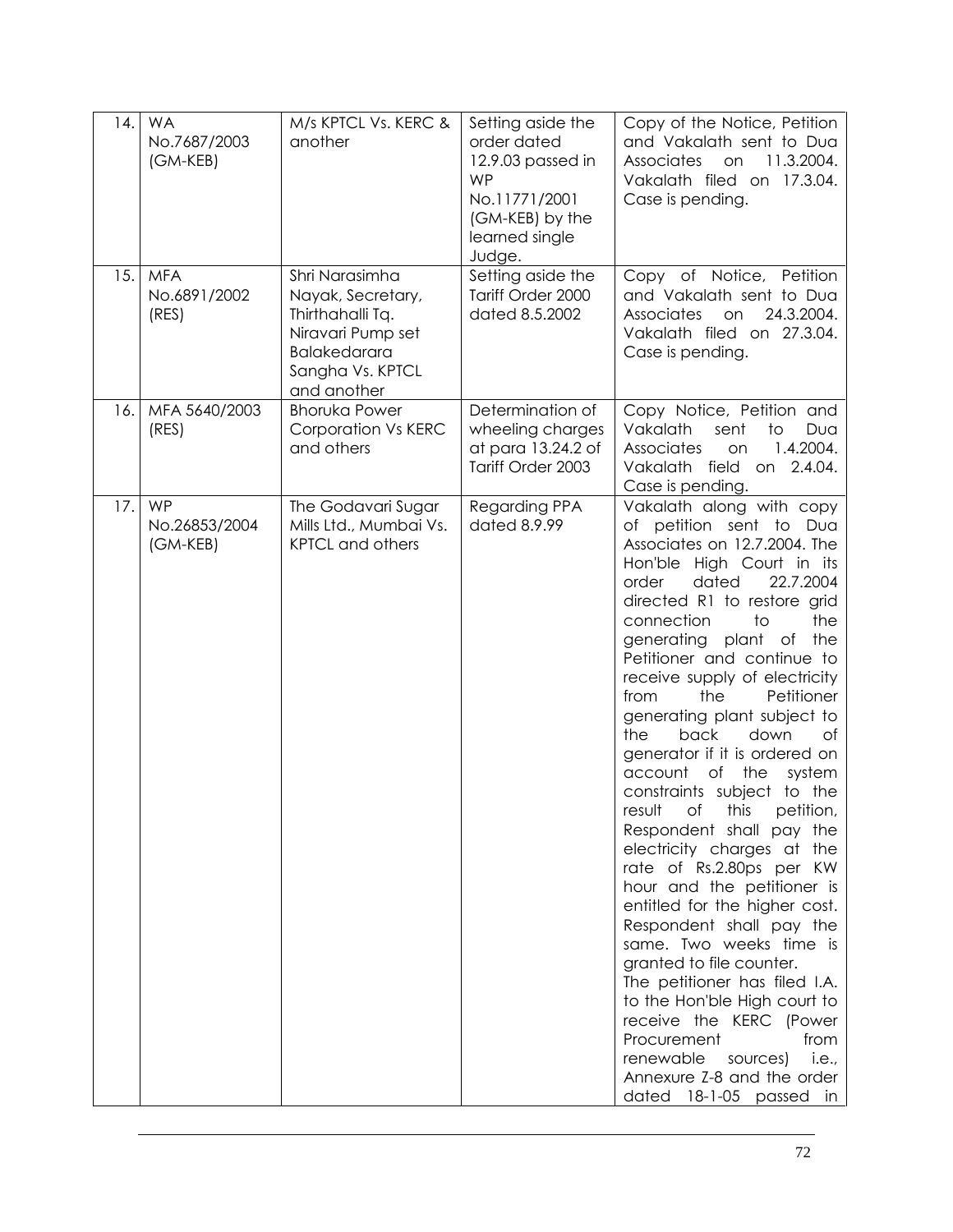|      |                                          |                                                                                   |                                                                                                                                                                | S/03/1/682 as Annexure Z-9<br>passed by the Commission.                                                                                 |
|------|------------------------------------------|-----------------------------------------------------------------------------------|----------------------------------------------------------------------------------------------------------------------------------------------------------------|-----------------------------------------------------------------------------------------------------------------------------------------|
| 18.  | WP No.37302-<br>37307/2004<br>(GM-KEB)   | Shri K.Nagaraj,<br>Challakere & 5 others<br>Vs. AEE (Ele.),<br>Challakere & other | Not to disconnect<br>the power supply                                                                                                                          | Copy<br>of<br>petition<br>and<br>vakalath<br>sent<br>to<br>Dua<br>Associates on 5.10.2004.                                              |
| 19.  | MFA No.7220/02<br>& MFA<br>No.5588/03    | <b>Bharatiya Kisan</b><br>Sangha, U.K. &<br>another Vs. KERC &<br>others          | Set aside the Tariff<br>Order 2002 & 2003                                                                                                                      | Vakalath<br>sent<br>to<br>Dua<br>Associates on 11.1.2005.                                                                               |
| 20.  | MFA No.4257/03                           | KPCL Vs. KERC &<br>another                                                        | Set aside Para<br>No.7.8 of the<br>Commission's<br>Order dated<br>10.4.03                                                                                      | Vakalth along with copy of<br>the petition with enclosures<br>sent to Shri B.N. Prakash,<br>Advocate on 18.2.2005.                      |
| 21.  | WP No.3224-<br>3226/05 (GM-<br>KEB)      | Shri R. Nagaraj Shetty<br>& others                                                | Quash and Struck<br>down regulations<br>framed by the<br>Respondent<br>called KERC<br>(Recovery of<br>Expd. for supply of<br>Electricity)<br>Regulations 2004. | Vakalth along with copy of<br>the petition with enclosures<br>sent to<br>Dua<br>Associates,<br>Advocate on 9.3.2005.                    |
| 22.  | WP No.50393/04<br>(GM-KEB)               | Asst.Executive<br>Engineer (Ele.), O&M<br>Div., KPTCL, Karwar                     | To Quash and<br>Stay of Annex.E<br>dt. 12.2.2002<br>passed by CEIG.                                                                                            | Vakalth along with copy of<br>the petition with enclosures<br>sent to Dua Associates,<br>Advocate on 9.3.2005.                          |
| 23.  | <b>WP</b><br>No.4276/2005<br>(GM-KEB)    | Smt.A.B.Hemavathi,<br>Vs. MESCOM & others                                         | To give<br>appropriate job.                                                                                                                                    | Vakalth along with copy of<br>the petition with enclosures<br>sent to Dua Associates, on<br>16.3.2005.                                  |
| 24.1 | WP No.50384-<br>50388 /04 (GM-<br>KEB)   | The AEE (EI), KPTCL,<br>O&M, GADAG.                                               | Quash & Stay of<br>Annexure A & C.                                                                                                                             | Vakalth along with copy of<br>the petition with enclosures<br>sent to Dua Associates, on<br>25.3.2005.                                  |
| 25.  | W.P. No: 11757-<br>05                    | Dr. Devika of<br>Vidhyanagar, Hubli &<br>others Vs. KERC &<br>others              | Provide Power<br>Supply.                                                                                                                                       | Vakalth,<br>copies<br>Оf<br>the<br>Notice, Interim Order<br>and<br>petition<br>sent<br>$\mathsf{to}$<br>Dua<br>Associates on 29.4.2005. |
| 26.  | W.P. No: 10167-<br>05                    | Raymond Vijay Soans<br>Vs. Bescom & Others                                        | <b>Give Power</b><br>Supply.                                                                                                                                   | Vakalth,<br>copies<br>the<br>Оf<br>Notice, and petition sent to<br>Associates<br>Dua<br>on<br>29.4.2005.                                |
| 27.  | W.P. No: 12408-<br>05<br><b>GM-KPTCL</b> | Mr. Narasimha<br>Nayak, Vs. MD,<br>Mescom & others.                               | Refund of amount                                                                                                                                               | copies<br>Vakalth,<br>Оf<br>the<br>Notice, and petition sent to<br>Dua Associates on 4.5.2005.<br>Admitted on 5-4-2005.                 |
| 28.  | W.P. No:<br>17208/03<br>G.M. KEB         | Smt,. Suvarna Vs.<br><b>KERC</b> and others                                       | <b>Sanction LT Power</b><br>for small scale<br>industry                                                                                                        | Vakalath and copy of the<br>petition<br>sent<br>to<br>Dua<br>Associates on 20-5-2003.                                                   |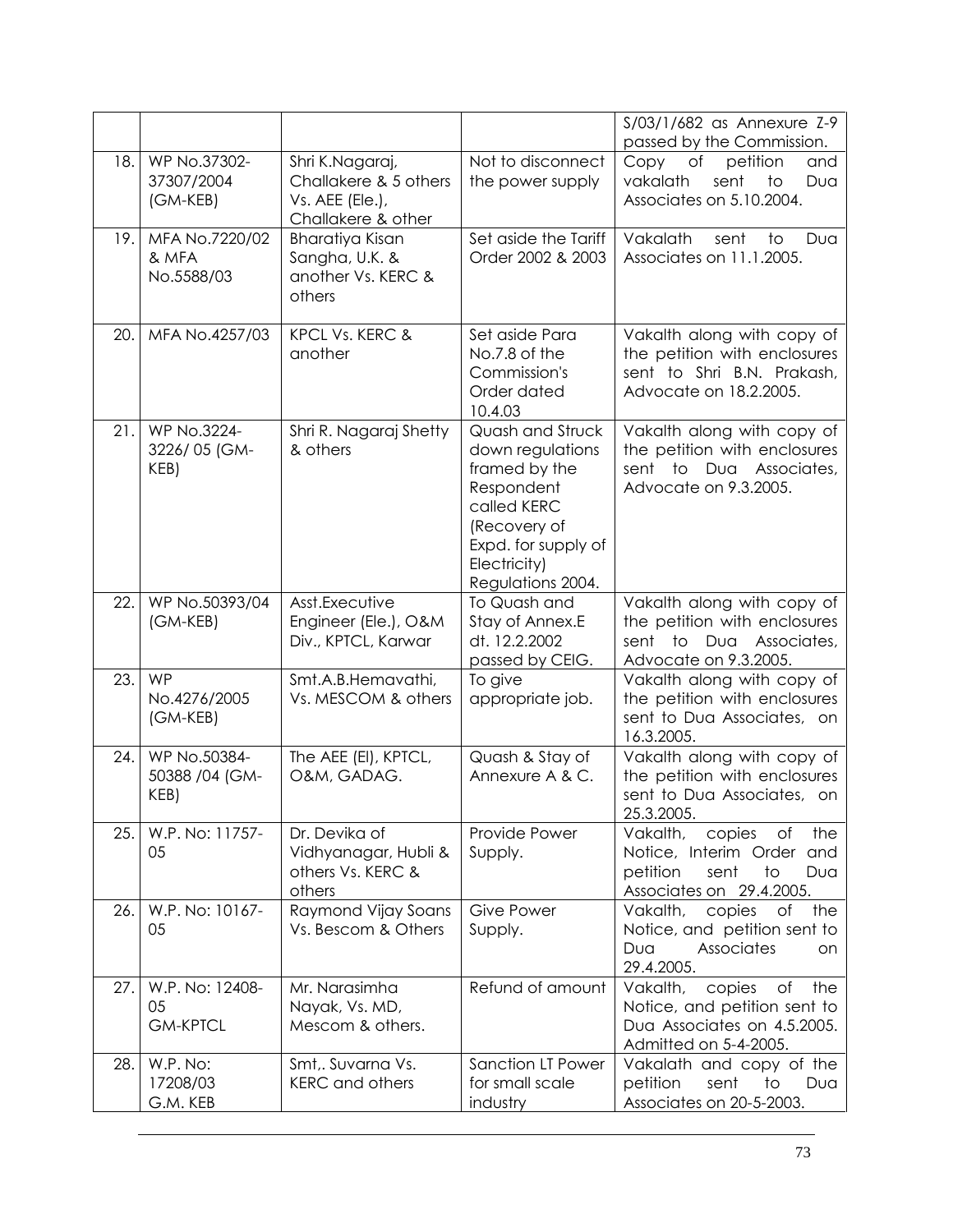| 29. | Appeal No:<br>129/05                | South Sugar Mills<br>association, Vs. KERC<br>and others.     | Reg. Quash the<br>Commissions<br>order Dated 18-1-<br>2005 and 20-7-05<br>and frame<br>appropriate<br>regulations. | Vakalath and copy of the<br>petition<br>sent<br>to<br>Dua<br>Associates on 26-10-2005. |
|-----|-------------------------------------|---------------------------------------------------------------|--------------------------------------------------------------------------------------------------------------------|----------------------------------------------------------------------------------------|
| 30. | W.P. No:<br>3565/06                 | MD, BESCOM Vs,<br>Mittal Towers,<br>Bangalore and<br>another. | Quash & Stay of<br>Annexure dated<br>2-2-06 made in<br>Op No. 12/05                                                | Vakalath and copy of the<br>petition<br>sent<br>to<br>Dua<br>Associates on 3-4-2006.   |
| 31. | APPEAL No:<br>41/06                 | M/s. Hassan Biomass<br>V/s. MD, KPTCL and<br>others           |                                                                                                                    | Pending before<br>Electricity<br>Tribunal, Delhi.                                      |
| 32. | Appeal No:<br>84/06                 | BESCOM & Others Vs.<br><b>KERC</b>                            | Tariff Order 2006-<br>07.<br><b>Tariff Order</b><br>stayed.                                                        | Electricity<br>Pending before<br>Tribunal, Delhi.                                      |
| 33. | SLP No:<br>18607/04 and<br>23793/04 | <b>KERC Vs. Jindal</b>                                        |                                                                                                                    | Pending<br>before<br>Supreme<br>Court                                                  |